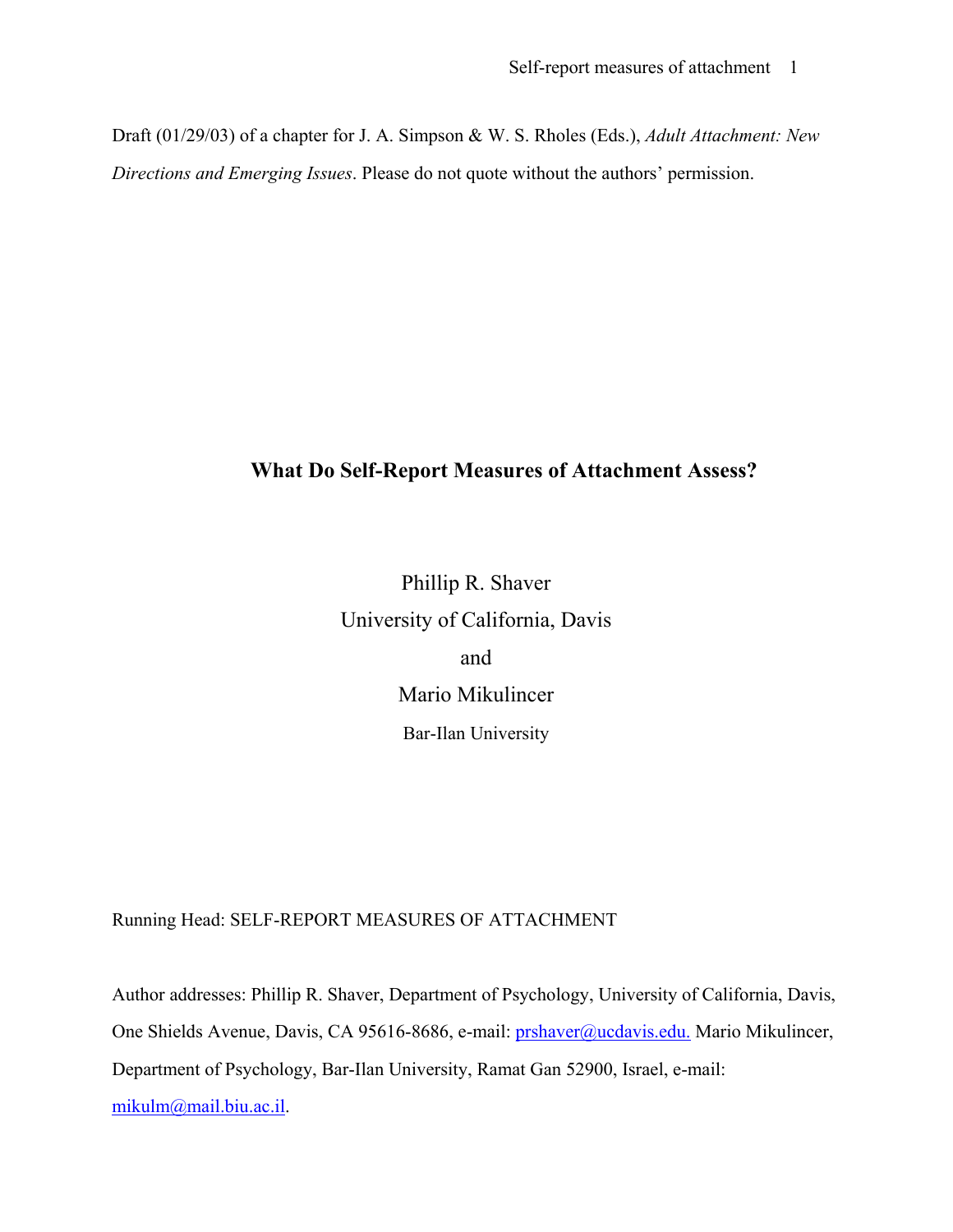The measurement of adult attachment patterns got off to a rousing start in the 1980s. George, Kaplan, and Main (1985) created the Adult Attachment Interview (AAI) to assess "current state of mind with respect to attachment," and Main and her colleagues (e.g., Main, Kaplan, & Cassidy, 1985) demonstrated that a parent's AAI classification (secure/autonomous, preoccupied, dismissing, or unresolved) predicted the quality of attachment shown by a child to that particular parent. (See Hesse, 1999, for a comprehensive description and history of the AAI.) Hazan and Shaver (1987), working independently, proposed a theory of romantic attachment and created a simple self-classification question, responses to which were systematically related to mental models of self and partner, beliefs about romantic love, and memories of childhood relationships with parents. Armsden and Greenberg (1987) developed a multi-item, multi-scale self-report Inventory of Parent and Peer Attachment (IPPA), which could be used to assess security, or perceived quality, of adolescents' relationships with their parents and peers. West, Sheldon, and Reiffer (1987) created a multi-item, multi-scale measure for clinically analyzing an adult's relationship with a particular attachment figure. Bartholomew and Horowitz (1991) created interview measures of both parent and peer attachment histories. And Pottharst and Kessler (described in Pottharst, 1990) created a an Attachment History Questionnaire (AHQ) to assess adults' memories of attachment-related experiences in childhood – for example, separations from parents, loss of parents, and quality of relationships with parents and other attachment figures.

Out of these initial efforts, two somewhat independent lines of research emerged (see descriptions and summaries in Bartholomew & Shaver, 1998; Crowell, Shaver, & Fraley, 1999; Shaver & Mikulincer, 2002). In one of the lines, based primarily on the AAI, developmental and clinical psychologists repeatedly showed that AAI classifications of parents can predict the Strange Situation (infant attachment) classifications of their children. Some insights have been gained about the nature of this cross-generational transmission process (e.g., George & Solomon, 1999; van IJzendoorn, 1995), although most of the statistical connection remains unexplained. Researchers in this tradition have also shown that certain kinds of psychopathology are related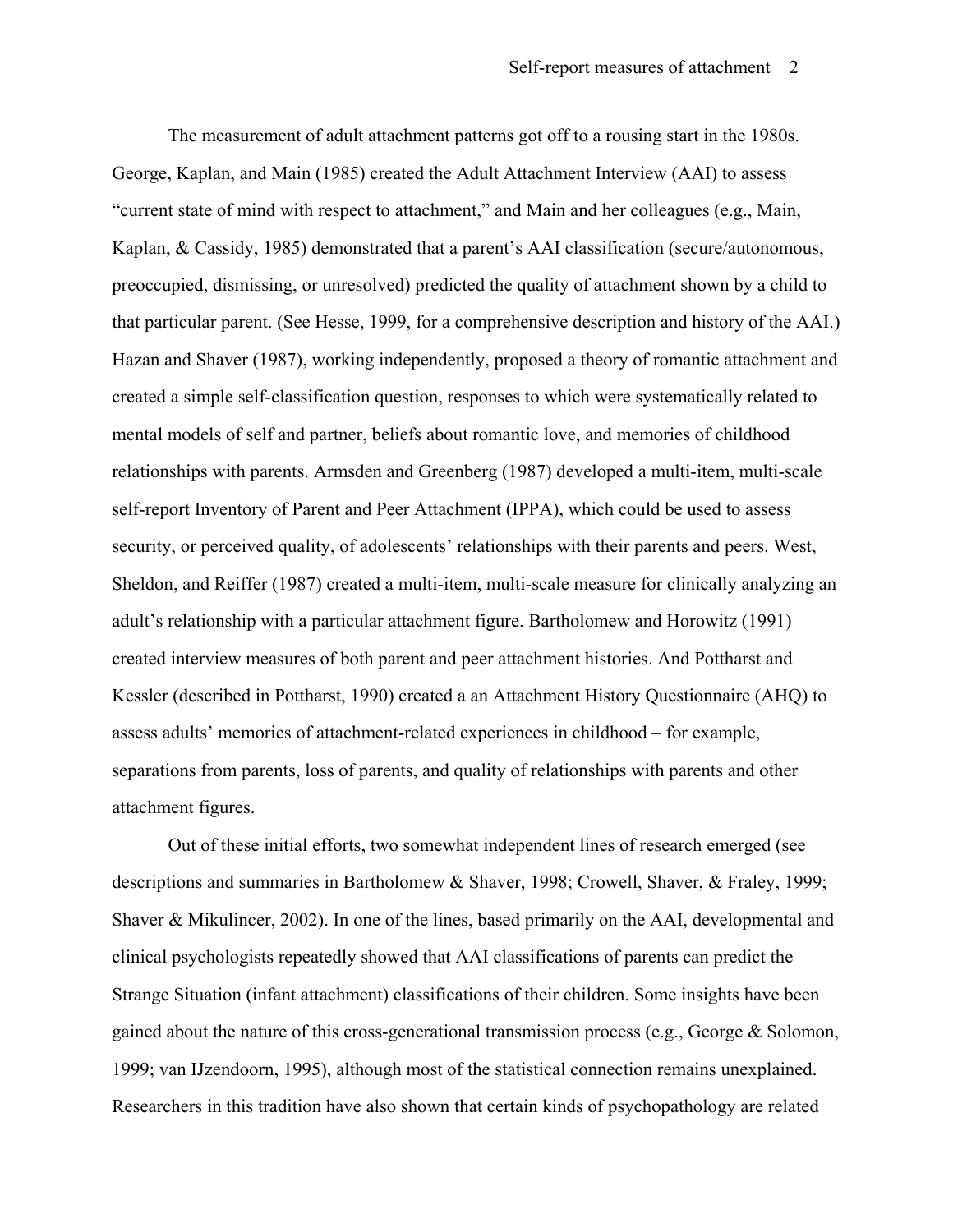systematically to AAI classifications (e.g., Lyons-Ruth & Jacobvitz, 1999). When this approach to assessment is extended to the romantic/marital domain (Crowell et al., 2002; Crowell, Treboux, & Waters, 2002; Simpson, Rholes, Orina, & Grich, 2002; Waters, Crowell, Elliot, Corcoran, & Treboux, 2002), connections between the AAI and behavior in couple relationships.

In the second line of adult attachment research (reviewed by Mikulincer & Shaver, 2003), personality, social, and some clinical psychologists have used either Hazan and Shaver's (1987) very brief self-report measure of what came to be called "adult attachment style" (secure, anxious, or avoidant), or some extension or refinement of that measure (e.g., Bartholomew & Horowitz, 1991; Collins & Read, 1990; J. A. Feeney, Noller, & Hanrahan, 1994; Simpson, 1990). Some measures are based on a four-category typology of attachment styles (secure, preoccupied, fearful, and dismissing) instead of the three assessed by Hazan and Shaver (1987), and some yield scores on two, three, or five dimensions.

In 1998, Brennan, Clark, and Shaver conducted a factor analysis of all existing Englishlanguage dimensional measures created up to that point and discovered, in line with the twodimensional model proposed by Bartholomew and Horowitz (1991), that all of the measures could be reduced to two orthogonal dimensions, Attachment Anxiety (fear of separation and abandonment) and Attachment Avoidance (e.g., discomfort with intimacy and dependency). The resulting Experiences in Close Relationships scale (ECR) has been used in many studies since 1998 and has been found to be highly reliable and to have high construct and predictive validity (Shaver & Mikulincer, 2002).

The two lines of attachment research have remained separate because of the different research questions motivating investigators – intergenerational transmission of attachment patterns versus social-cognitive dynamics affecting feelings and behavior in close, especially romantic/marital relationships – and the belief that the AAI and self-report attachment measures are unrelated. This belief is based on the substantial differences between the AAI and self-report attachment measures in targeted relationship (parent-child vs. adult-adult relationships), methods (intensively coded interview transcripts vs. brief self-reports), and analytic focus (structural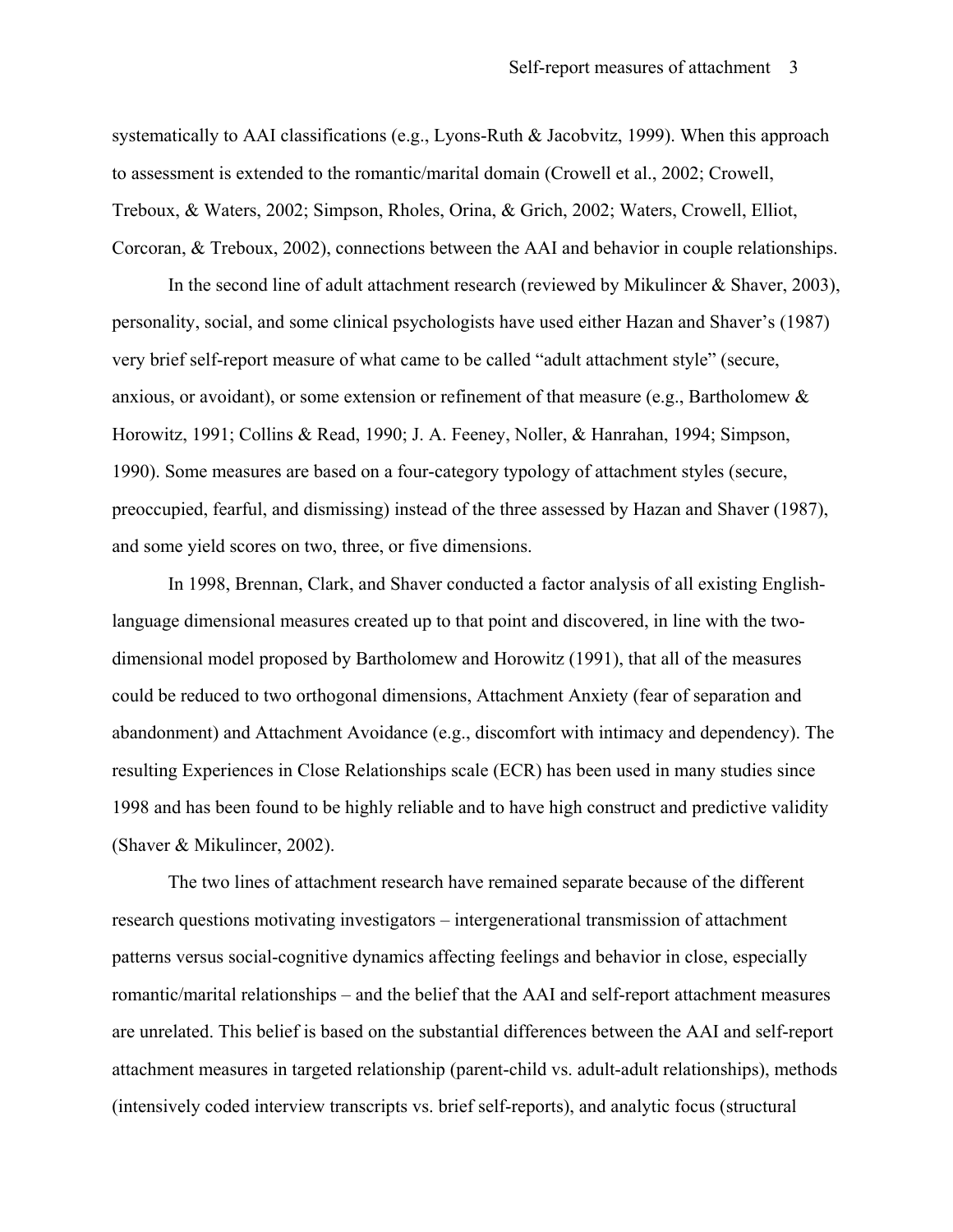properties of coherence, believability, and vagueness of a person's narrative of attachment experiences vs. content of a person's feelings and self-observed behavior).

Belief that two very different domains are being measured is also based on recent findings indicating that self-reports of attachment anxiety and avoidance are not significantly associated with AAI classifications (Crowell, Treboux, & Waters, 1999; Simpson et al., 2002; Waters et al., 2002). However, other studies have found significant associations between selfreport and interview measures of attachment patterns (Bartholomew & Horowitz, 1991; Bartholomew & Shaver, 1998; Griffin & Bartholomew, 1994; Shaver, Belsky, & Brennan, 2000). For example, Shaver et al. (2000) found that self-report attachment scores could be predicted from AAI coding scales with multiple *R*s of .48 and .52.

Another barrier to integration of the two lines of attachment research is AAI researchers' supposition that self-report measures cannot plumb the psychodynamic depths probed by the AAI. As Jacobvitz, Curran, and Moller (2002) wrote in a recent article, "the AAI classification coding system assesses *adults' unconscious processes for regulating emotion*…Unlike the AAI, the self-report measures of attachment tap adults' *conscious appraisals* of themselves in romantic relationships" (p. 208, their italics). Such researchers have tended to infer that because self-report measures involve conscious, deliberate answers to explicit questions, they are probably limited to indexing conscious mental processes. On this assumption, it is easy to reach the conclusion that self-report measures are unlikely to relate to the psychodynamic processes of interest to Bowlby (1982/1969) and other clinicians, especially those with a psychoanalytic orientation.

In order to challenge this view of what is tapped by self-report measures of attachment style and to demonstrate what can be accomplished when these measures are used in research, we (Shaver & Mikulincer, 2002) published a target article in *Attachment and Human Development* in which we showed that self-report measures, when used in conjunction with other kinds of measures, such as behavioral observations and implicit priming techniques, can reveal a great deal about implicit, unconscious processes. As we said in that article: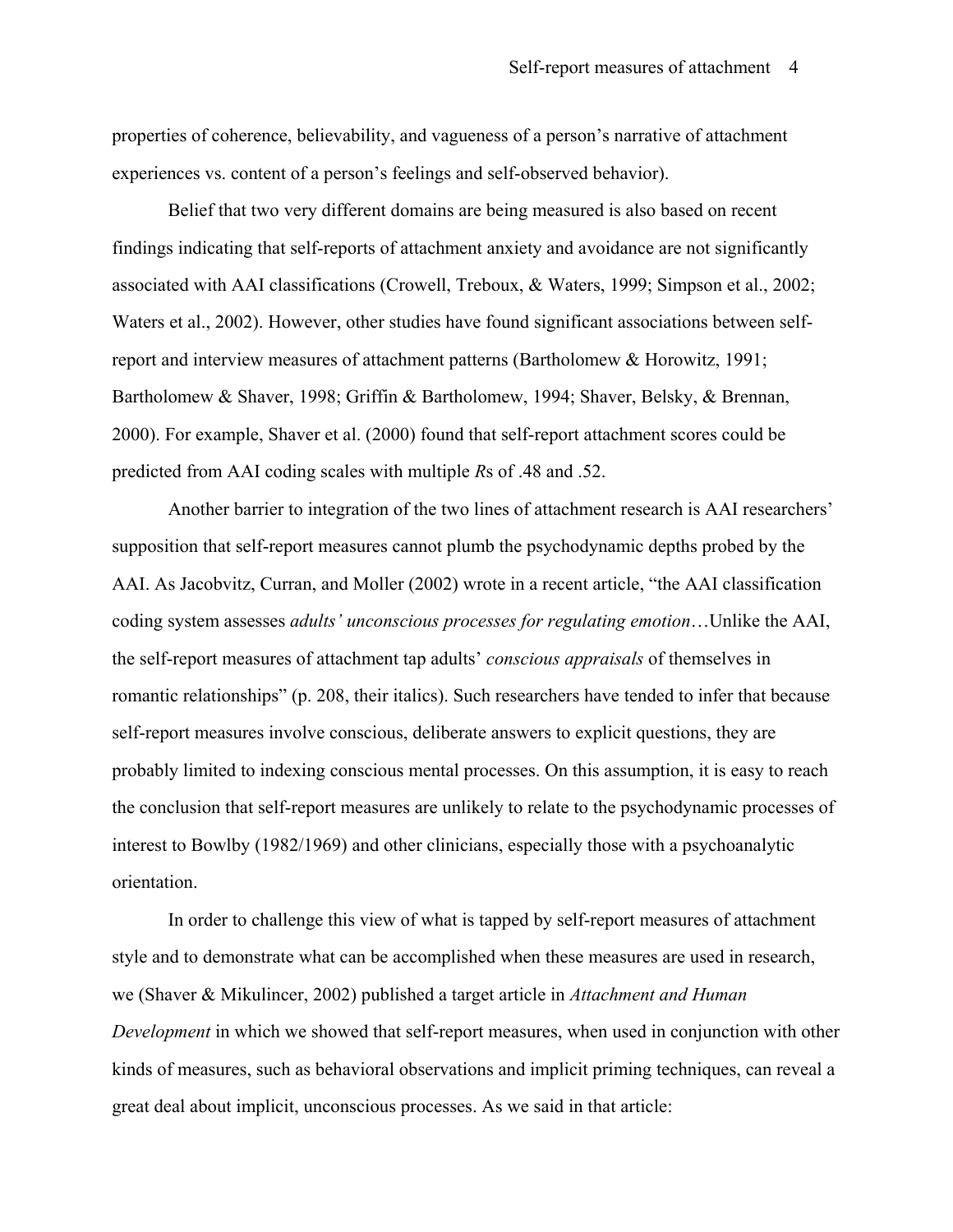[Our review of recent studies] indicates that considerable progress has been made in testing central hypotheses derived from attachment theory and in exploring unconscious, psychodynamic processes related to affect-regulation and attachment-system activation. The combination of self-report assessment of attachment style and experimental manipulation of other theoretically pertinent variables allows researchers to test causal hypotheses. (p. 133)

Although some of the eleven commentaries on our article were highly supportive, others were critical. Some authors familiar with the AAI tradition (Belsky, 2002, Bernier & Dozier, 2002; Jacobvitz et al., 2002; Waters et al., 2002) continued to suspect that their approach is superior in (1) tapping unconscious processes, (2) delineating the information-processing strategies of dismissing and preoccupied adults, (3) evoking rich narrative accounts of attachment relationships that directly reflect interviewees' internal working models, (4) relating attachment working models to social behavior, and (5) discovering how adult attachment patterns emerge from a person's attachment history. These critics also claimed (6) that self-report measures of attachment style suffer from a lack of discriminant validity, since they tend to be correlated with self-report measures of other constructs such as depression and trait anxiety.

The purpose of the present chapter is to continue this important dialogue by examining the research literature in the self-report tradition to see if the AAI researchers' criticisms stand up to the evidence. In each of the following sections, we address one of the six kinds of criticism advanced by AAI researchers in their commentaries on our target article, and also in some of their other writings, and review empirical evidence dealing with each of these criticisms. *Implicit, Unconscious Correlates of Self-Reports of Attachment Style* 

A number of authors have questioned the validity of self-report measures of attachment style for assessing implicit, unconscious aspects of attachment-system functioning (e.g., Crowell & Treboux, 1995; Hesse, 1999; Jacobvitz et al., 2002). In their view, self-reports measures tap only a person's conscious appraisals of feelings and behaviors in close relationships, which can be inaccurate reflections of the underlying dynamics of the attachment system. We agree that it is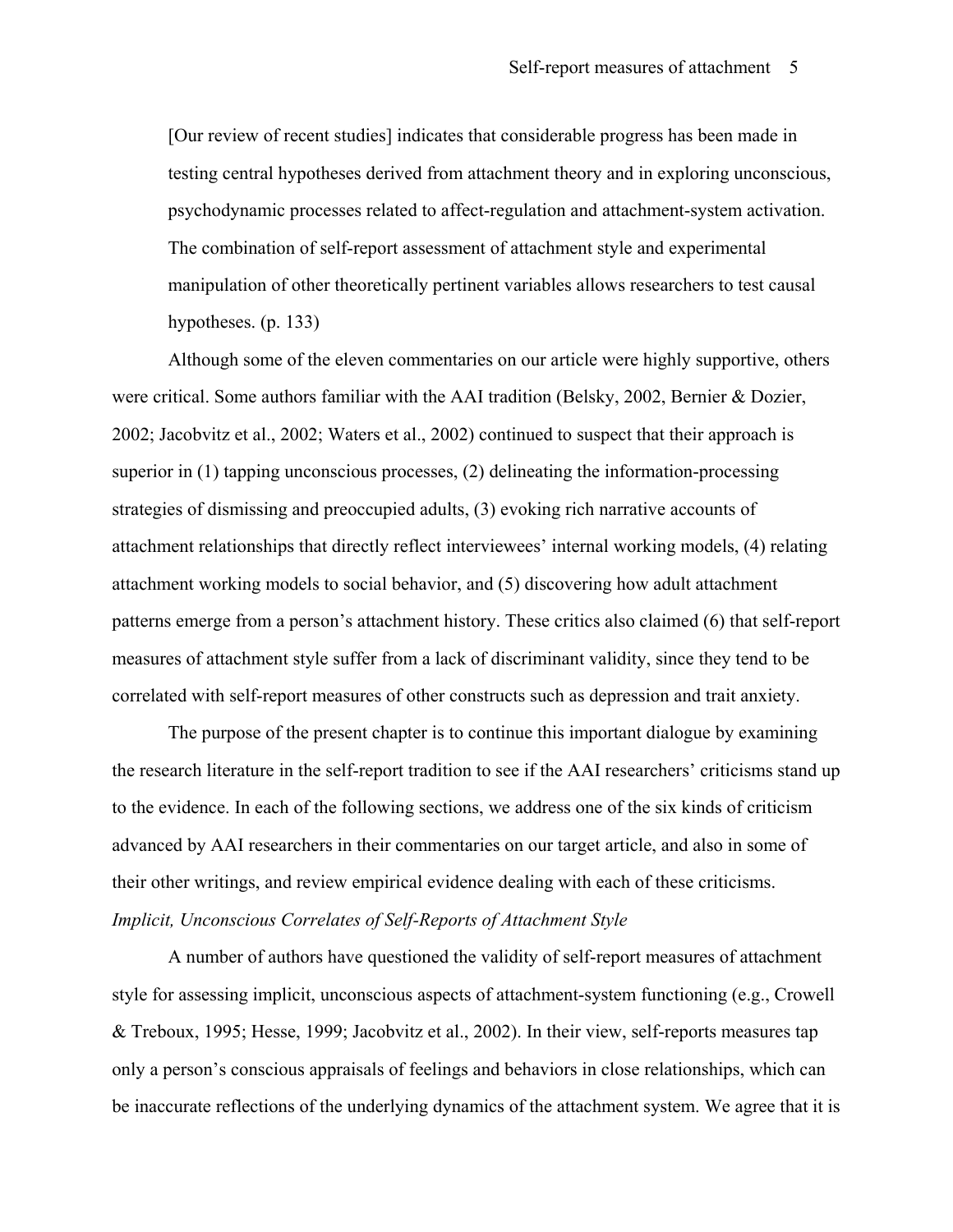possible that some people defensively report that they do not worry about rejection and separation when actually they do worry about these issues, and some may have no conscious access to these worries even though they exist. Because of such problems, critics claim that selfreport measures of attachment style cannot be considered valid measures of a person's "true" working models of self and others or of attachment-related strategies of affect regulation (what Cassidy & Kobak, 1988, called hyperactivating and deactivating strategies). Many of the critics prefer to use the Adult Attachment Interview, which they believe to be a reliable and valid measure of unconscious processes revealed when a person discusses attachment-related experiences recalled from childhood, such as separations from attachment figures (Hesse, 1999).

Although, like every self-report measure, attachment style scales can be somewhat biased by social desirability concerns and other motivational and cognitive tendencies, there are several reasons for continuing to use them to index implicit aspects of attachment-system functioning, as Crowell, Fraley, & Shaver (1999) have explained. First, most adults have sufficient experience in close relationships to provide valuable information about their relational cognitions, emotions, and behavior. Their characteristic feelings and behaviors may be useful reflections of unconscious processes, even though people cannot report on those processes directly. Second, conscious and unconscious processes typically operate in the same direction to achieve a goal and unconscious motives are often manifested in conscious appraisals (Chartrand & Bargh, 2002). Third, even in the case of people who defensively deny attachment needs or claim they do not suffer from attachment insecurities, "…it is possible to use attachment theory to derive the kinds of conscious beliefs that defensive people may hold about themselves" (Crowell et al., 1999, p. 453). In this way, one can predict from self-reports how a person is likely to behave under particular conditions even if the people providing those reports would not be able to make the same predictions. This kind of prediction is commonly made in studies based on other kinds of self-report scales, such as measures of narcissism (see Morf & Rhodewalt, 2001, for a review). It is not unique to the attachment domain.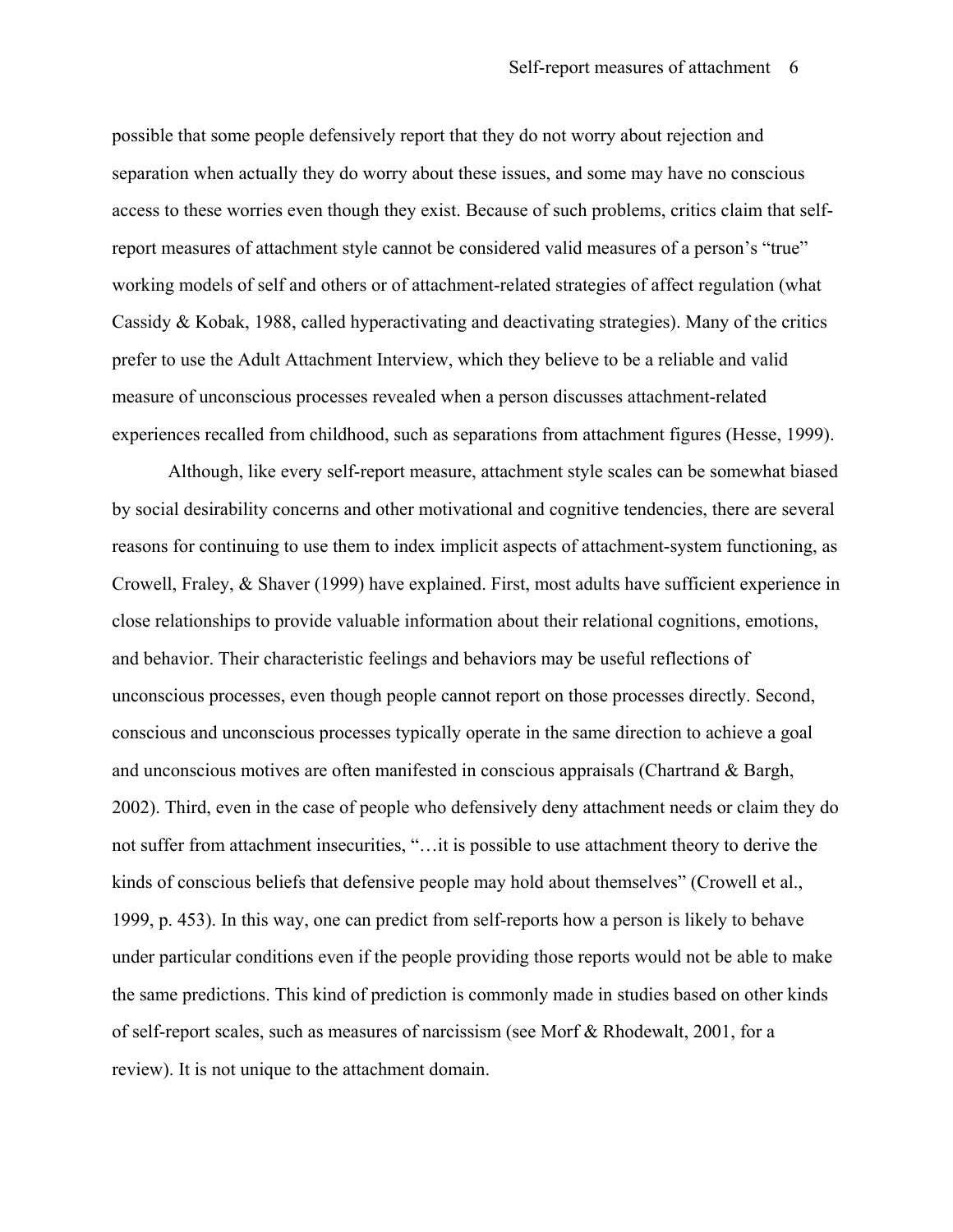Beyond these conceptual considerations, research using self-report measures of adult attachment styles has already revealed many theoretically predictable and coherent associations between attachment style measures and indices of implicit, unconscious processes. If the proof of the pudding is in the eating, as the old adage says, or the proof of the measure is in the theoretically significant findings it generates, then the value of self-report measures of attachment style has been solidly demonstrated.

One line of research has focused on the cognitive accessibility of attachment-related representations at a particular moment – i.e., their readiness to be used in information processing. According to Wegner and Smart (1997), a concept or thought can be activated and can influence mental processes before the person undergoing that activation recognizes it in his or her stream of consciousness. Therefore, the extent to which a concept or thought influences performance in cognitive tasks can serve as a measure of cognitive activation. In our case, it can provide a valid indication of implicit correlates of self-reports of attachment style.

Most attachment studies examining implicit thoughts related to self-reported attachment style rely on the lexical decision task (Meyer & Schvaneveld, 1971). In this task, participants look at a string of letters and try to determine as quickly as possible whether it forms a word. Reaction times (RTs) serve as a measure of the accessibility of thoughts related to the target words – the quicker the RT, the higher the inferred accessibility. Using this method, six studies have clearly shown that self-reports of attachment style are related in theoretically coherent ways to implicit, unconscious attachment-related thoughts (Baldwin et al., 1993; Baldwin & Meunier, 1999; Mikulincer, 1998a, 1998b; Mikulincer, Birnbaum, Woodis, & Nachmias, 2000; Mikulincer, Gillath, & Shaver, 2002). In these studies, people with a self-reported secure attachment style have exhibited relatively short lexical decision latencies (indicating heightened accessibility) for words connoting positive, relationship-enhancing responses from a partner (e.g., care, accept), proximity-related words (e.g., love, closeness), and names of securityenhancing attachment figures. People with a self-reported anxious attachment style, like those classified "preoccupied" on the AAI, evince heightened accessibility of concepts connoting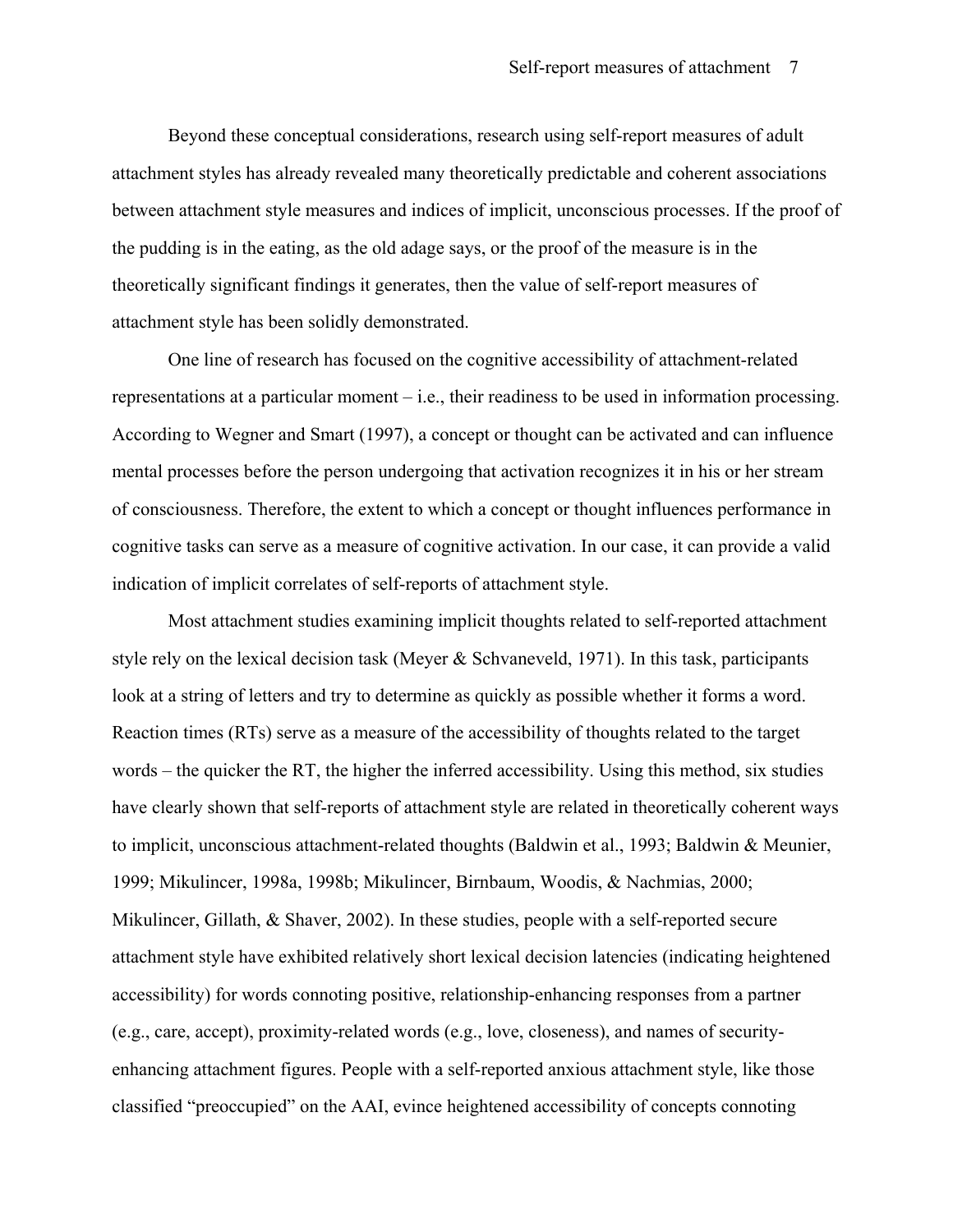negative responses on the part of a relationship partner (e.g., hurt, reject) and other attachmentrelated worries.

Lexical decision studies have also revealed avoidant individuals' negative models of others and defensive suppression of attachment-related worries. Specifically, people with a selfreported avoidant attachment style easily access words connoting negative partner responses but are slow to access worries about separation and abandonment. They also exhibit slow RTs to attachment-related worries even after being subliminally primed with the word "death," which for other people is a potent activator of attachment-related fears. However, these same avoidant individuals are quick to access attachment-related worries when a "cognitive load" is added to the lexical decision task (i.e., when study participants must perform an additional cognitively demanding task, perhaps robbing mental resources from the defensive exclusion processes normally used effectively by avoidant people). These findings indicate that a person's self-report of avoidant attachment is a useful predictor of unconscious suppression of worries related to separation and abandonment. In other words, although the self-report measures depend on conscious self-observations, they point to individual differences in unconscious mental processes as well.

In a second kind of study, Dolev (2001) used the well-known Stroop color-naming task (Stroop, 1938) to examine implicit, automatic manifestations of attachment styles identified with self-report measures. In this task, participants read a word and are asked to identify as quickly as possible the color in which the word is printed. Research consistently indicates that the activation of a specific thought increases attention to thought-congruent stimuli and mental representations (such as words), thus leading to slower color-naming of thought-relevant words in the Stroop task (e.g., Mathews & McLeod, 1985). That is, interference with color-naming responses in the Stroop task is a valid indicator of cognitive accessibility. Dolev (2001) found that self-reports of attachment anxiety were associated with slower color-naming RTs (heightened accessibility) for words connoting worries about separation and abandonment. She also found that self-reports of attachment avoidance, which were not associated with the accessibility of attachment-related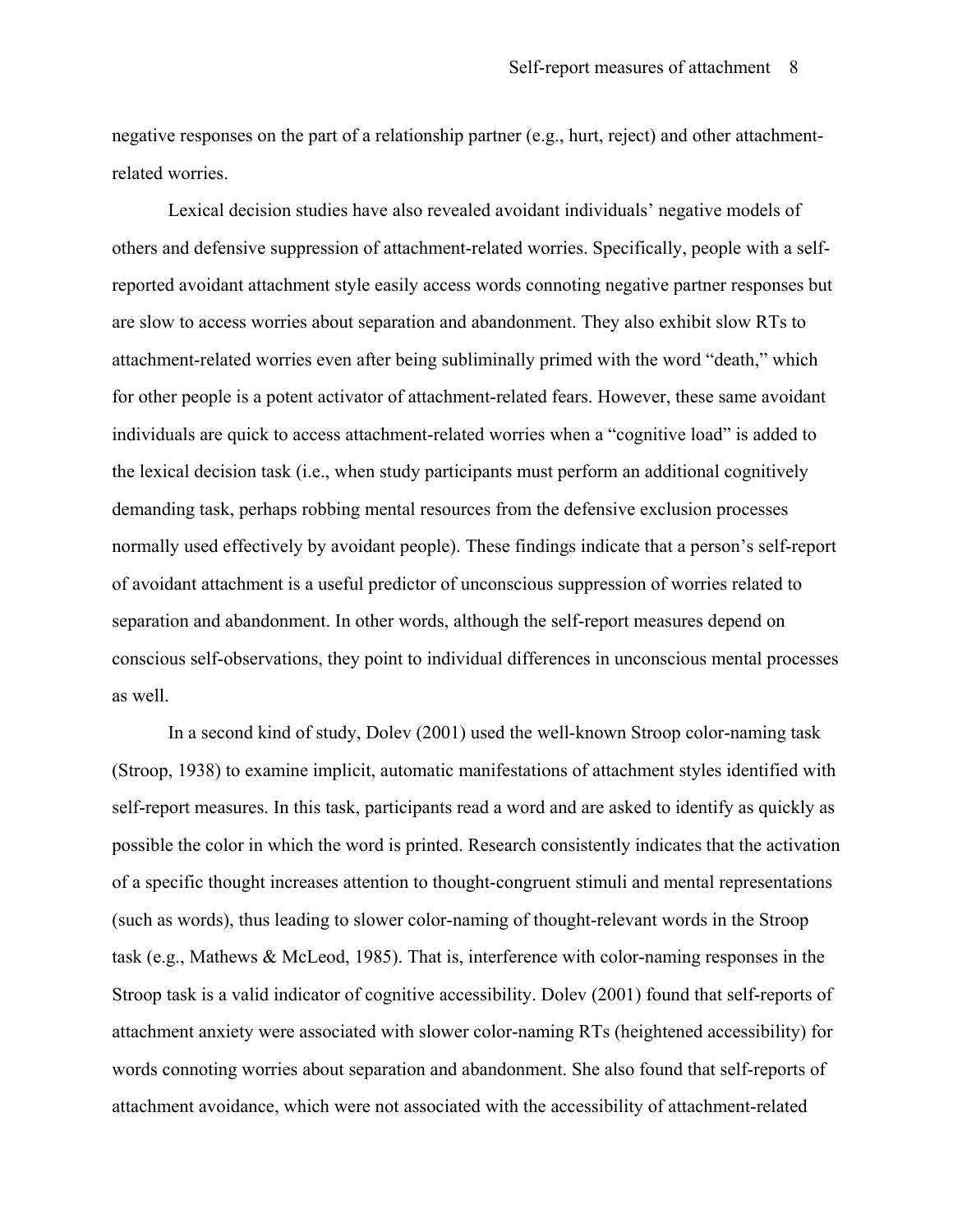worries, became related to heightened accessibility of these worries when a "cognitive load" was added to the color-naming task.

Once again, therefore, self-reports of attachment anxiety validly predicted automatic preoccupation with attachment-related worries, whereas self-reports of attachment avoidance validly predicted defensive suppression of these worries. This suppression could be overcome by adding a cognitive load that, apparently, interfered with defensive suppression. These effects are so closely related to the theoretical conception of anxiety and avoidance in attachment theory that they would be difficult to explain, as a whole, by any other theory.

Recently, Zayas, Shoda, and Ozlem (2002) used the Implicit Association Task (IAT; Greenwald, McGhee, & Schwartz, 1998) – a categorization task designed to measure the strength of automatic associations between a target concept (e.g., romantic partner) and an attribute (e.g., positive or negative traits). In this task, a strong automatic association between a target concept and an attribute implies that the activation of the target concept automatically and effortlessly also activates the attribute (indicated by faster RTs to the attribute in the presence of the target concept than in the presence of a different concept). Zayas et al. (2002) found that self-reports of attachment avoidance, which are hypothesized to reflect negative models of others, are related to stronger automatic associations between two target concepts, current romantic partner and mother, and negative attributes. That is, self-reports of attachment avoidance accurately reflect the extent to which a significant other automatically activates representations of that person's negative attributes. It is especially interesting that this activation occurred for both romantic partner and mother, both of whom are likely to be attachment figures for most adults.

In another line of research, investigators have assessed physiological correlates of selfreports of attachment style. In particular, they have used measures of physiological arousal (e.g., heart rate, blood pressure, and skin conductance) to discover how attachment style is related to activation of the autonomic nervous system (ANS). Findings indicate that self-reports of attachment style are not just conscious fabrications. For example, Carpenter and Kirkpatrick (1996) and B. C. Feeney and Kirkpatrick (1996) found that women with a self-reported anxious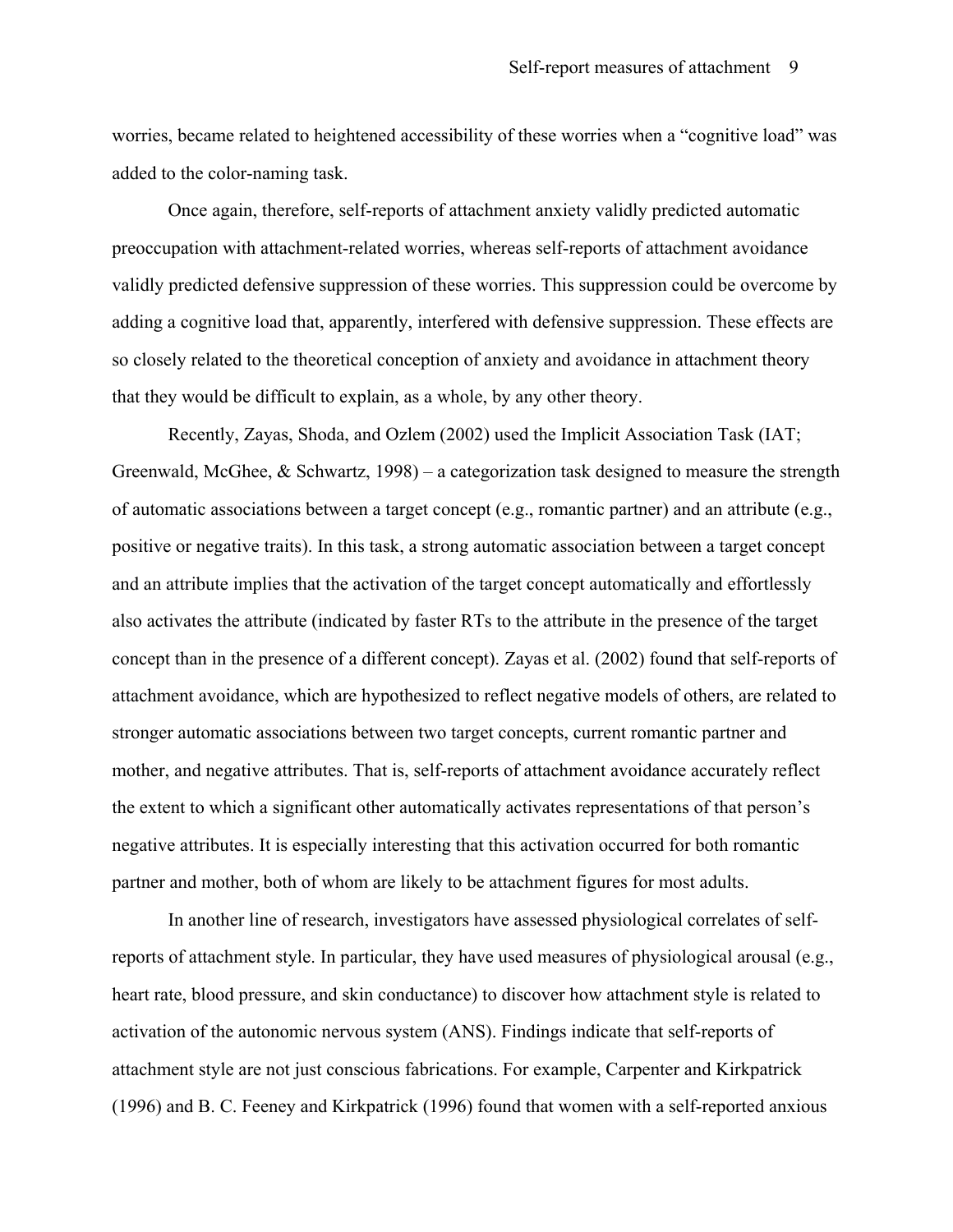or avoidant attachment style reacted with higher heart rate and blood pressure to the presence of a romantic partner in a stressful situation than did securely attached women. Moreover, Mikulincer (1998b) found that people with an anxious or avoidant style had a higher heart rate following negative partner behaviors than securely attached people. These findings indicate that self-reports of what we theoretically view as insecure attachment, including avoidant attachment, which we view as defensive, are reasonable indicators of a person's discomfort in a current close relationship. The findings also confirm Bowlby's (1988) hypothesis that insecurely attached people are often distressed rather than soothed by close relationship partners.

Fraley and Shaver (1997) measured galvanic skin response (GSR), or skin conductance (caused by increased perspiration), while study participants were asked to suppress thoughts about their romantic partner leaving them for someone else. These researchers found that selfreports of attachment style predicted underlying activation of attachment-related strategies of affect regulation. Specifically, self-reports of attachment avoidance were associated with less frequent thoughts of loss following the suppression task and lower skin conductance during the task. This study used a fairly direct measure of avoidant individuals' defensive exclusion of distress-eliciting material (a deactivating strategy) and also an indirect measure of affect regulation (autonomic arousal). In contrast to attachment avoidance, attachment anxiety was associated with more frequent thoughts of loss following the suppression task and higher skin conductance during the task. This finding is compatible with the theoretical notion that anxious individuals hyperactivate attachment-related processes and then have a difficult time calming themselves down after separation-related concerns have been made salient (Shaver & Mikulincer, 2002).

Another promising strategy for examining the unconscious correlates of self-reports of attachment style has been used in a recent study by Gal (2002), in which 72 Israeli undergraduates completed an attachment style scale and the well-known Rorschach (1932) inkblot test. The Rorschach is one of the most frequently used projective instruments for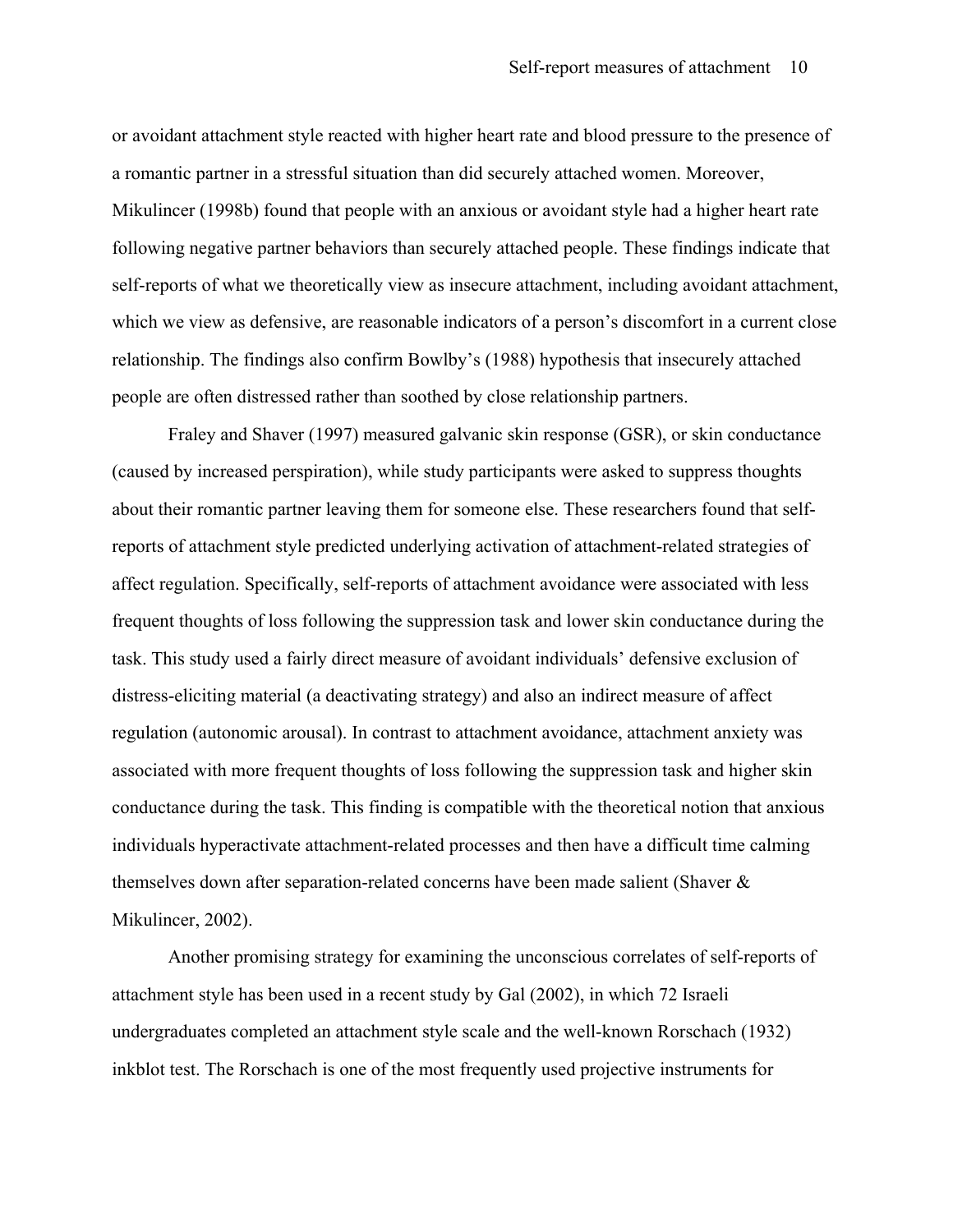assessing a person's implicit cognitive representations, unconscious motives, and underlying mental organization (Exner, 1993).

In Gal's (2002) study, participants' Rorschach protocols were analyzed using Exner's (1993) comprehensive scoring system, the reliability of which has been extensively documented. The results fit well with attachment theory. First, self-reports of attachment anxiety, which are assumed to reflect hyperactivation of negative emotions, rumination on distress-related thoughts, and negative models of the self (Shaver & Mikulincer, 2002), were indeed found to be associated with Exner scores indicating distress and emotional outbursts, the tendency to react with strong emotions to person-environment transactions, the lack of ability to regulate and control emotional experience, and distorted perception of the self as helpless, weak, disgusting, and dislikeable. Second, self-reports of attachment avoidance, which are thought to reflect deactivation of negative emotions and defensive maintenance of self-esteem (Shaver & Mikulincer, 2002), were indeed found to be associated with Exner scores reflecting inhibition of emotional expression, a tendency to hide behind a façade, and maintenance of a grandiose, inflated self-representation. Once again, therefore, a measure designed to tap unconscious processes, one used frequently in clinical contexts, produced results that were highly compatible with both attachment theory and the validity of self-report measures of attachment style.

Although not yet definitive, the studies reviewed in this section strongly suggest that selfreports of attachment style are consistently associated with measures tapping implicit and automatic mental processes. Thus, we reject the criticism that self-report measures of attachment style reflect mainly response biases or conscious attitudes and fail to relate to implicit, unconscious aspects of attachment-system functioning.

#### *Dismissing and Preoccupied Information-Processing Strategies*

Another criticism of self-report measures of attachment style is that they do not tap the same information-processing strategies assessed by the AAI (e.g., Bernier & Dozier, 2002; Crowell & Treboux, 1995; Hesse, 1999; Jacobvitz et al., 2002). Specifically, self-report scales are viewed as ineffective instruments for assessing what Main et al. (1985) called dismissing and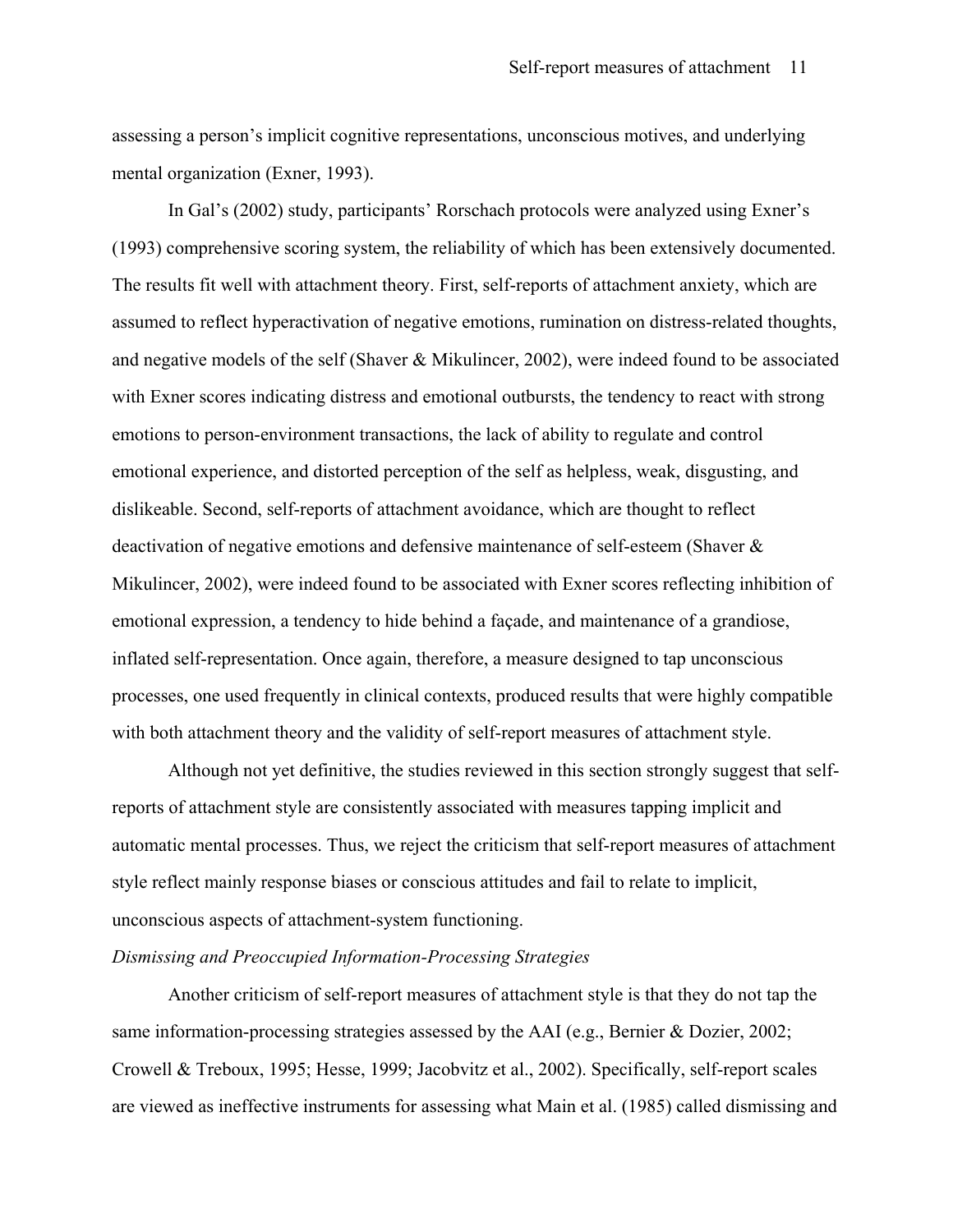preoccupied states of mind with respect to attachment. This critique is based on the weak to moderate correlations between, on the one hand, AAI scales characterizing dismissing states of mind (parental idealization, lack of recall of attachment experiences, derogation of attachment experiences) and preoccupied states of mind (anger and passivity) and, on the other hand, selfreports of attachment style (e.g., Shaver, et al., 2000). Bernier and Dozier (2002) have concluded, for example, that "the AAI and self-reports of adult attachment tap related but distinct manifestations of the attachment system" (p. 173).

We agree that self-reports of attachment style are not identical to the AAI. As stated before, these instruments differ in their methodology (coded interview versus self-report questionnaire) and in the foci of the mental representations they assess (child-parent relationships during childhood versus romantic relationships in adulthood). This does not mean, however, that attachment-style scales fail to relate to the information-processing strategies supposedly assessed by the AAI. In fact, although there are only modest to moderate correlations between AAI coding scales and self-report measures of attachment, recent studies that have assessed the strategies characteristic of dismissing and preoccupied attachment using techniques other than the AAI have turned up theoretically coherent associations with self-report scales. These studies, reviewed in the following paragraphs, corroborate our claim that attachment-style scales differ from the AAI in content and method, but not in the core attachment-related processes they index.

One important AAI coding scale that identifies the dismissing state of mind is called "idealization of the primary attachment figure" (Main et al., 1985). According to Hesse (1999), "this scale assesses the discrepancy between the overall view of the parent taken from the subject's speech at the abstract or semantic level, and the reader's [i.e., coder's] inferences regarding the probable behavior of the parent" (p. 403). That is, parental idealization is operationalized as the discrepancy between the positivity of the traits a participant uses to describe his or her childhood relationships with mother or father and the positivity of remembered childhood experiences recounted during the interview and evaluated later by coders who have no additional knowledge about the participant's actual history.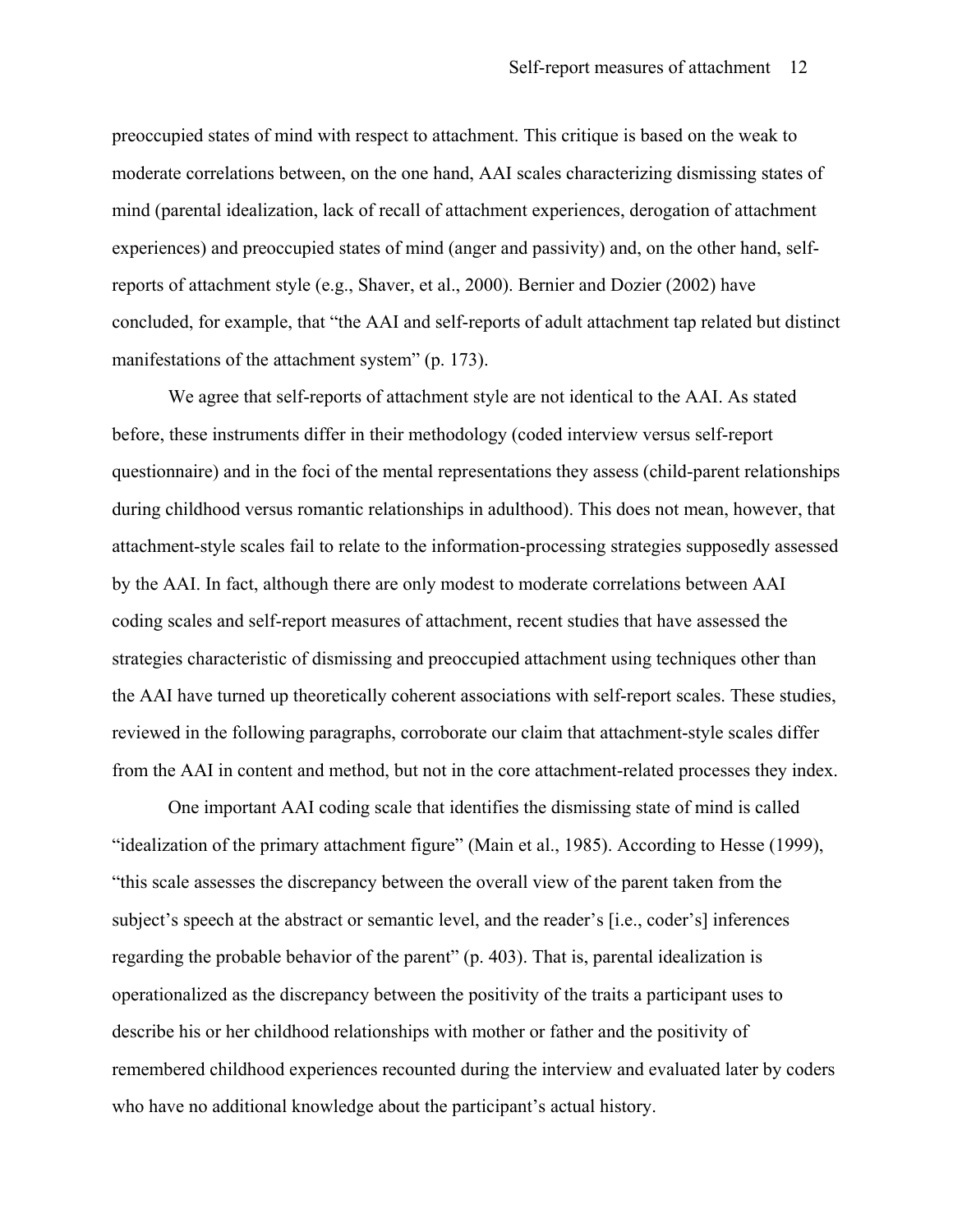In a recent study, we operationalized parental idealization in terms of Hesse's (1999) guidelines and examined its association with self-reports of attachment avoidance. Specifically, 60 Israeli undergraduate students completed a brief 10-item attachment-style scale (Mikulincer, Florian, & Tolmacz, 1990) during class time and were individually interviewed two weeks later by another researcher. In this interview, they were asked to generate five adjectives or traits that describe "your relationship with your mother during childhood." After participants wrote the five adjectives, the experimenter asked them to retrieve a "memory or experience that led you to choose each one of the traits." The experimenter then read the five adjectives and, for each one, asked participants to write a story exemplifying the way the targeted adjective applied to the relationship with mother.

Participants' adjectives and narratives were subjected to content analysis. First, two psychology graduate students, who were blind to participants' attachment scores and narratives, read all of the generated adjectives and rated the hedonic tone of each one on a 7-point scale ranging from 1 ("highly negative") to 7 ("highly positive"). Since the correlation between the two judge's ratings was adequately high ( $r = .75$ ), the ratings were averaged to form a single score. We then computed a total score for each participant by averaging the ratings of the five adjectives he or she generated (Cronbach's alpha = .71). The higher the score, the higher the positivity of the traits a participant generated to describe his or her relationship with mother. Second, two other psychology graduate students, who were blind to participants' attachment scores and the adjectives they generated, read all of the narratives and rated the hedonic tone of each narrative on a 7-point scale, ranging from 1 ("highly negative") to 7 ("highly positive"). Since the correlation between the two judges' ratings was adequately high ( $r = .78$ ), these ratings were also averaged to form a single score. We then computed a total score for each participant by averaging the ratings of his or her five narratives (alpha = .82). The higher the score, the higher the positivity of the memories a participant retrieved to support or exemplify the adjectives used to describe his or her relationship with mother. Third and finally, for each adjective we computed a discrepancy score between its own positivity rating and the positivity of the corresponding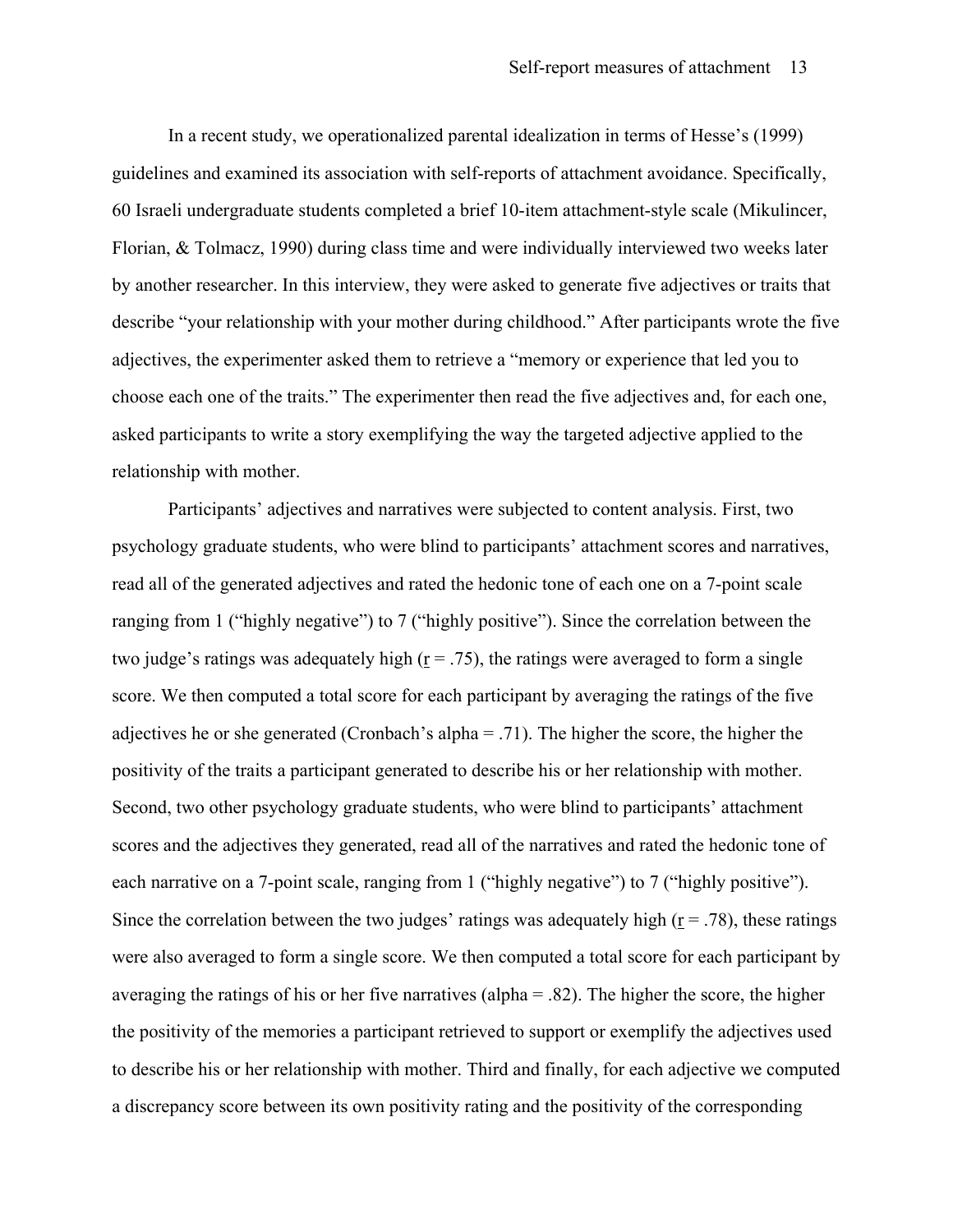narrative. We then computed a total discrepancy score for each participant by averaging discrepancies for the five adjective-narrative pairs (alpha  $=$  .73). The higher this score, the more positive the adjectives were in comparison with the supposedly supporting narratives.

Table 1 displays Pearson correlations between participants' self-reports of attachment anxiety and avoidance, on one hand, and the description of their relationship with mother during childhood, on the other hand. Attachment anxiety but not avoidance was significantly associated with the generation of less positive adjectives describing the childhood relationship with mother, but both anxiety and avoidance were significantly associated with retrieval of less positive memories of this relationship. As a result, only attachment avoidance was significantly associated with the discrepancy between the adjectival and narrative descriptions of the relationship with mother. That is, the higher the self-report of avoidance, the more positive the discrepancy between adjectival and narrative descriptions, a pattern that AAI researchers interpret as indicating idealization of the relationship with mother.

A second AAI coding scale used to define the dismissing state of mind is "lack of memory for childhood" (Main et al., 1985). According to Hesse (1999), "this scale assesses the speaker's insistence upon her inability to recall her childhood, especially as this insistence is used to block further queries or discourse" (p. 403). Using methodologies borrowed from cognitive psychology (e.g., memory retrieval times, forgetting curves), researchers who use selfreport measures of attachment style have found that self-reports of avoidance are related to poor memory of childhood experiences and attachment-related information. For example, Mikulincer and Orbach (1995) found that people who characterized themselves as avoidant took longer than other people to retrieve childhood memories of sadness and anxiety. Mikulincer (1998a) found that avoidant people took longer to recall personal experiences in which attachment figures (mother, father, and romantic partner) behaved in a trustworthy manner. In the study described here in the immediately preceding paragraph, we measured the time participants took to retrieve each of the five narratives concerning the childhood relationship with mother. As expected, there was a significant correlation between self-reported attachment avoidance and longer retrieval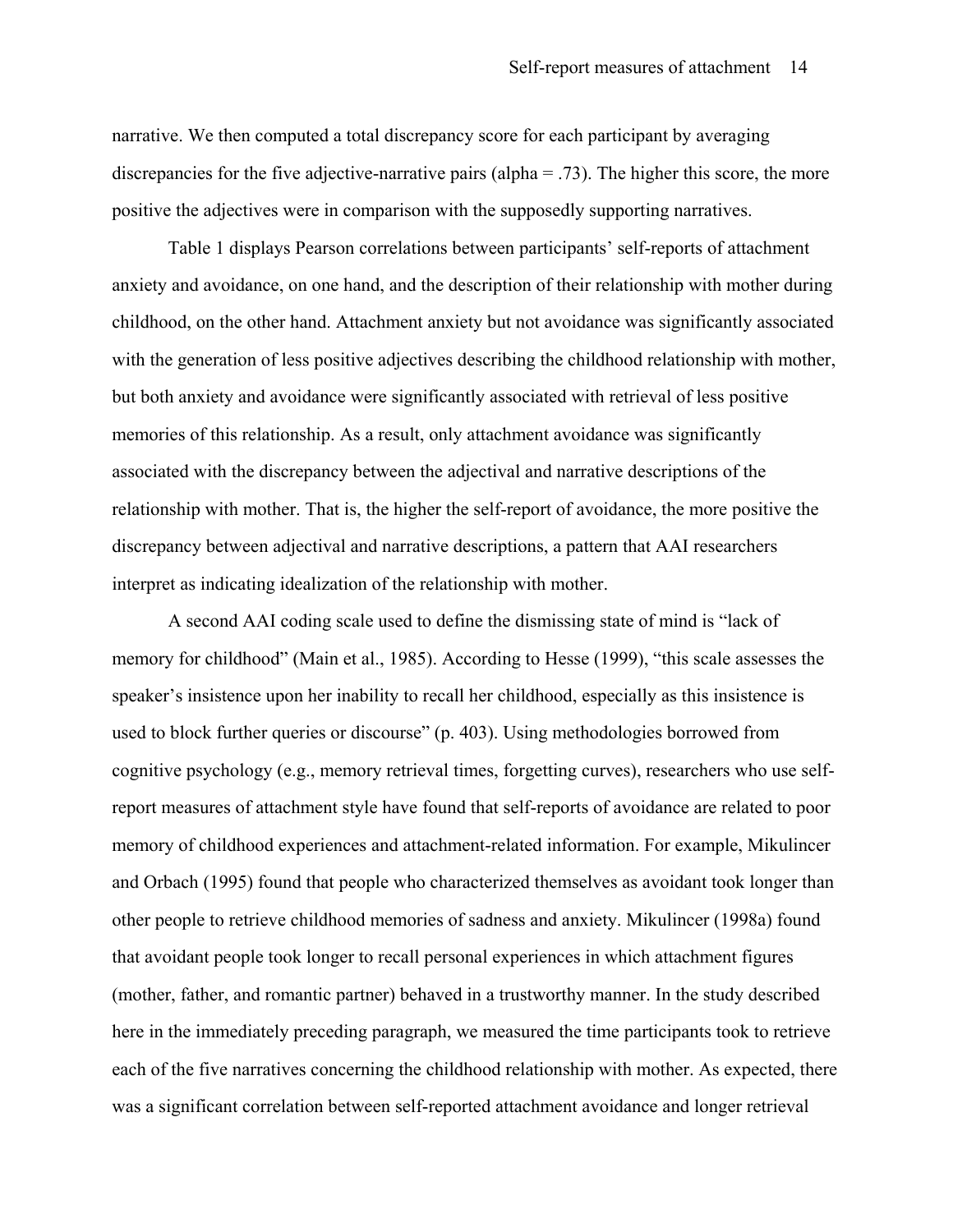times (see Table 1). Similarly, Fraley, Gardner, and Shaver (2000) found that self-reports of attachment avoidance were associated with poor immediate recall of information about attachment-related threats of separation and loss.

A third AAI coding scale that defines the dismissing state of mind is "active derogating dismissal of attachment-related experiences and/or relationships." In Hesse's (1999) words, "this scale deals with the cool, contemptuous dismissal of attachment relationships or experiences and their import" (p. 403). With regard to this scale, there is extensive evidence that self-reports of attachment avoidance are related to derogating, negative evaluations of close relationships and partners (e.g., Bartholomew & Horowitz, 1991; Collins & Read, 1990; J. A. Feeney & Noller, 1991). In a diary study in which married couples rated the quality of their relationship each day for a period of three weeks, Mikulincer, Florian, and Hirschberger (2002) found that self-reports of attachment avoidance were associated with daily negative appraisals of, and feelings about, the relationship. More important, even on days when a spouse's behavior indicated availability and supportiveness, avoidance was still associated with less positive appraisals and feelings toward the relationship. That is, self-reports of attachment avoidance seemed to reflect derogative dismissal of attachment-related experiences, which may have encouraged people to divert attention from attachment-related cues and ignore their spouse's positive behavior.

A similar derogative dismissal was also noted by Rom and Mikulincer (in press) in their study of attachment-related group processes. In this study, self-reports of attachment avoidance were associated with poor socio-emotional functioning in small groups (as assessed by external observers) and negative attitudes and feelings toward the group. Interestingly, group cohesiveness – a group-level construct reflecting the extent to which a group serves safe haven and secure base functions – was found to improve the socio-emotional functioning of its members and foster more positive attitudes and feelings toward the group. However, whereas group cohesion tempered the negative impact of attachment anxiety, it failed to moderate the negative manifestations of attachment avoidance. That is, even in highly cohesive groups, which provided support, comfort, and emotional security to members, self-reports of attachment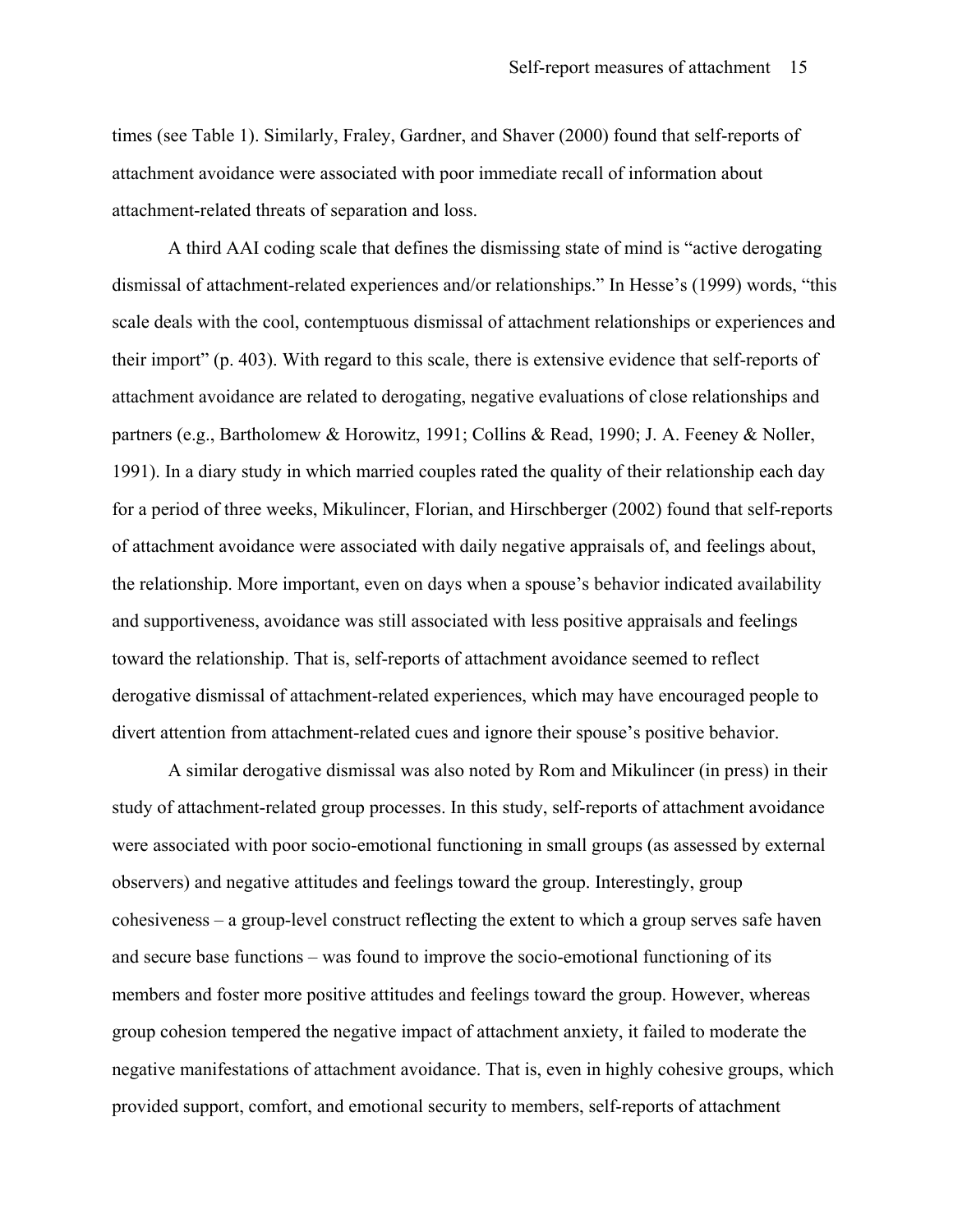avoidance were still associated with poor socio-emotional functioning and negative group-related attitudes and feelings. Again, self-reports of attachment avoidance seemed to be fairly accurate indicators of a person's dismissal of security-enhancing experiences.

Adult attachment research also provides consistent evidence that self-reports of attachment anxiety are associated with one of Main et al.'s (1985) defining characteristics of the preoccupied state of mind – experience and expression of dysfunctional anger toward attachment figures. For example, Mikulincer (1998b) reported that self-reports of attachment anxiety were associated with (1) proneness to experience anger toward attachment figures, (2) uncontrollable access to, and expression of anger feelings, (3) excessive rumination on anger-related thoughts, (4) hostile attitudes toward relationship partners, and (5) the experience of overwhelming distress during anger-eliciting episodes. Moreover, Woike, Osier, and Candela (1996) found that selfreported attachment anxiety was associated with a tendency to write more violent stories in response to projective TAT cards, implying a pattern of hostile fantasies. It seems that selfreports of attachment anxiety reflect the underlying action of hyperactivating strategies and the dysfunctional experience of what Bowlby (1973) called the "anger of despair."

Two observational studies of actual interactions between romantic relationship partners also provide strong evidence for the ability of self-report measures of attachment anxiety to predict dysfunctional anger toward attachment figures (Rholes, Simpson, & Orina, 1999; Simpson, Rholes, & Phillips, 1996). In Simpson et al.'s (1996) study, anger reactions were observed during conflictual interactions in which romantic partners were asked to identify an unresolved problem in their relationship, discuss it, and try to resolve it. Self-reports of attachment anxiety were associated with the display and report of more anger, hostility, and distress during the conversation. In Rholes et al.'s (1999) study, overt manifestations of anger were assessed among women who interacted with their romantic partner while waiting to engage in an anxiety-provoking activity. In this study, self-reports of attachment anxiety were associated with more intense anger toward a partner after the couple was told that the woman would not have to perform the stressful activity. This association was particularly strong when women were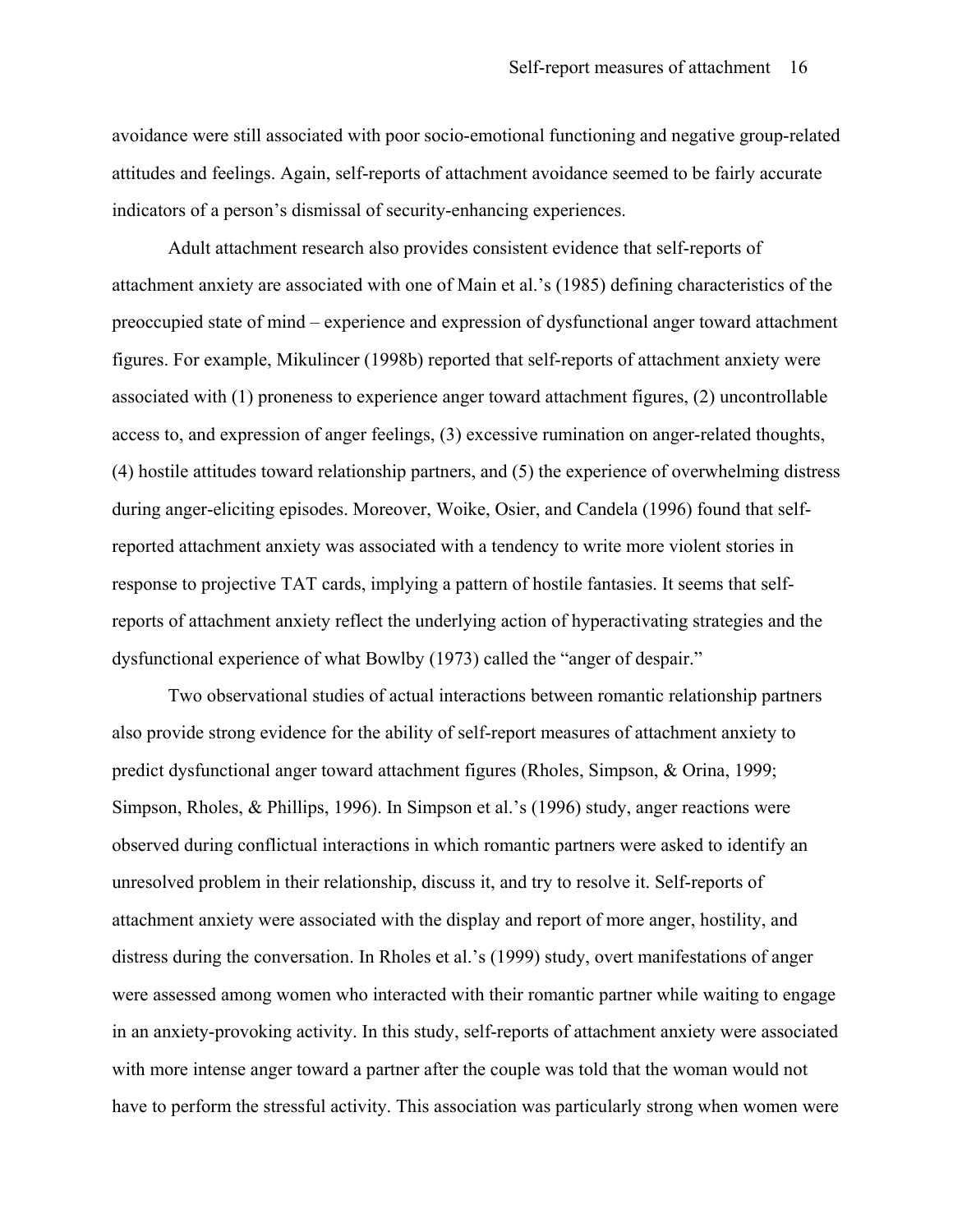more upset during the waiting period or when they sought more support from their partner. Overall, the two studies indicate that self-reports of attachment anxiety are a fairly accurate indicator of the arousal of anger and hostility toward a close relationship partner during conflictual interactions and in stressful situations.

The studies reviewed in this section support our contention that self-report measures of avoidance and anxiety are related to some of the most important defining characteristics of dismissing and preoccupied states of mind assessed with the AAI. Only with regard to "passivity and vagueness of discourse concerning attachment issues," one indicator of the preoccupied state of mind (Hesse, 1999), is there no study examining its association with self-reports of attachment anxiety. Further studies should examine this association by asking participants to provide verbal accounts of attachment experiences and relationships and analyzing structural aspects of their discourse (e.g., quality, vagueness, clarity). We predict that an association with self-reported attachment anxiety will be found.

#### *Narratives About Attachment Figures, Interactions, and Relationships*

Some critics argue against the use of self-report measures because of their inability to evoke the rich, multifaceted material that appears in people's narratives about attachment experiences and relationships (e.g., Crowell & Treboux, 1995; Hesse, 1999). In their view, selfreport attachment scales cannot probe a person's defenses or idiosyncratic attachment history, and researchers who use self-report measures fail to acknowledge that attachment-related processes are woven into contexts, experiences, and memories that differ importantly from person to person. We agree, of course, that the scores people receive on attachment-style scales are not generated directly from detailed descriptions of their attachment figures and relationships or from their idiosyncratic construal of attachment experiences. We acknowledge that coded interviews, such as the AAI and the CRI, are more useful than simple questionnaire scales in characterizing a person's unique narratives and specific mental representations. This does not mean, however, that attachment-style scales are unrelated to such narratives and cannot serve as fairly accurate indicators of the way adults spontaneously deliver attachment-relevant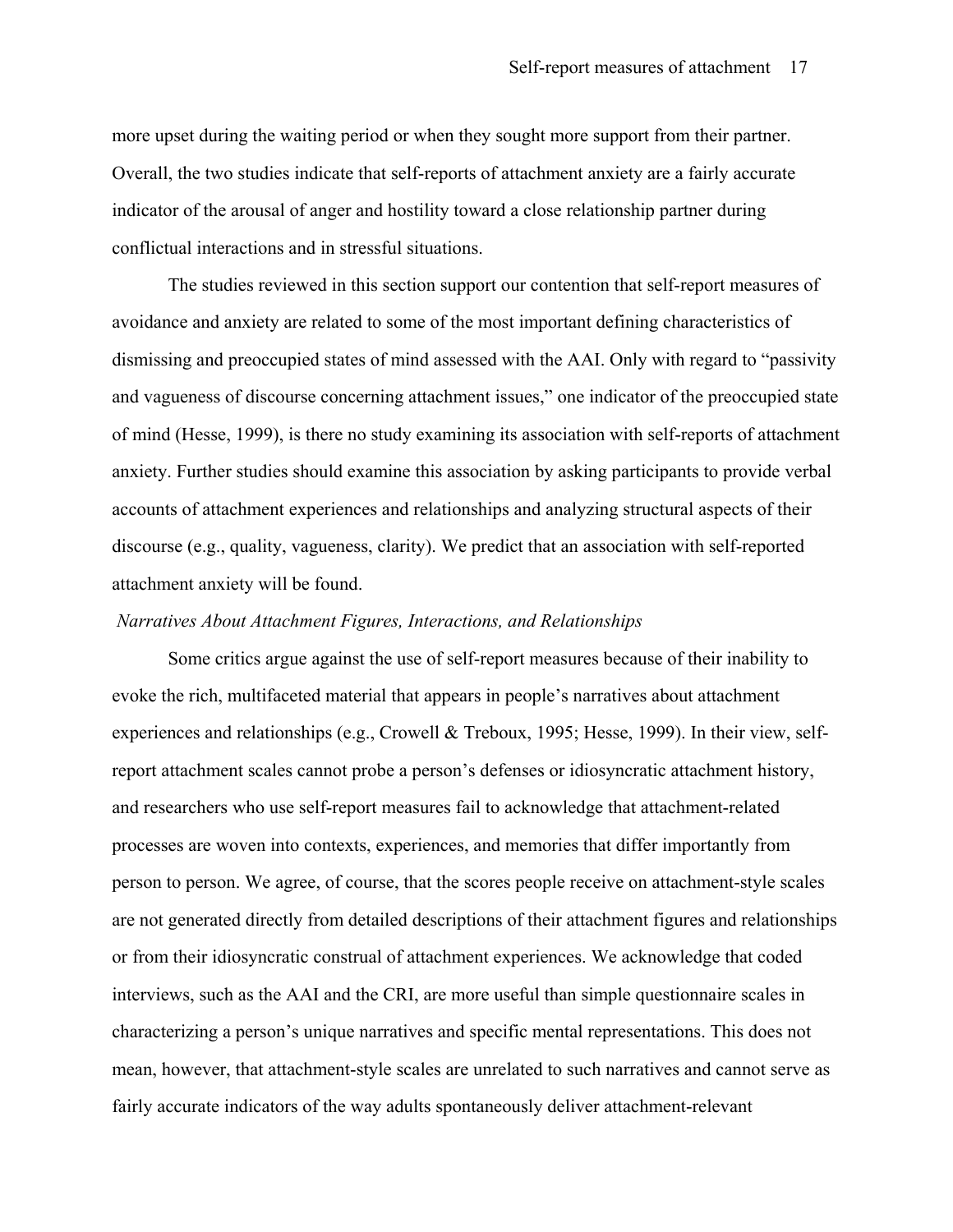descriptions and stories. In fact, there is accumulating evidence of theoretically coherent associations between attachment-style scales and the thematic content and structure of narratives about significant others and interpersonal experiences.

Two adult attachment studies (Levy, Blatt, & Shaver, 1998; Priel & Besser, 2001) explored the contents and structure of people's open-ended descriptions of their primary attachment figures using a scoring procedure developed by Blatt and his colleagues (e.g., Blatt, Chevron, Quinlan, Schaffer, & Wein, 1992). Whereas Levy et al. (1998) assessed mental representations of both mother and father in a sample of American undergraduates, Priel and Besser (2001) assessed representations of mother in a sample of pregnant Israeli women. Despite the differences between the studies, their findings were extremely consistent. In line with attachment theory, self-reports of attachment anxiety and avoidance were related to negative, diffuse, and undifferentiated representations of primary attachment figures. Specifically, people who scored high on attachment anxiety or avoidance tended to view their parents as less benevolent and more punitive and to describe them in more ambivalent terms. In addition, their narratives were scored as less conceptually complex and less differentiated than those of more securely attached people. That is, attachment-style scales were able to predict theoretically significant variations in the way people represented their attachment figures in their own words.

J. A. Feeney and Noller (1991) focused on romantic relationships and examined the association between people's self-reported attachment style and their open-ended description of their current romantic relationship. The narrative descriptions were coded for spontaneous references to attachment-related issues and relationship quality. The findings indicated that selfreport measures provide valuable information about people's unique representations of their romantic relationships and partners. The relationships described by avoidant individuals were characterized by emotional distance and lack of mutuality and intimacy, whereas the relationships described by anxious individuals were characterized by overinvolvement, dependence, and lack of enjoyment and friendship. Interestingly, people with a self-reported secure style tended to describe their romantic relationships in more balanced terms. "Secure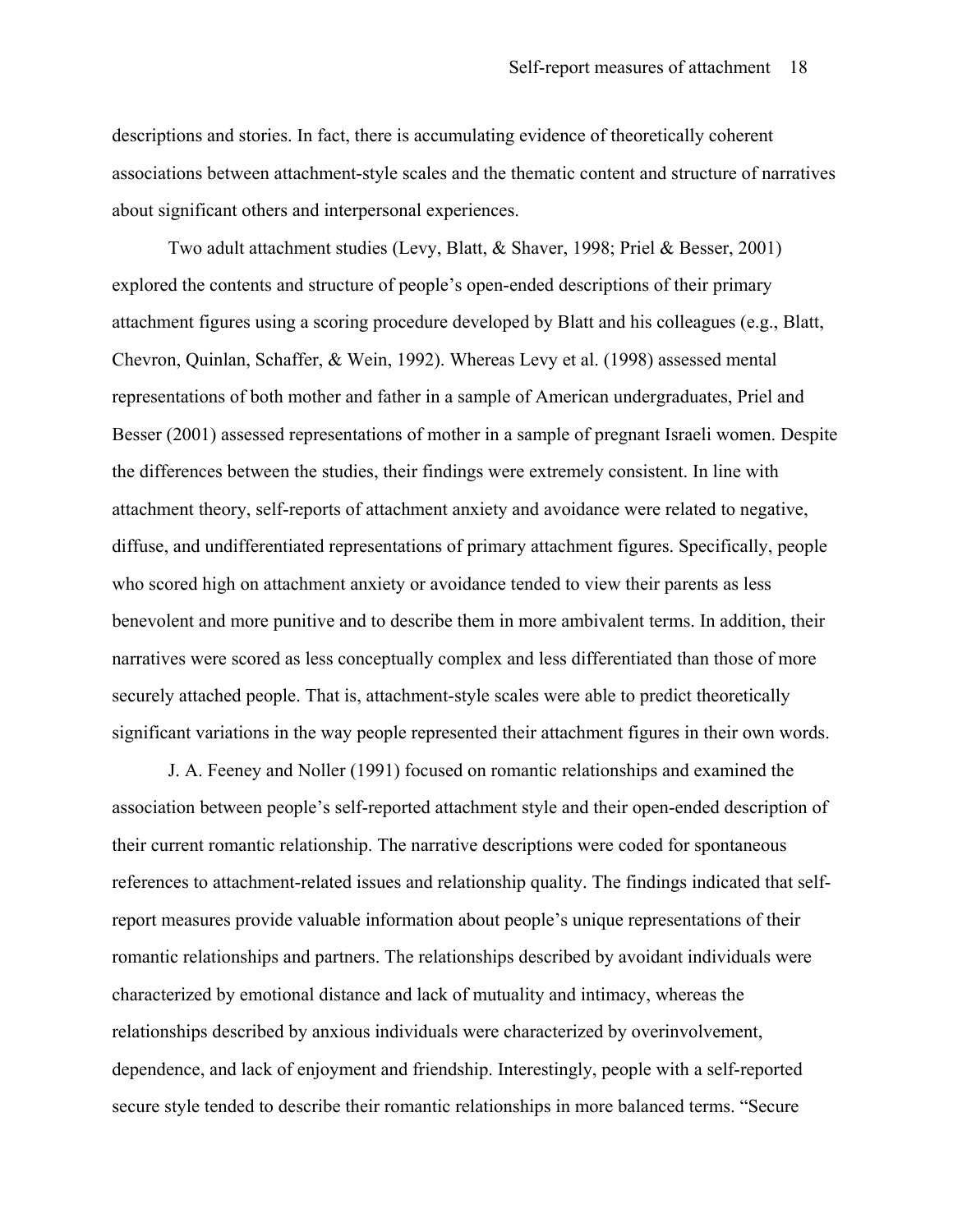persons tended to emphasize the importance of openness and closeness in their relationships, while at the same time seeking to retain their individual identity" (J. A. Feeney & Noller, 1991, p. 208). This result fits well with Main et al.'s (1985; Hesse, 1999) labeling of secure AAI respondents as "free and autonomous with respect to attachment."

The correspondence between self-reports of attachment style and interpersonal narratives was also documented in a recent study by Raz (2002), who coded the Core Conflictual Relationship Themes (CCRT; Luborsky & Crits-Christoph, 1990) contained in people's narratives. Study participants completed the Relationship Questionnaire (a measure of attachment style; Bartholomew & Horowitz, 1991) and performed the Relationship Anecdotes Paradigm (RAP; Luborsky & Crits-Christoph, 1998). Specifically, participants were asked to recall three meaningful interactions with significant others and freely describe in each case what happened, including what they and their partner said and did. The narratives were analyzed by two independent judges who used the CCRT coding scheme to extract the three main psychodynamic components of inner representations of relational episodes: (a) *wishes* – the underlying needs, motives, and intentions that guide a person's interactions with others; (b) *responses from others* – the way the person represents the significant other during the interaction; and (c) *responses from self* – the way the person represents himself or herself in the interaction. In addition, Raz (2002) scored the main conflictual feelings and emotions that were mentioned in each participant's narratives.

 The narratives generated by more anxious individuals closely fit with Mikulincer and Shaver's (2003) theoretical description of anxious, hyperactivating strategies. Specifically, selfreports of attachment anxiety were associated with wishes for security and stability; being loved, respected, and accepted by the significant other; and not being hurt by the other. These are the defining goals of people with hyperactivating strategies. Characterizing oneself as anxiously attached was also associated with representations of significant others as hurting, rejecting, distant, and disapproving, and representations of oneself as anxious, weak, and unloved – the negative models of self and others that define hyperactivating strategies. Raz (2002) also found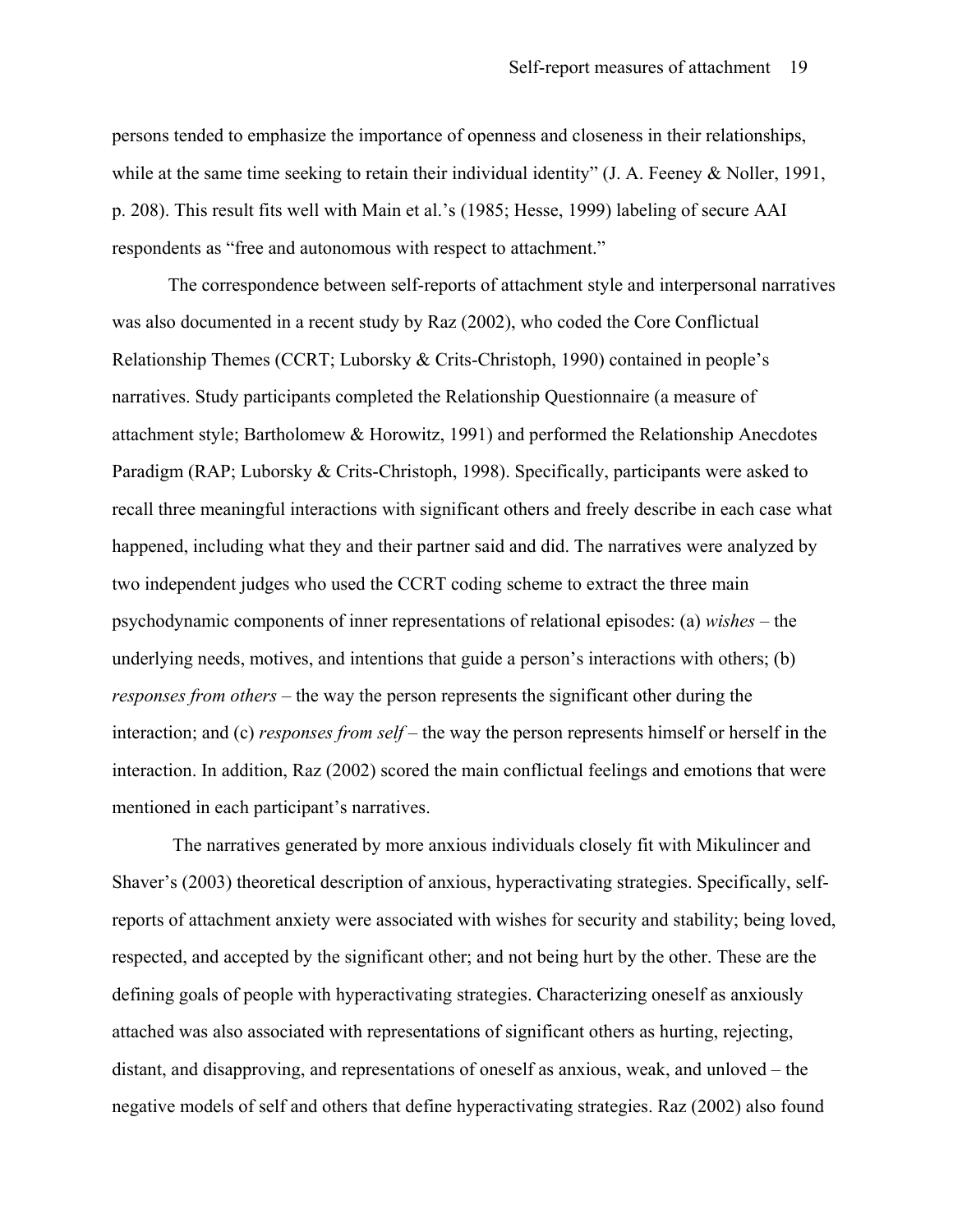that the conflictual themes in anxious people's narratives centered on doubts about self-worth, excessive seeking of closeness and reassurance, dependence, and inability to deal with interpersonal conflicts and avoid conflict escalation – the main problematic outcomes of anxious people's hyperactivating strategies.

The findings for avoidant individuals were congruent with Mikulincer and Shaver's (2003) conceptualization of avoidant, deactivating strategies. Specifically, self-reports of attachment avoidance were associated with two major wishes: (a) to assert oneself and be independent and (b) to be distant and avoid conflicts. These are the goals of deactivating strategies. Self-reports of attachment avoidance were also associated with representations of significant others as disgusting, hurtful, and rejecting as well as representations of the self as unreceptive (distant, emotionally inexpressive) – the negative model of others and the model of oneself as detached that characterize deactivating strategies. The conflictual themes of the narratives of avoidant individuals mainly emphasized protecting oneself from emotional involvement in and commitment to the relationship and inability to avoid conflict escalation – the main outcomes of avoidant persons' deactivating strategies.

Other studies have also yielded theoretically predictable associations between self-reports of attachment style and narratives generated in projective tests, such as the Thematic Apperception Test (TAT) and the Separation Anxiety Test (SAT). For example, Mikulincer, Florian, and Tolmacz (1990) found that anxious and avoidant people, as compared with securely attached people, expressed more anxiety, depression, and hostility in stories they wrote in response to TAT cards evoking death anxiety; and as mentioned earlier, Woike et al. (1996) found that self-reported attachment anxiety was associated with writing more violent TAT stories. Furthermore, Mayseless, Danieli, and Sharabany (1996) found that people with selfreported anxious or avoidant attachment styles portrayed less constructive coping responses in stories they wrote in response to separation reminders (SAT cards). In this study, self-reports of attachment insecurity were associated with narratives reflecting lack of ability to handle the separation episode and inability to establish a balance between self-reliance and other-reliance.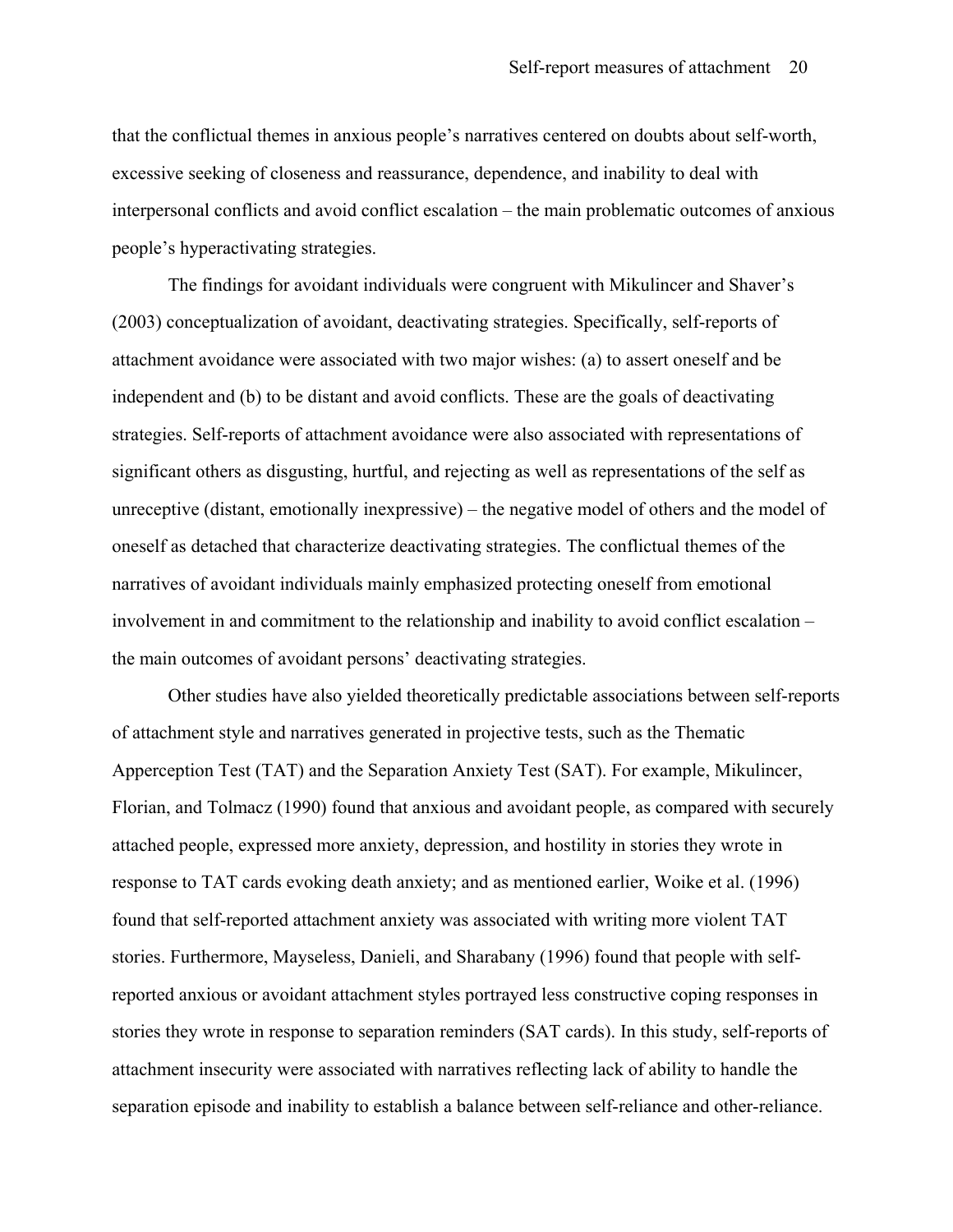In addition, whereas self-reported attachment anxiety was predictive of narratives involving hyperactivation of negative emotions in response to separation episodes, the narratives associated with self-reported avoidance implied an underlying deactivating orientation and were characterized by failing to deal effectively with the threat of separation.

In a recent study, Gilad (2002) examined the extent to which self-reports of attachment style predict the way other people are portrayed in TAT stories. Israeli high school students completed the ECR attachment scales (Brennan et al., 1998) and wrote stories in response to six TAT cards. The resulting narratives were scored according to the Social Cognition and Object Relation Scales (SCORS; Westen, 1991). The SCORS measures four dimensions of object relations (i.e., mental representations of people and aspects of important social interactions and relationships) derived from TAT stories: (a) *complexity of representations of people* – the extent to which a person defines and differentiates the perspectives of self and others, seeing self and others as having complex motives and subjective experiences; (b) *affect-tone of relationship paradigms* – the extent to which an individual represents relationships as safe, nurturant, and rewarding as opposed to destructive, harmful, or threatening; (c) *capacity for emotional investment* – the extent to which close relationships are portrayed as ends rather than means and are construed in terms of mutuality rather than need gratification; and (d) *understanding of social causality* – the extent to which causal attributions of interpersonal events reflect appreciation and understanding of the ways in which thoughts and actions are linked to complex conscious and unconscious psychological operations.

Gilad (2002) found that self-reports of attachment style predict important features of the structure and content of mental representations of others, as manifested in TAT narratives. First, self-reported attachment avoidance was associated with less positive "affect-tone of relationships" and lower emotional investment. That is, the TAT narratives of more avoidant people contained more negative representations of close relationships (portraying them as threatening and harmful) and indicated relatively low emotional investment. These findings fit with Mikulincer and Shaver's (2003) conceptualization of avoidant people's deactivating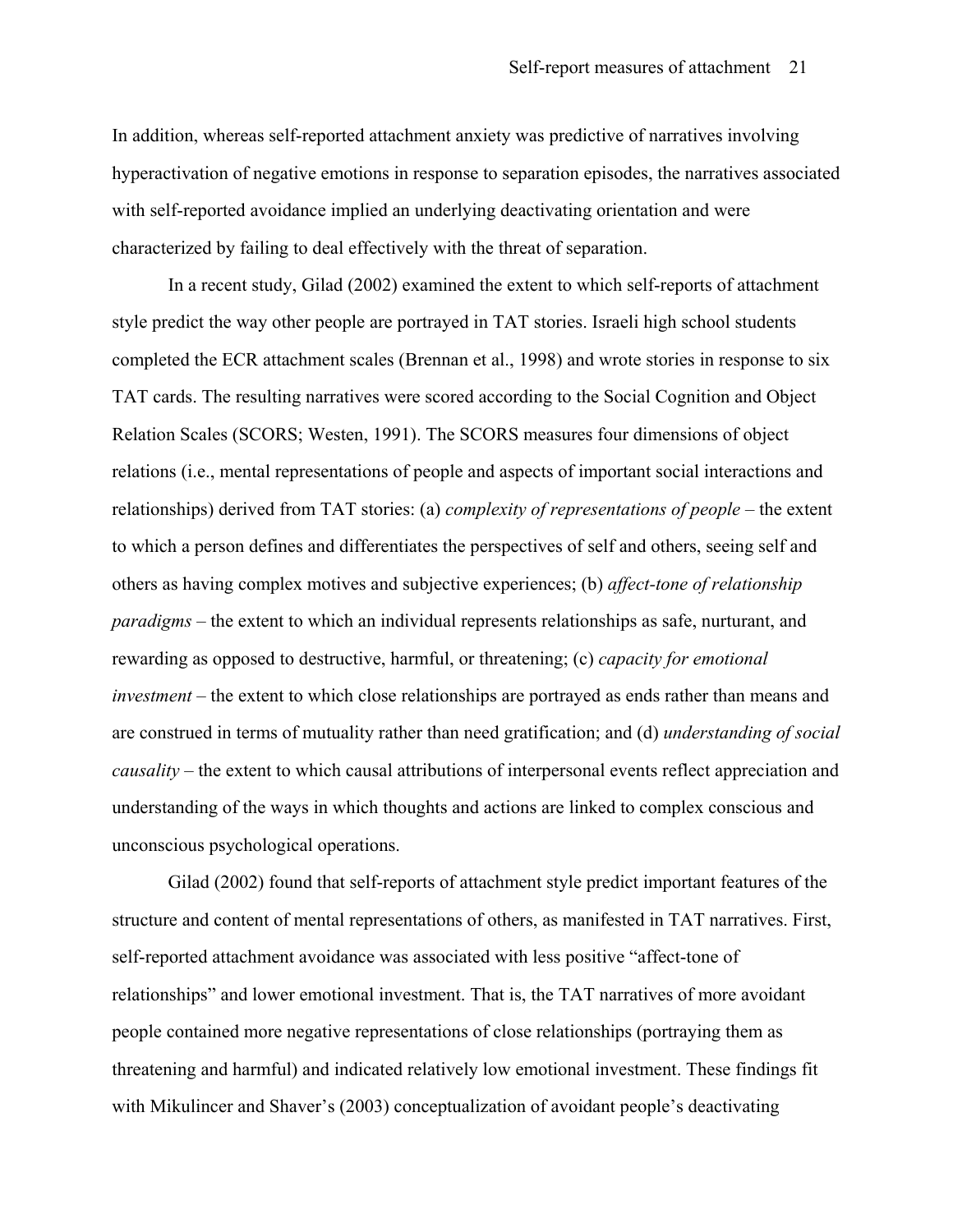strategies, which rely on negative representations of others and discourage emotional investment in close relationships. In contrast, self-reported attachment anxiety was associated with lower complexity of relationship representations, less positive "affect-tone of relationships," and poor understanding of social causality. That is, anxious people's TAT narratives were marked by global and undifferentiated representations of others, negative representations of close relationships (as threatening and harmful), and distorted and egocentric causal attributions for explaining interpersonal events. These findings fit with Mikulincer and Shaver's (2003) conceptualization of anxious people's hyperactivating strategies, which are based on negative (insecure) representations of others, discourage self-other differentiation, and create a chaotic, disorganized mental architecture that interferes with an accurate understanding of the social world.

 Overall, this broad array of findings strongly confirms that attachment-style scales are appropriately associated with the content and structure of people's personal representations and narratives of attachment figures and attachment-relevant experiences. This confirmation is based on a variety of qualitative methods, such as coding descriptions of significant others (parents, romantic partners), coding narratives of interpersonal interactions, and coding stories generated in response to projective tests. Moreover, the findings depend on a variety of scoring systems, such as Blatt's object-representation scales, the CCRT scoring system, and the SCORS, which measure substantive and structural aspects of a person's representations of self, significant others, and close relationships. These studies provide impressive evidence for the validity of selfreport attachment scales in tests of theory-derived predictions about personal narratives and mental representations.

#### *The Socially Observable Nature of Self-Reported Differences in Attachment Style*

Another purported strike against self-report attachment scales is that scores derived from them are a long way from actual social behavior (e.g., Crowell, Treboux, & Waters, 1999). That is, self-reports of attachment style are not observable behavioral attributes and are therefore unlikely to reflect actual behavior in close relationships. In contrast, AAI coders believe not only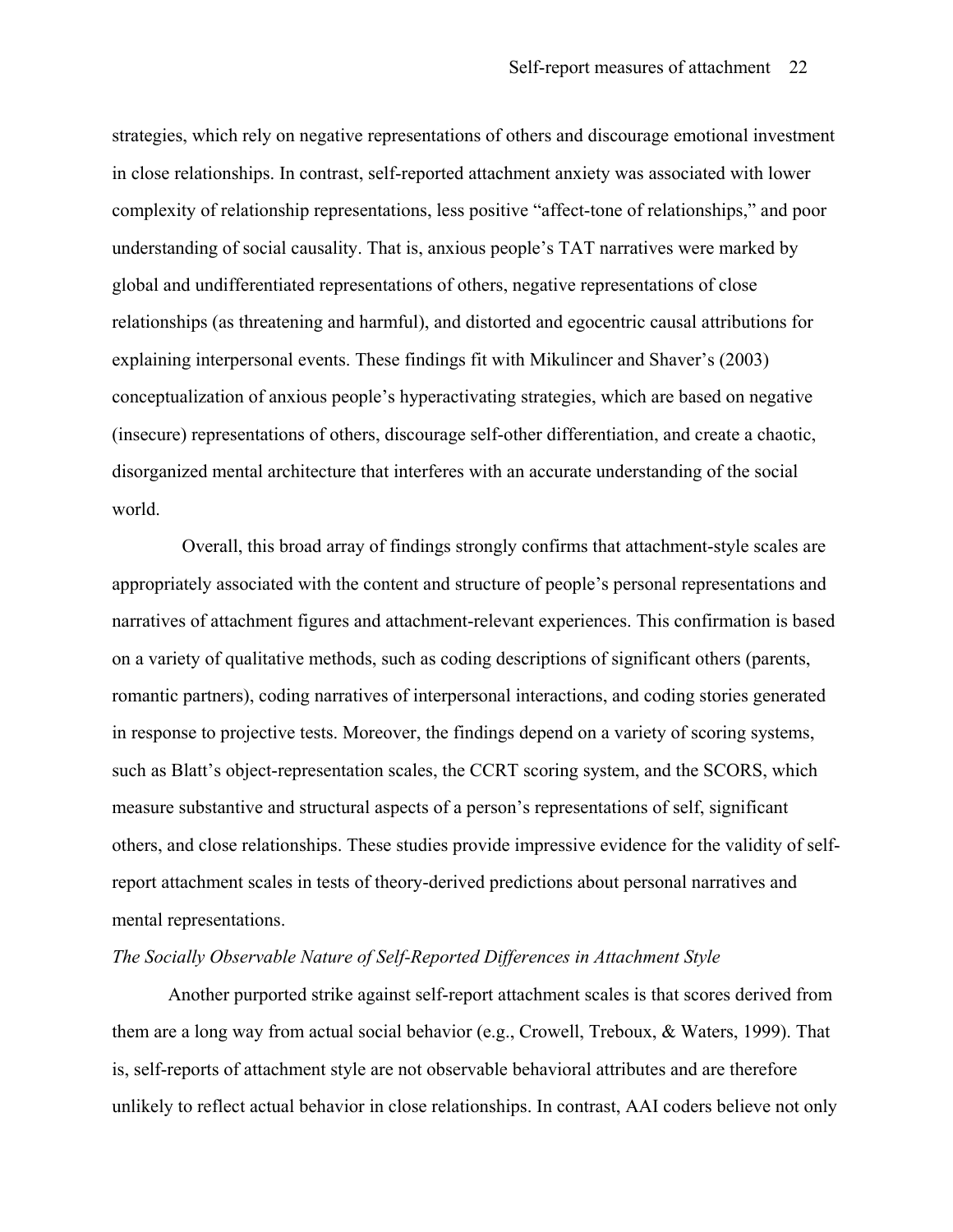that they are classifying people's mental and behavioral responses, but are doing so in ways that the people themselves could not match and, in some important cases, would not agree with. This argument is raised especially vigorously in relation to dismissingly avoidant people, who are believed "to distort, disorganize, or limit access to memories, feelings, intentions, and recognition of options" (Main, 1991, p. 146). According to this view, attachment avoidance can bias self-reports of attachment style and reduce the correspondence of these reports with actual behavior. For example, people who act avoidantly in close relationships may be unaware of their avoidance or may defensively deny their detachment and coolness, and therefore may rate themselves lower than they should on self-report items meant to detect avoidance. A similar critique might apply in the case of anxiously attached individuals, who may be reluctant to answer honestly on items that tap anxiety because anxious responses may be viewed as socially undesirable.

This criticism is amplified by the fact that research on attachment style has been dominated by correlational studies that examine associations between self-report measures of attachment and other self-report measures obtained from the same individual. As a result, some of the high correlations between attachment scales and other self-report measures may be attributable to shared-method variance, including shared social-desirability bias and other response-set biases. Despite the plausibility of this critique, evidence is accumulating that selfreports of attachment style are related to interpersonal behavior. Moreover, some adult attachment studies have included observer evaluations in addition to self-reports and have documented considerable correspondence between the two sources of information.

Several studies have included systematic observations of attachment-related behavior and have yielded theoretically coherent associations between these observations and self-report measures of anxiety and avoidance. For example, self-reports of attachment avoidance have been associated with less frequent engagement in actual support-seeking behavior – one core manifestation of deactivating strategies (Mikulincer & Shaver,  $2003$ ) – in anxiety-provoking situations (Collins & B. C. Feeney, 2000; Simpson et al., 1992; Simpson et al., 2002). Moreover,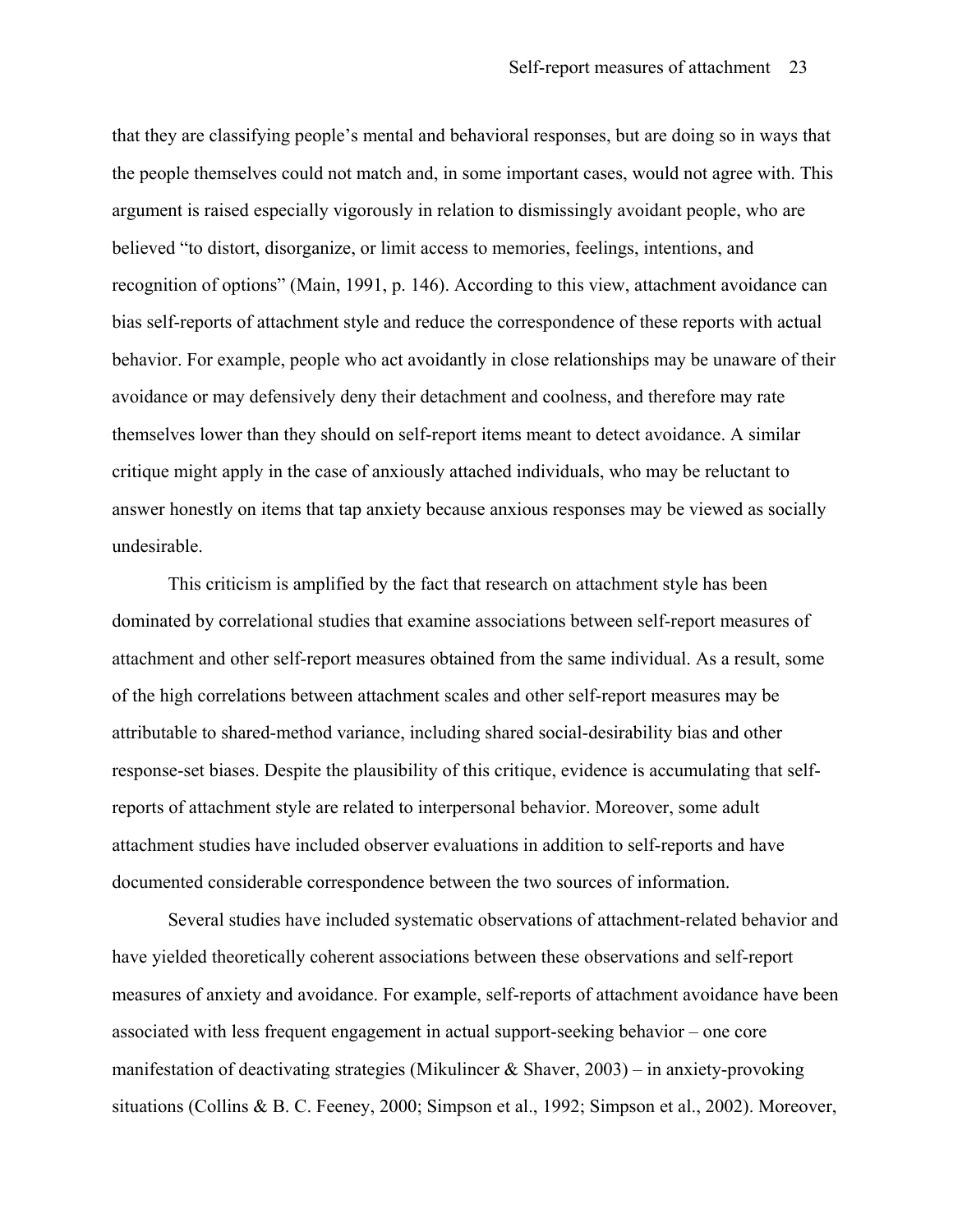self-reports of avoidance have been associated with less frequent engagement in actual proximity-seeking – another aspect of deactivation (Mikulincer & Shaver,  $2003$ ) – during separation from a romantic partner at an airport. The distant and emotionally uninvolved stance of self-reportedly avoidant people has been associated with less frequent verbal and non-verbal expressions of intimacy and commitment during actual conversations with a relationship partner (e.g., Grabill & Kerns, 2000; Guerrero, 1996; Mikulincer & Nachshon, 1991), and also in less frequent engagement in actual caregiving behavior in response to a partner's distress (e.g., Collins & B. C. Feeney, 2000; B. C. Feeney & Collins, 2001; Simpson et al., 1992).

Self-reports of attachment anxiety are associated with attachment-specific behaviors that follow from hyperactivating strategies. As discussed earlier, these self-reports are associated with stronger actual expressions of anger and hostility during anxiety-provoking situations and conflicting interpersonal interactions (Rholes et al., 1999; Simpson et al., 1996). Moreover, selfreports of attachment anxiety are associated with more frequent expressions of distress and anxiety during separation from a romantic partner at an airport (Fraley & Shaver, 1998) and during discussions with a romantic partner about closeness and distance (J. A. Feeney, 1998). In a recent study of married couples, J. A. Feeney and Hohaus (2001) found that self-reports of attachment anxiety are associated with a demeaning or belittling tone of voice while talking about caring for a spouse in times of need.

Another set of studies revealed high levels of convergence between self-reported attachment styles and external observers' ratings of participants' traits (e.g., Banai, Weller, & Mikulincer, 1998; Bartholomew & Horowitz, 1991; Griffin & Bartholomew, 1994; Onishi, Gjerde, & Block, 2001). For example, Banai et al. (1998) compared a participant's own ratings of attachment style to those made about him or her by two-same sex friends, two opposite sexfriends, and a stranger who took part in a 5-minute getting-acquainted conversation with the participant. In this study, both discrete and continuous self-descriptions of a person's attachment anxiety and avoidance were significantly related to the same descriptions of the person provided by same-sex friends, opposite-sex friends, and a new acquaintance. Even more important, high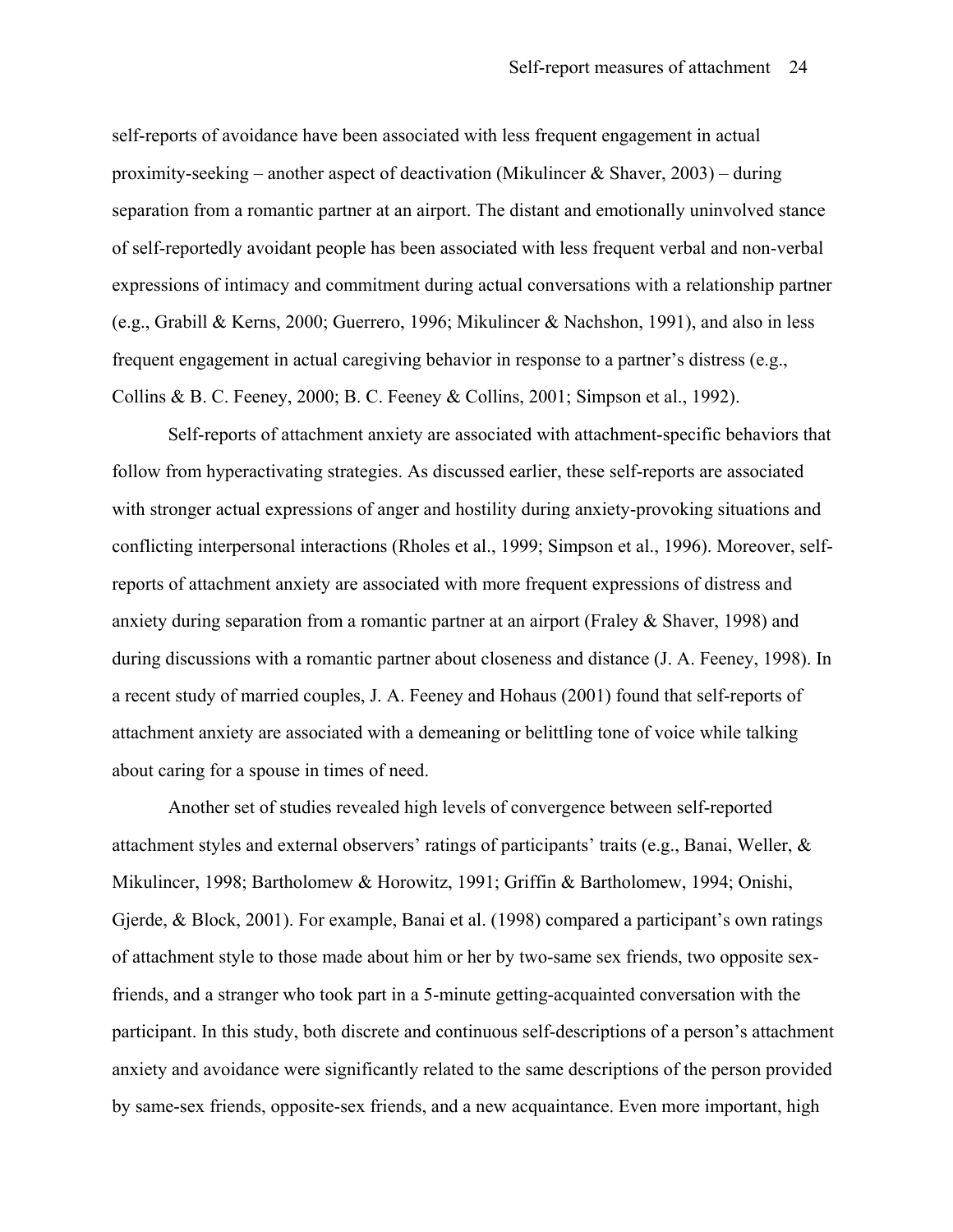correlations were also found among the five external observers' ratings. In addition, the strength of the correlations between self-descriptions and descriptions provided by other people was similar to those found in studies of other well-known traits (e.g., Funder & Colvin, 1988). These findings indicate that self-reports of attachment anxiety and avoidance reflect real and socially observable personal attributes, and that their status is similar to that of other observable personality traits. Moreover, they suggest that a person's attachment orientation, as measured by self-report scales, is evident to interaction partners even in the very early stages of a relationship.

Overall, the findings reviewed in this section refute the argument that self-reports of attachment style are not manifested in actual behavior and instead are figments of a selfobserver's biased imagination. Beyond this empirical evidence, the logic of the critics' argument against self-reports is at odds with the generally accepted conceptualization of attachment-related strategies of affect regulation (Cassidy, 1994). First, the contention that avoidant individuals are reluctant to endorse avoidant items because such items are socially undesirable is inconsistent with the documented goals of interpersonal distance and emotional detachment that guide deactivating strategies (Mikulincer & Shaver, 2003). For avoidant people, being distant and cool toward a relationship partner is not a problem, but a desirable way to manage close relationships. In fact, there is evidence that people who score high on avoidance scales are satisfied with cool and low-involvement relationships and tend to represent ideal relationships in terms of adequate distance and detachment (e.g., Collins & Read, 1990; J. A. Feeney & Noller, 1990). Second, the contention that anxious individuals are reluctant to endorse items indicating anxious attachment is also at odds with theoretical accounts of hyperactivating strategies, which entail presenting the self as weak, distressed, and vulnerable so as to elicit relationship partners' love and support (Mikulincer & Shaver, 2003). Research has shown that people who score high on attachment anxiety scales overemphasize problems, doubts, and worries when interacting with relationship partners (e.g., J. A. Feeney & Ryan, 1994; Simpson et al., 1996).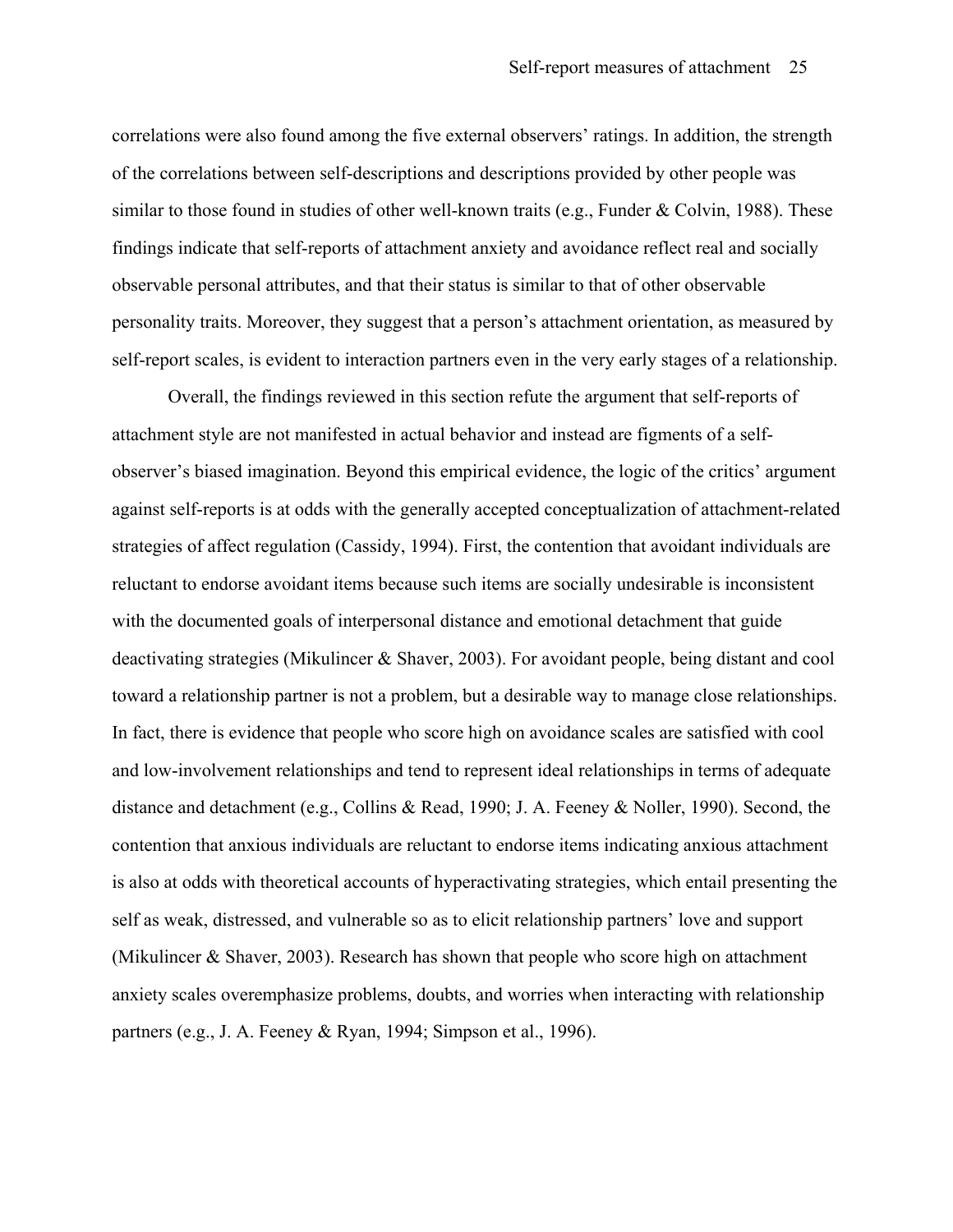#### *The Discriminant Validity of Self-Report Measures of Attachment Style*

Beyond delineating the "nomothetic" network (Cronbach & Meehl, 1955) of theoryconsistent empirical associations that establish the construct validity of attachment-style scales, attachment researchers also need to be concerned about these scales' discriminant validity. Do they overlap too much with measures of constructs viewed as theoretically unrelated to attachment organization? If so, it could be argued (e.g., Waters et al., 2002) that self-report measures of attachment style actually measure something other than individual differences in attachment-system functioning. According to Bernier and Dozier (2002), "perhaps the most widespread concern regarding attachment research is that we are tapping into a general personality construct that does not need attachment theory's rich and nuanced developmental conceptualizations to be explained" (p. 176).

Fortunately, the issue of discriminant validity has received empirical attention in adult attachment research (e.g., Griffin & Bartholomew, 1994; Shaver & Brennan, 1992). Existing studies demonstrate clearly that self-reports of attachment anxiety and avoidance, although correlating with a broad network of cognitive, emotional, and behavioral manifestations of hyperactivating and deactivating strategies, are not simply redundant with these constructs. Correlations between self-reports of attachment style and constructs derived from other theoretical or descriptive frameworks rarely exceed .50 (indicating less than 25% shared variance). This conclusion holds for associations between self-reported attachment anxiety and measures of neuroticism, trait anxiety, global distress, emotional intensity, emotion-focused ways of coping, self-esteem, self-efficacy, threat appraisal, relationship quality and satisfaction, cognitive representations of others, and intergroup attitudes (see J. A. Feeney, 1999; Shaver & Mikulincer, 2002, for reviews). It also holds for associations between self-reported avoidant attachment and measures of defensiveness, social desirability, coping by distancing, support seeking, mental representations of self and others, relationship quality, reactions to others' needs, and exploration and cognitive openness (see J. A. Feeney, 1999; Shaver & Mikulincer, 2002, for reviews).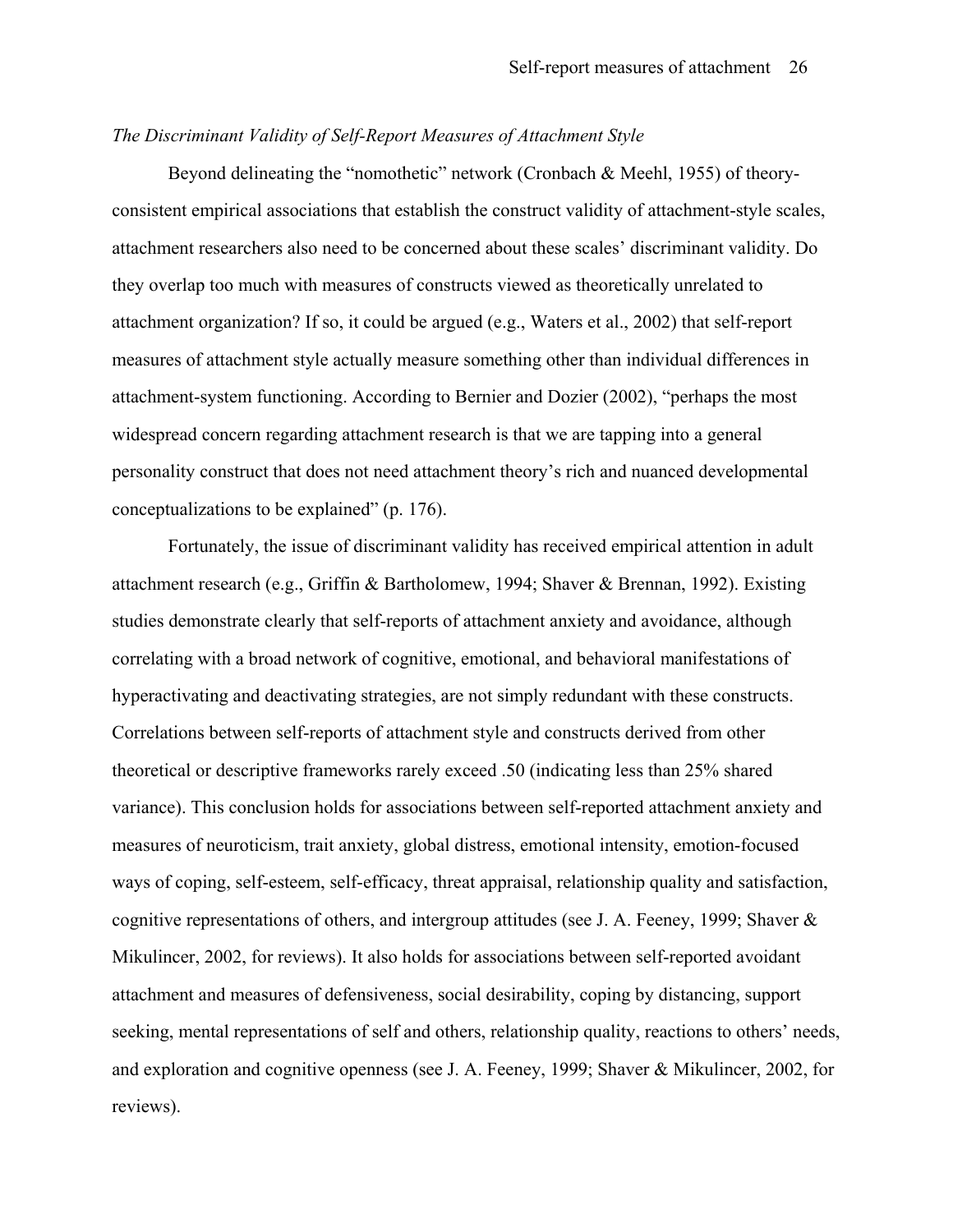Several studies have also shown that self-reports of anxiety and avoidance explain theory-relevant cognitions, emotions, and behaviors even after controlling statistically for attachment-irrelevant constructs. For example, Shaver and Brennan (1992) found that selfreports of attachment style were associated prospectively with relationship variables, such as relationship length, satisfaction, and commitment, even after controlling for the contribution of the "big five" traits – extraversion, neuroticism, openness to experience, agreeableness, and conscientiousness. Other studies have shown that such associations were not explained by depression, dysfunctional beliefs, self-esteem, or sex-role orientation (e.g., Carnelley, Pietromonaco, & Jaffe, 1994; Jones & Cunningham, 1996; Whisman & Allan, 1996). In many of our own studies, associations between self-reports of attachment style and creative problem solving, intergroup hostility, reactions to others' needs, accessibility of mental representations of attachment figures, rejection sensitivity, and appraisal of interpersonal competencies are all significant even after controlling for positive mood, self-esteem, or trait anxiety (e.g., Mikulincer, Gillath, et al., 2001; Mikulincer, Gillath, & Shaver, 2002; Mikulincer & Shaver, 2001). These findings indicate that the nomothetic network of theory-consistent correlates of attachment style cannot be explained by other constructs that are theoretically distant from attachment processes and organization.

Our recent studies on the accessibility of representations of attachment figures (Mikulincer, Gillath, & Shaver, 2002) provide a powerful test of the discriminant validity of attachment-style scales. In these studies, we assessed the cognitive accessibility of names of people whom participants listed as serving proximity seeking, safe haven, and/or secure base functions (i.e., the names of security-enhancing attachment figures), names of close others who were not nominated as serving any attachment functions (close persons), and names of people a participant knew but to whom the participant was not close (acquaintances). Accessibility of mental representations of attachment figures was assessed in cognitive tasks (lexical decision, Stroop color-naming) following priming with threatening and non-threatening stimuli. We found that self-reports of attachment style significantly predicted accessibility of the names of security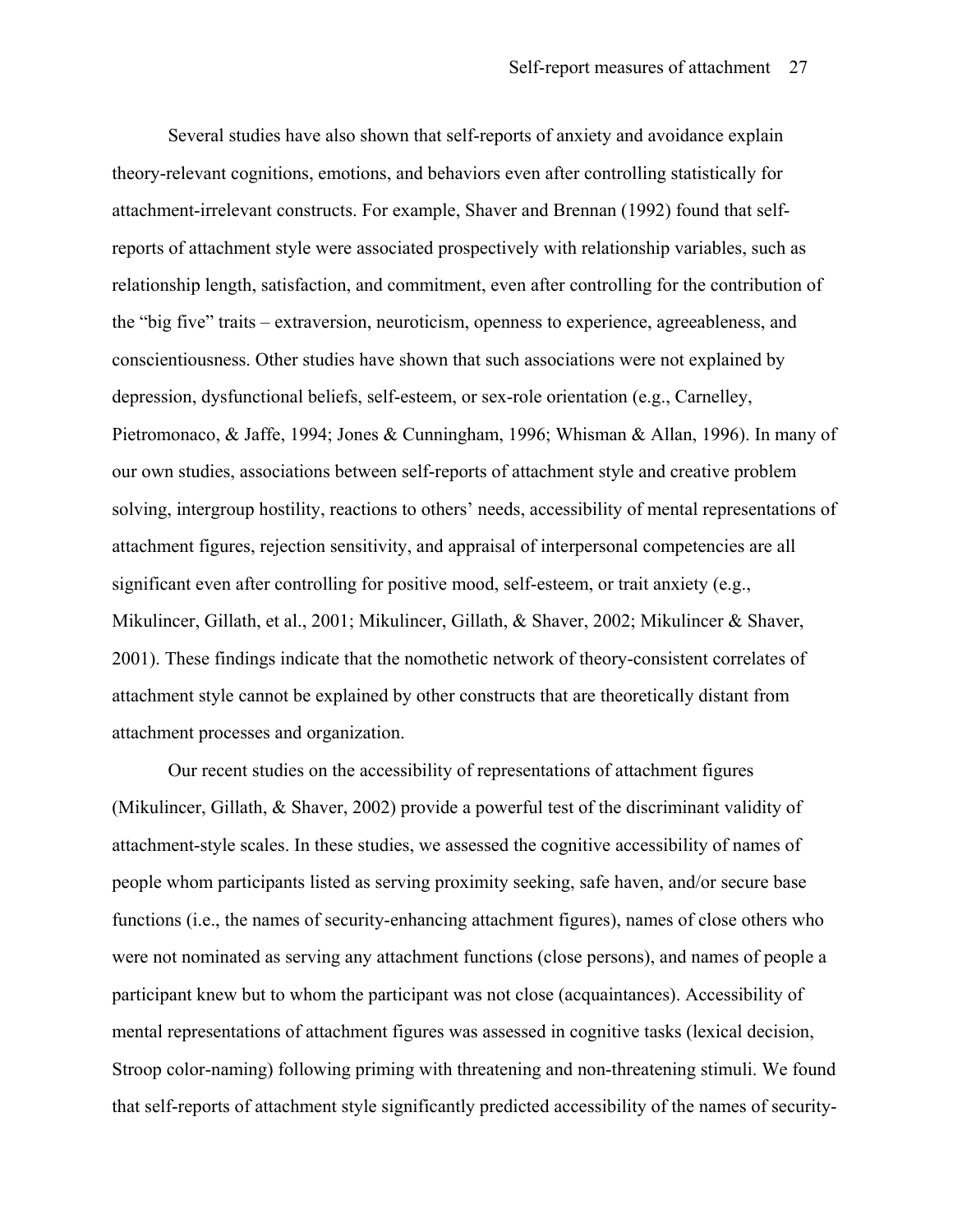enhancing attachment figures, but not the names of close persons or acquaintances, *even when general anxiety was statistically controlled*. That is, attachment-style differences assessed via self-report measures were uniquely manifested in the accessibility of representations of specific attachment figures. Thus, we believe that attachment-style scales tap attachment-specific personal attributes rather than global, general cognitions and emotions.

#### *The Developmental Origins of Self-Reported Attachment Style*

Another frequently mentioned criticism of self-report studies of attachment is that they fail to examine the developmental roots of individual differences in anxiety and avoidance (e.g., Belsky, 2002; Bernier & Dozier, 2002). That is, although these studies provide important information about the cognitive, emotional, and behavioral manifestations of self-reported attachment patterns in adulthood, they fail to examine whether variations in these self-reports are systematically associated with childhood experiences. We agree that Bowlby (1982) was deeply interested in personality development, and that a core proposition of attachment theory is that attachment patterns are a function of lived experiences, especially actual experiences within the family of origin in the first few years of life. Therefore, a rigorous test of the construct validity of attachment-style scales should trace adult differences in anxiety and avoidance to childhood experiences.

Adult attachment studies have not provided much data linking self-reports of adult attachment style to measures of attachment orientation in infancy or attachment-related experiences in early childhood. Although a few AAI studies include data going back to the first year of life (e.g., Hamilton, 2000; Waters, Merrick, Treboux, Crowell, & Albersheim, 2000; Weinfield, Sroufe, & Egeland, 2000), such studies are rare, their results are inconsistent, and they provide insufficient evidence about how adult attachment patterns emerge from childhood experiences (see Fraley, 2002, for a review and meta-analysis). This is an important issue, because Bowlby's theory is not only a theory of personality structure and functioning, although we believe it definitely is that; it is also a theory of personality development.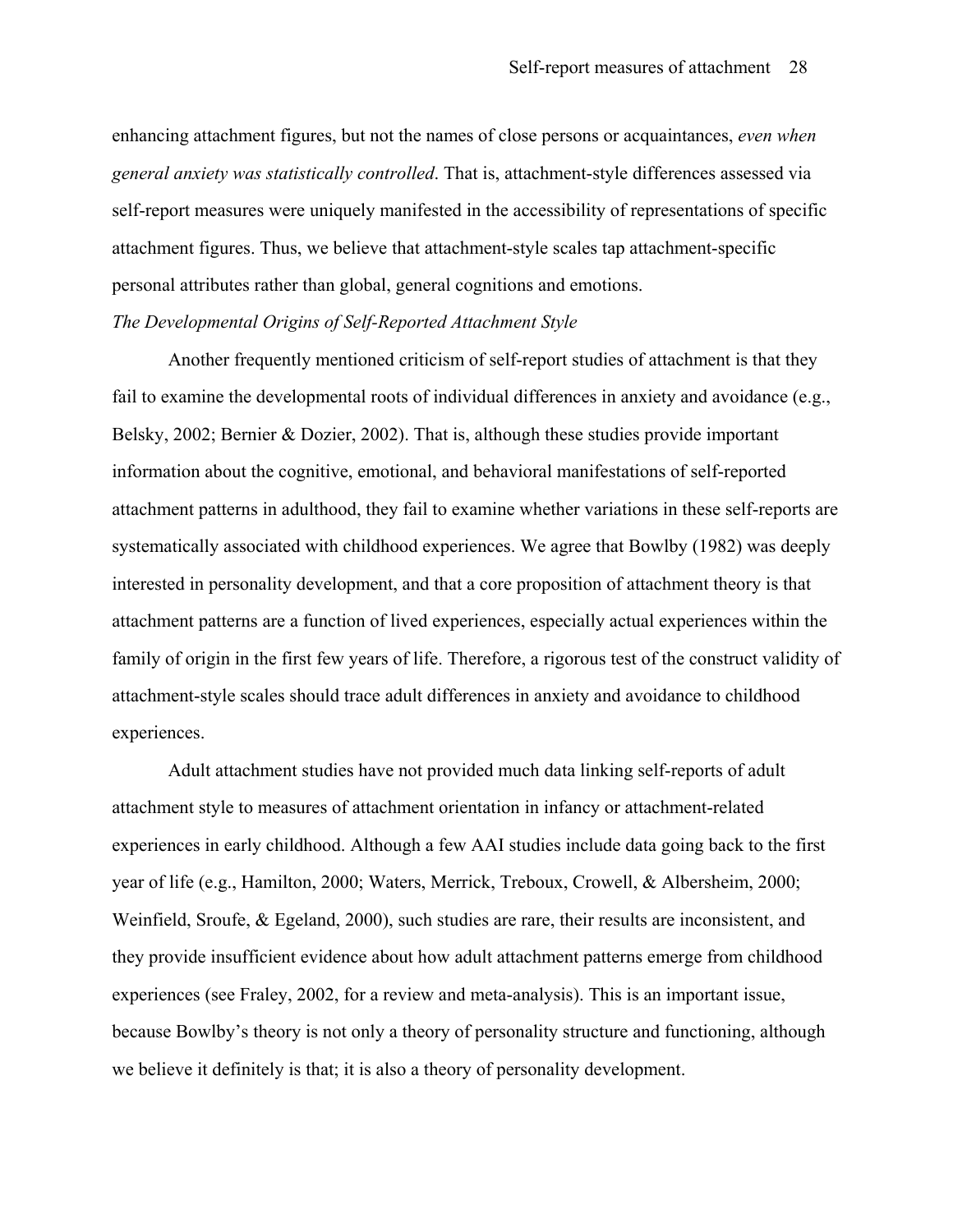Although there is no systematic data on the developmental trajectory of self-reports of attachment anxiety and avoidance, there are some longitudinal studies examining continuity and change in these self-reports during adolescence and adulthood. For example, Kirkpatrick and Hazan (1994) found approximately 70% continuity in self-reported attachment types in a large, heterogeneous sample of adults over a period of four years. In addition, they found that instability in these self-reports was associated with changes in relationship status. Davila, Burge, and Hammen (1997) noted a similar degree of continuity in a sample of at-risk adolescent girls and showed that some of the discontinuity was theoretically explicable in terms of the experience of attachment-related events or personality dispositions. Klohnen and Bera (1998) examined longitudinal data from the Mills College sample at Berkeley – a group of women who were intensively studied from age 21 to 52 – and found that a simple self-report measure of attachment style at age 52 was systematically related to theoretically relevant variables going all the way back to age 21. Collins, Cooper, Albino, and Allard (2002) found that self-reports of attachment style during adolescence (average  $age = 16.8$ ) predicted the nature and quality of romantic relationships 6 years later, in early adulthood. In a recent study, we followed up a sample of 85 mothers who completed attachment-style scales when their infants were diagnosed as suffering from congenital heart disease and asked them to complete the same scales 7 years later. The findings revealed considerable stability in self-reports of attachment style over the 7-year period – Pearson correlations of .58 and .56 for anxiety and avoidance, respectively.

There are also a number of retrospective studies that assess the extent to which individual differences in self-reports of attachment style in adulthood are associated with specific attachment-relevant childhood experiences. These studies have consistently found, for example, that retrospective reports of sexual or physical abuse during childhood or adolescence are associated with heightened reports of attachment anxiety and avoidance in clinical and community samples (e.g., Mallinckrodt, McCreary, & Robertson, 1995; Roche, Runtz, & Hunter, 1999; Shaver & Clark, 1994; Swanson & Mallinckrodt, 2001). There is also evidence that heightened reports of attachment insecurity in adulthood are related to the occurrence of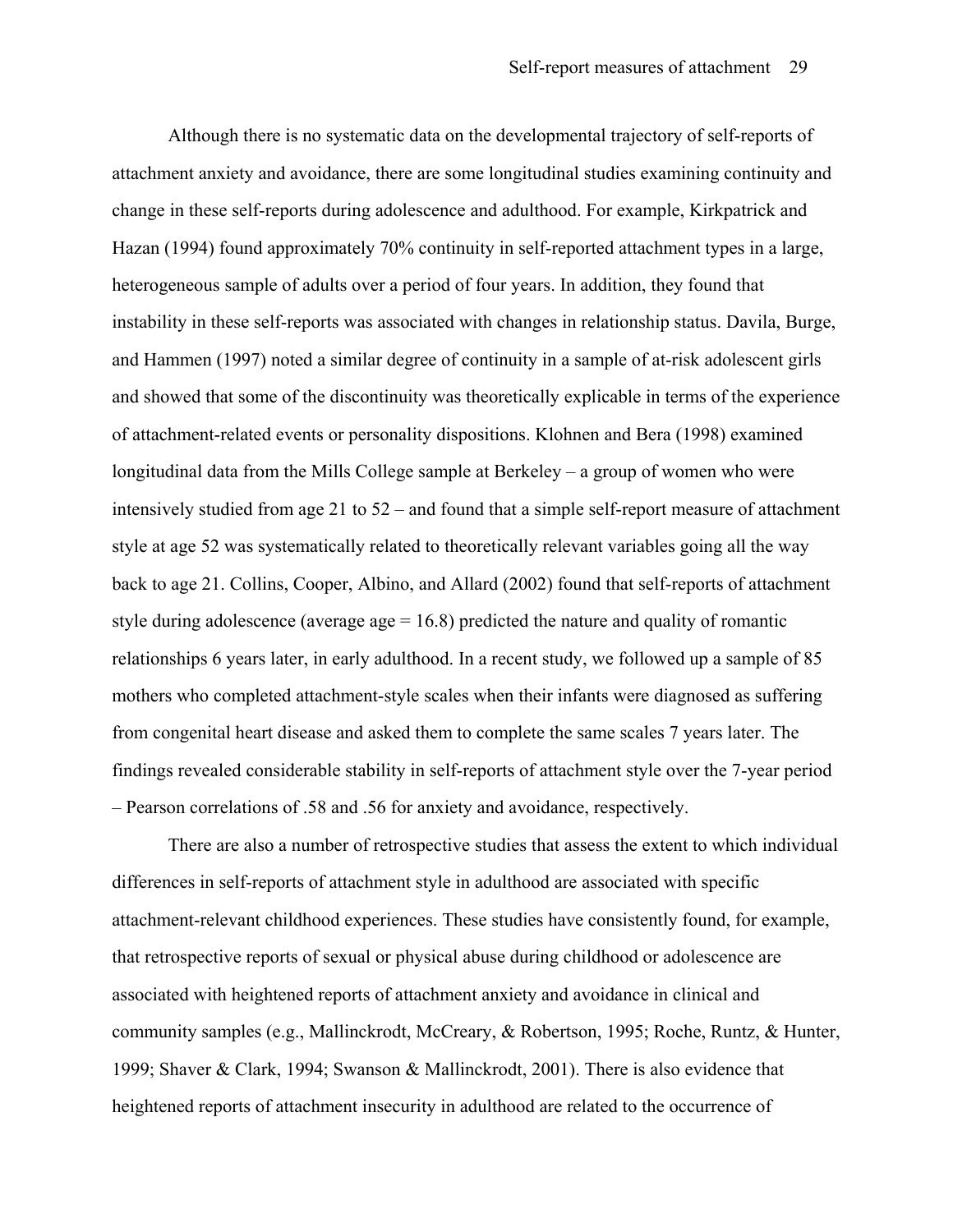childhood experiences that are theoretically expected to have a long-term disturbing effect on the development of attachment security, such as parental drinking problems (Brennan, Shaver, & Tobey, 1991), parental death (Brennan & Shaver, 1998), and parental divorce (Brennan & Shaver, 1998; Lopez, Melendez, & Rice, 2000). However, other studies have failed to find an association between parental divorce and self-reported attachment style in adulthood (e.g., Brennan & Shaver, 1993; Tayler, Parker, & Roy, 1995).

Studies conducted in Mikulincer's laboratory in Israel revealed that young adults who experienced the death of their father or the divorce of their parents before age 4 reported higher attachment anxiety and avoidance than young adults who grew up in intact families or whose parents divorced after age of 4 (see Table 2). In addition, young adults who were raised with communal sleeping arrangements in Israeli kibbutzim – an ecological factor that was found to disrupt secure attachment in childhood (Sagi et al., 1994) – scored higher on scales of attachment anxiety and avoidance than young adults who grew up in Kibbutzim where family sleeping arrangements were the norm (see Table 2). A similar pattern of findings was recently reported in a study of young Israeli women (Sharabany, Mayseless, Edri, & Lulav, 2001).

These studies are not sufficient to make a strong case for continuity, change, or developmental origins of self-reports of adult attachment patterns. They suggest, however, that prospective studies would turn up theoretically meaningful childhood antecedents of adult patterns. Nevertheless, even when good longitudinal studies have traced self-reports of attachment anxiety and avoidance back to childhood experiences, we do not expect the developmental trajectory of these self-reports to be simple. In our view, adult attachment patterns are affected by childhood experiences, adolescent experiences, recent experiences in adult relationships, and a broad array of contextual factors that can moderate or even override the effects of internalized representations of past experiences. In fact, Bowlby (1988) claimed that working models can be updated throughout life and that attachment relationships in adulthood can affect the organization and functioning of the attachment system. If this were not the case, psychotherapy – including the therapy conducted by Bowlby (1988) himself – would be useless.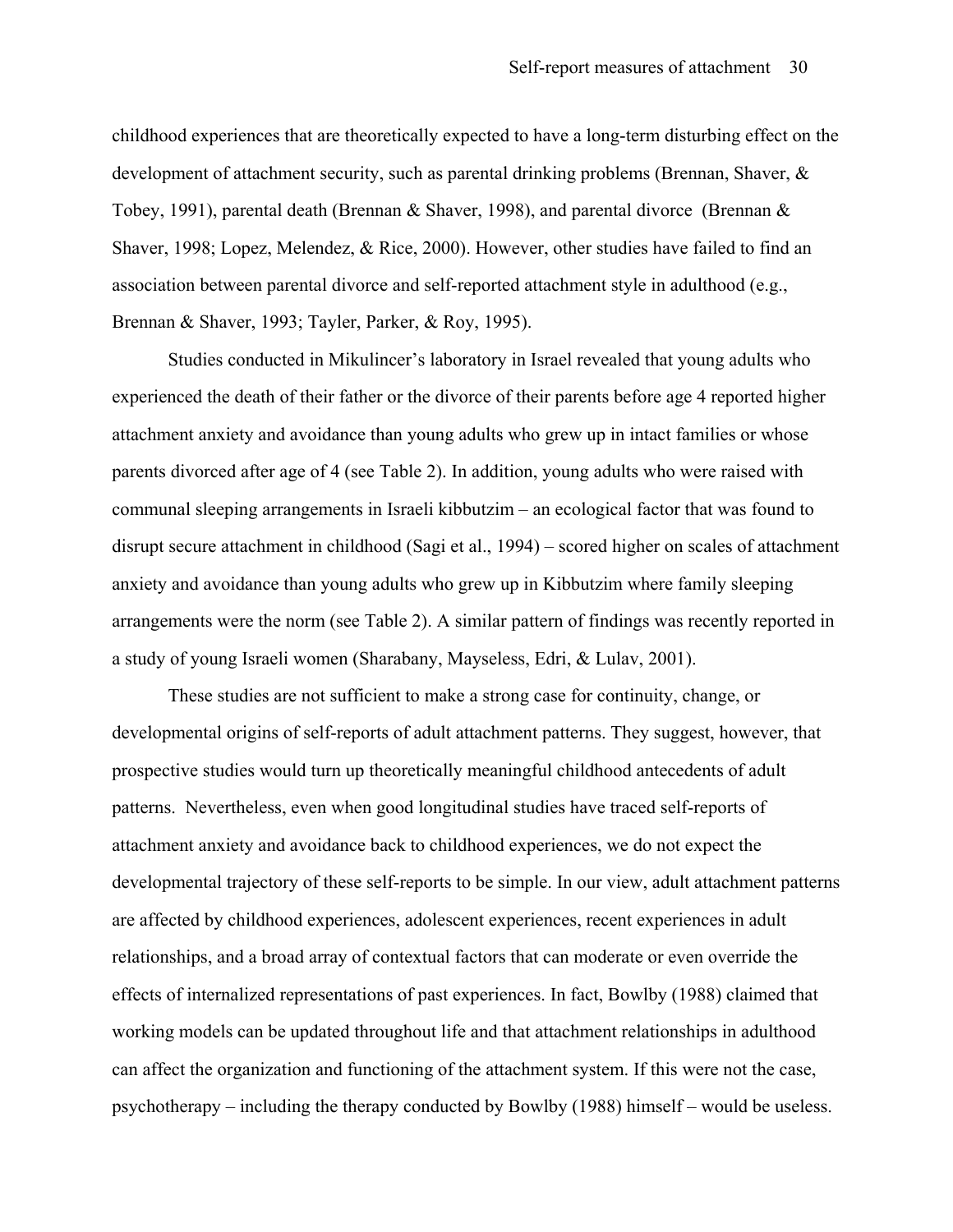#### *Concluding Remarks*

There is substantial and growing evidence that criticisms of self-report attachment measures raised by researchers from the AAI tradition are invalid. Our review of empirical data indicates that self-report measures are reasonably accurate indicators of (a) unconscious, implicit attachment-relevant processes, (b) dismissing and preoccupied strategies of information processing, and (c) thematic and structural properties of a person's narratives concerning attachment experiences and relationships. Our review also reveals that individual differences in self-report attachment scores are associated with observable interpersonal behavior, cannot be explained by alternative constructs and theories unrelated to the organization and functioning of the attachment system, and are related to relevant childhood experiences (e.g., abuse, losses). These findings add to the construct validity of self-report attachment measures and bolster our confidence in these measures as suitable instruments for exploring the psychodynamics and interpersonal processes addressed by attachment theory.

Despite the lack of empirical grounds for dismissing the self-report approach, further work is still needed to improve self-report measures. First, there is still some debate about the underlying dimensions of self-report attachment measures. Whereas most adult attachment studies are based on a two-dimensional model of anxiety (or model of self) and avoidance (or model of other), other studies suggest that it might be useful to rotate the axes of the measurement space and assess individual variations in security-insecurity and anxiety-avoidance (e.g., Asendorf, Banse, Wilpers, & Neyer, 1997; Banse, in press; Elitzur & Mintzer, in press). For example, Asendorf et al. (1997) consistently found for various samples, including married couples, that the data followed a model with a primary secure-fearful dimension and a secondary anxiety-avoidance dimension. In this model, all of the insecure styles correlate negatively with the secure style. This 45-degree rotation of the measurement axes fits well with the process model proposed by Shaver and Mikulincer (2002), a model in which the appraisal of threat, attachment figure availability, and feasibility of hyperactivating and deactivating strategies occur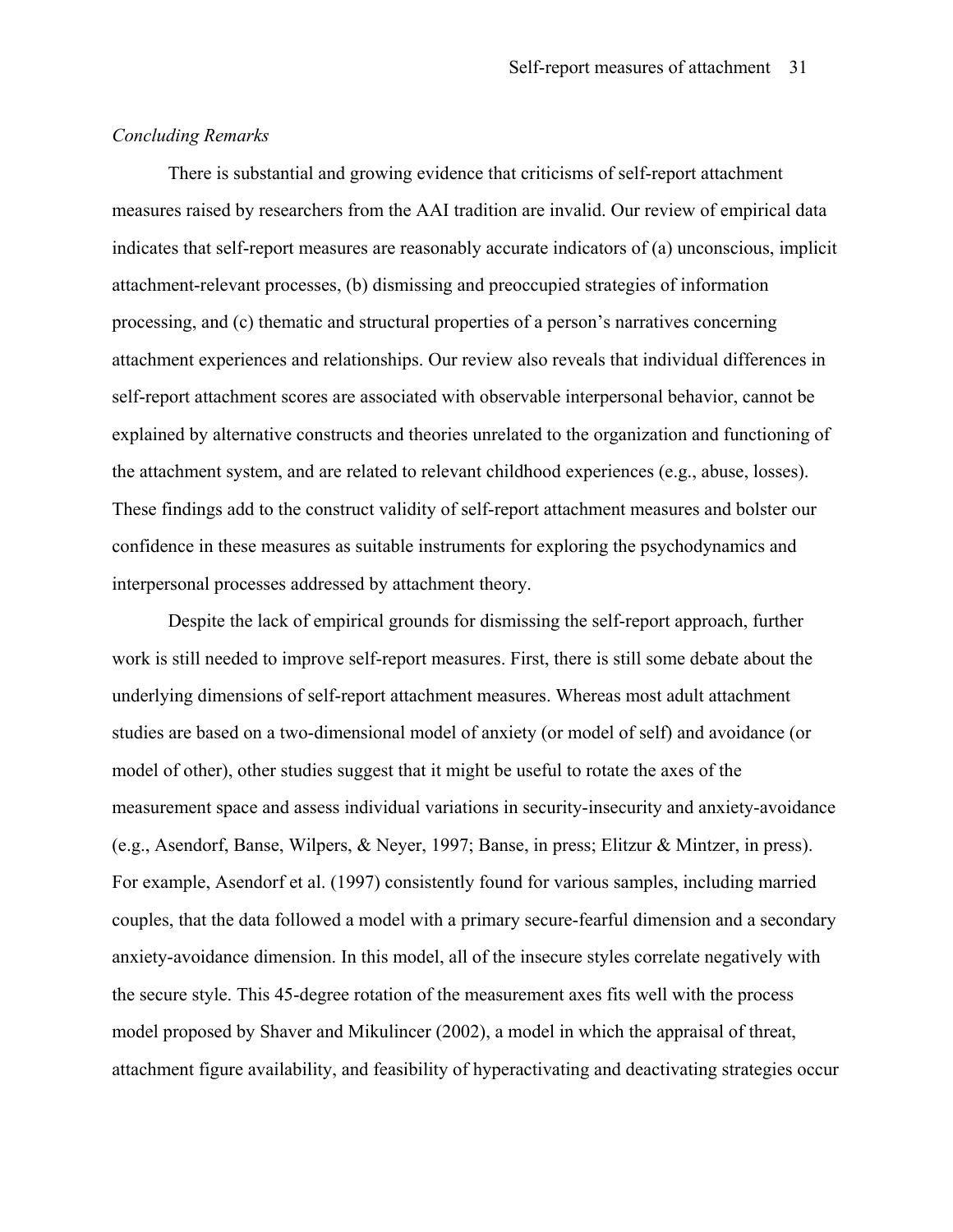in sequence. The rotated axes are also congruent with Kobak et al.'s (1993) and Fyffe and Waters's (1997) two-dimensional scoring systems for the AAI.

Second, in future studies it would be useful to assess both relationship-specific and generalized self-reports of attachment style and then examine associations between these two levels of assessment in different relational, age, and cultural contexts. At present, we know relatively little about the hierarchical arrangement of attachment working models first delineated by Collins and Read (1994). We also know little about the effects of different instructions in selfreport measures of attachment. Should such measures refer to a specific relationship, to one's history of romantic relationships, to all close relationships? Some of our studies show that attachment style can be meaningfully measured at a fairly abstract level, with the resulting scores relating predictably to intergroup tolerance, responses to others' needs, and interpersonal behavior (e.g., Mikulincer & Nachshon, 1991; Mikulincer et al., 2001; Mikulincer & Shaver, 2001). Thus, secure and insecure attachment orientations are relevant to much more than primary attachment relationships.

Third, researchers should attempt to extend the use of self-report attachment measures to different age groups (children, elderly adults) and cultures and to adapt existing measures for use in different cultures. The applicability of infant-parent attachment theory to non-Western cultures has been documented and debated (e.g., Rothbaum, Weisz, Pott, Miyake, & Morelli, 2000; van Ijzendoorn & Sagi, 1999), but cross-cultural studies of adult attachment are relatively rare.

Finally, researchers should look more carefully at detailed relations between AAI scores, including coder rating scales and secure-insecure and avoidance-anxiety dimension scores, on the one hand, and self-report avoidance and anxiety scores, on the other. Moreover, relations between these two kinds of measures and other experimental, physiological, and behavioral measures should be examined together and compared. In this way, we will learn more about the dynamics and functioning of the attachment system and the way it is mapped by various kinds of measures.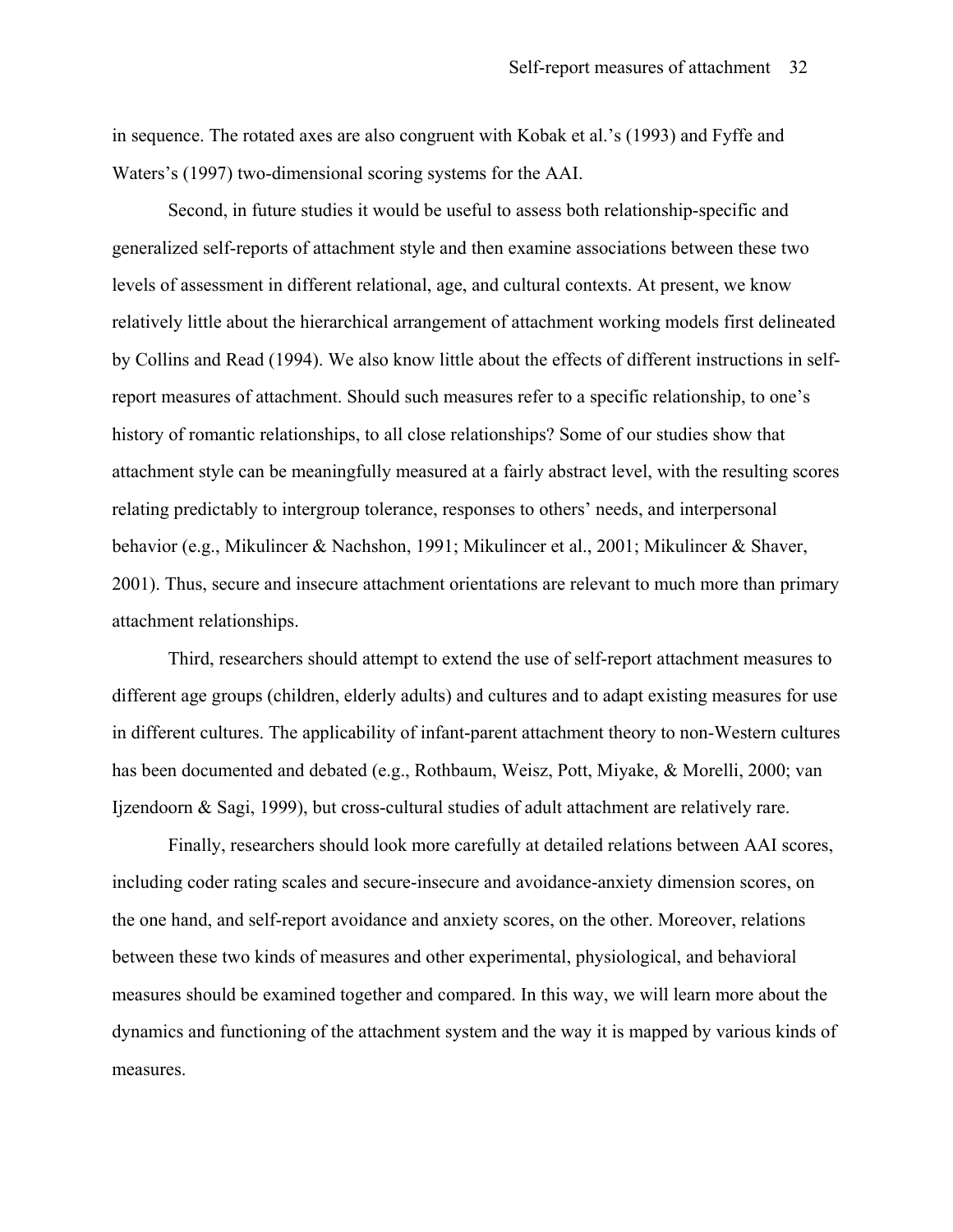#### *References*

Armsden, G. C., & Greenberg, M. T. (1987). The Inventory of Parent and Peer Attachment: Relationships to well-being in adolescence. *Journal of Youth and Adolescence, 16*, 427-454.

Asendorf, J. B., Banse, R., Wilpers, S., & Neyer, F. J. (1997). Relationship-specific attachment scales for adults and their validation with network and diary procedures. *Diagnostica, 43*, 289-313. (in German).

Baldwin, M. W., Fehr, B., Keedian, E., & Seidel, M. (1993). An exploration of the relational schemata underlying attachment styles: Self-report and lexical decision approaches. *Personality and Social Psychology Bulletin, 19*, 746-754.

Baldwin, M. W., & Meunier, J. (1999). The cued activation of attachment relational schemas. *Social Cognition, 17*, 209-227.

Banai, E., Weller, A., & Mikulincer, M. (1998). Interjudge agreement in evaluation of adult attachment style: The impact of acquaintanceship. *British Journal of Social Psychology, 37*, 95-109*.* 

Banse, R. (in press). Adult attachment and marital satisfaction: Evidence for dyadic configuration effects. *Journal of Social and Personal Relationships*.

Bartholomew, K., & Horowitz, L. M. (1991). Attachment styles among young adults: A test of a four-category model. *Journal of Personality and Social Psychology, 61*, 226-244.

Bartholomew, K., & Shaver, P. R. (1998). Methods of assessing adult attachment: Do they converge? In J. A. Simpson & W. S. Rholes (Eds.), *Attachment theory and close relationships* (pp. 25-45). New York: Guilford Press.

Belsky, J. Developmental origins of attachment styles. *Attachment and Human Development, 4*, 166-170.

Bernier, A., & Dozier, M. (2002). Assessing adult attachment: Empirical sophistication and conceptual bases. *Attachment and Human Development, 4*, 171-179.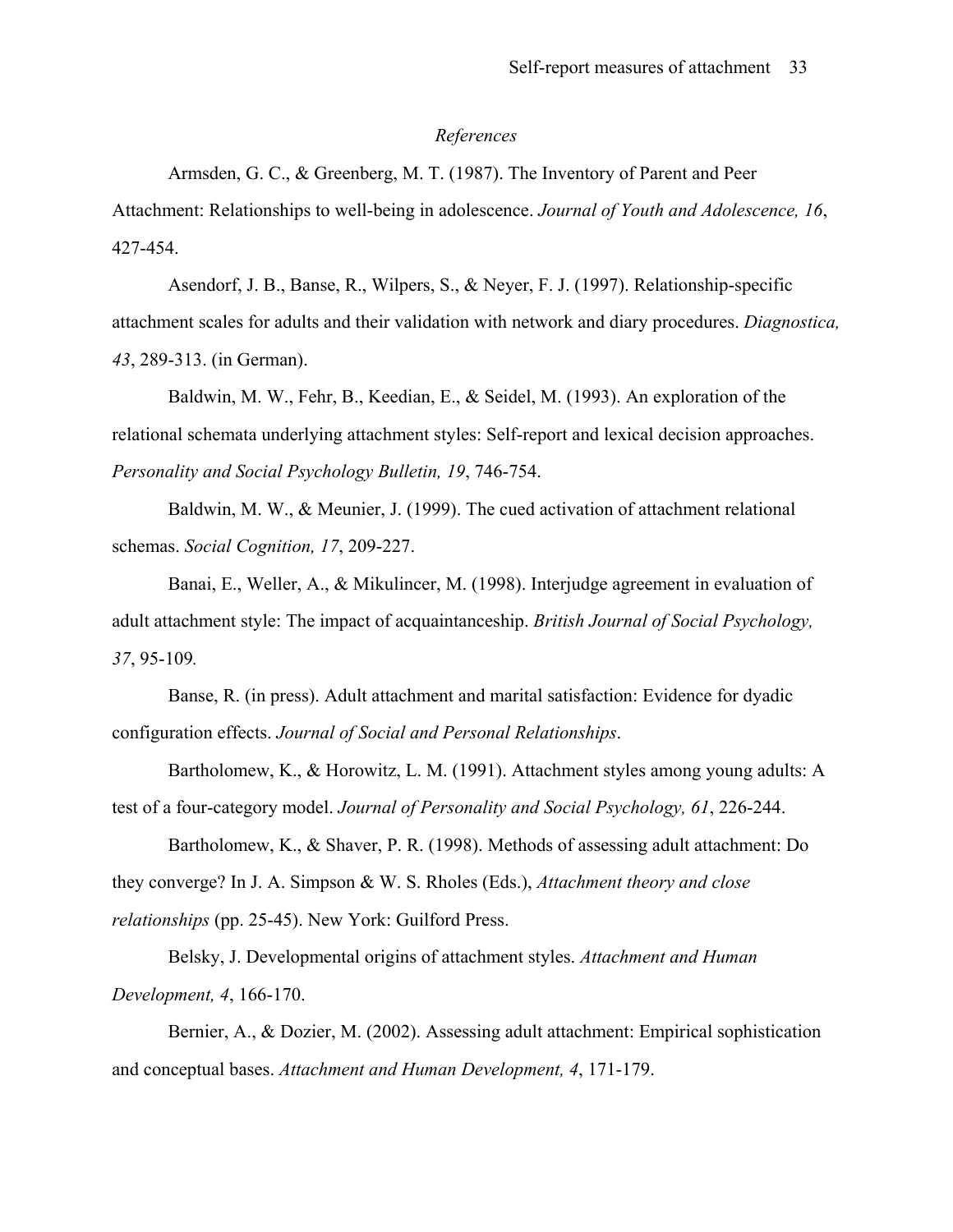Blatt, S. J., Chevron, S. E., Quinlan, D. M., Schaffer, C. E., & Wein, S. (1992). *The* 

*assessment of qualitative and structural dimensions of object representations*. Unpublished Manuscript, Yale University.

Bowlby, J. (1982/1969). Attachment and loss: Vol. 1. Attachment (2<sup>nd</sup> ed.). New York: Basic Books.

Bowlby, J. (1973). *Attachment and loss: Vol. 2. Separation: Anxiety and anger*. New York: Basic Books.

Bowlby, J. (1988). *A secure base: Clinical applications of attachment theory*. London: Routledge.

Brennan, K. A., Clark, C. L., & Shaver, P. R. (1998). Self-report measurement of adult attachment: An integrative overview. In J. A. Simpson & W. S. Rholes (Eds.), *Attachment theory and close relationships* (pp. 46-76). New York: Guilford Press.

Brennan, K. A., & Shaver, P. R. (1993). Attachment styles and parental divorce. *Journal of Divorce and Remarriage, 21,* 161-175.

Brennan, K. A., & Shaver, P. R. (1998). Attachment styles and personality disorders: Their connections to each other and to parental divorce, parental death, and perceptions of parental caregiving. *Journal of Personality, 66,* 835-878.

Brennan, K. A., Shaver, P. R., & Tobey, A. E. (1991). Attachment styles, gender, and parental problem drinking. *Journal of Social and Personal Relationships, 8,* 451-466.

Carnelley, K. B., Pietromonaco, P. R., & Jaffe, K. (1994). Depression, working models of others, and relationship functioning. *Journal of Personality and Social Psychology, 66*, 127-140.

Carpenter, E.M., & Kirkpatrick, L. A. (1996). Attachment style and presence of a romantic partner as moderators of psychophysiological responses to a stressful laboratory situation. *Personal Relationships, 3*, 351-367.

Cassidy, J. (1994). Emotion regulation: Influences of attachment relationships. *Monographs of the Society for Research in Child Development, 59*, 228-283.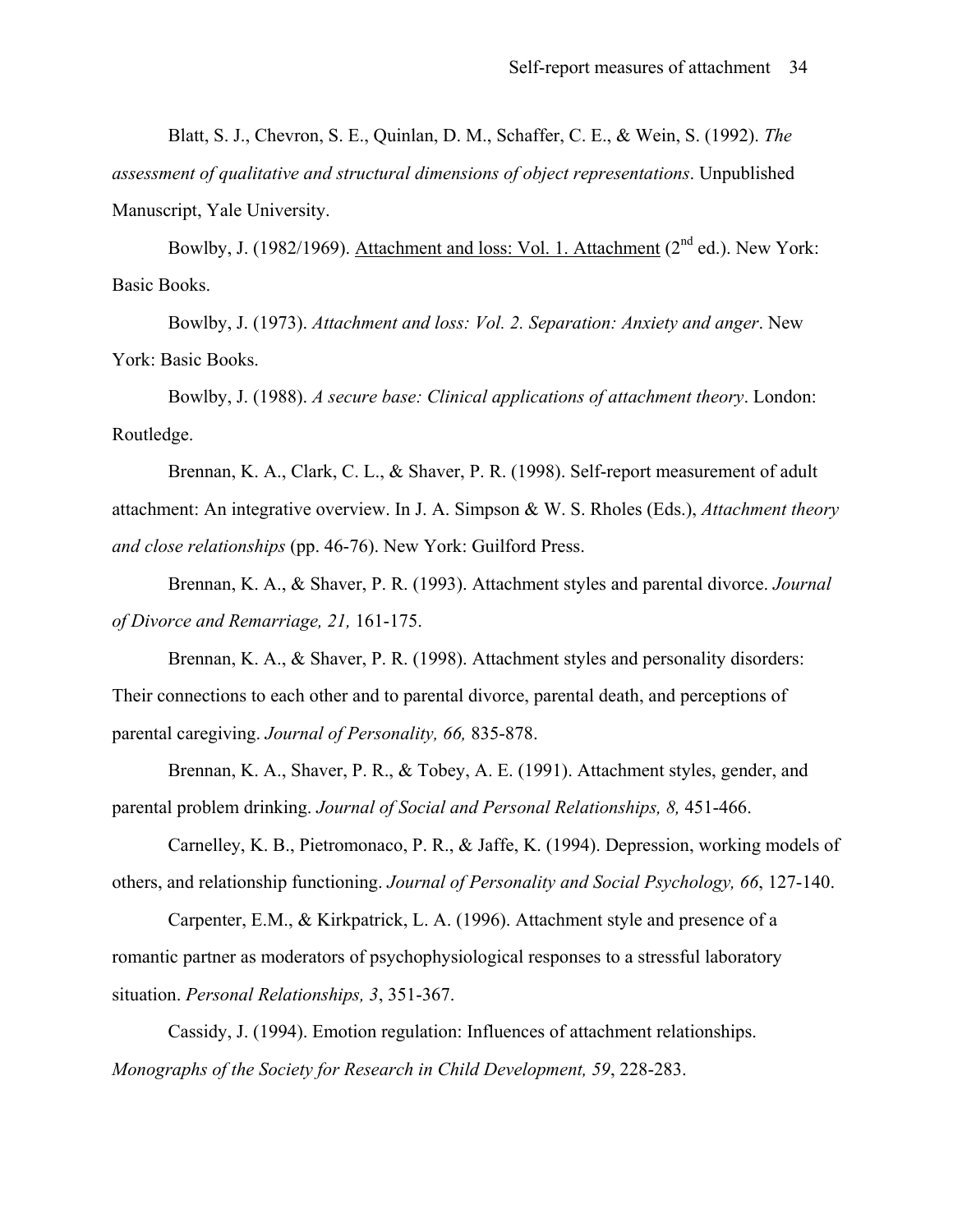Chartrand, T. L., & Bargh, J. A. (2002). Nonconscious motivations: Their activation, operation, and consequences. In A. Tesser & D. A. Stapel (Eds.), *Self and motivation: Emerging psychological perspectives* (pp. 13-41). Washington, DC: American Psychological Association.

Collins, N. L., Cooper, M. L., Albino, A., & Allard, L. (2002). Psychosocial vulnerability from adolescence to adulthood: A prospective study of attachment style differences in relationship functioning and partner choice. *Journal of Personality, 70*, 965-1008.

Collins, N. L., & Feeney, B. C. (2000). A safe haven: An attachment theory perspective on support seeking and caregiving in intimate relationships. *Journal of Personality and Social Psychology, 78*, 1053-1073.

Collins, N. L., & Read, S. J. (1990). Adult attachment, working models, and relationship quality in dating couples. *Journal of Personality and Social Psychology, 58*, 644-663.

Collins, N. L., & Read, S. J. (1994). Cognitive representations of attachment: The structure and function of working models. In K. Bartholomew & D. Perlman (Eds.), *Attachment processes in adulthood* (pp. 53-92). London: Jessica Kingsley.

Cronbach, L. J., & Meehl, P. E. (1955). Construct validity in psychological tests. *Psychological Bulletin, 52*, 281-302.

Crowell, J. A., Fraley, R. C., & Shaver, P. R. (1999). Measurement of adult attachment. In J. Cassidy & P. R. Shaver (Eds.), *Handbook of attachment: Theory, research, and clinical applications* (pp. 434-465). New York: Guilford Press.

Crowell, J. A., & Treboux, D. (1995). A review of adult attachment measures: Implications for theory and research. *Social Development, 4,* 294-327.

Crowell, J. A., Treboux, D., Gao, Y., Fyffe, C., Pan, H., & Waters, E. (2002). Assessing secure base behavior in adulthood: Development of a measure, links to adult attachment representations, and relations to couples' communication and reports of relationships. *Developmental Psychology, 38*, 679-693.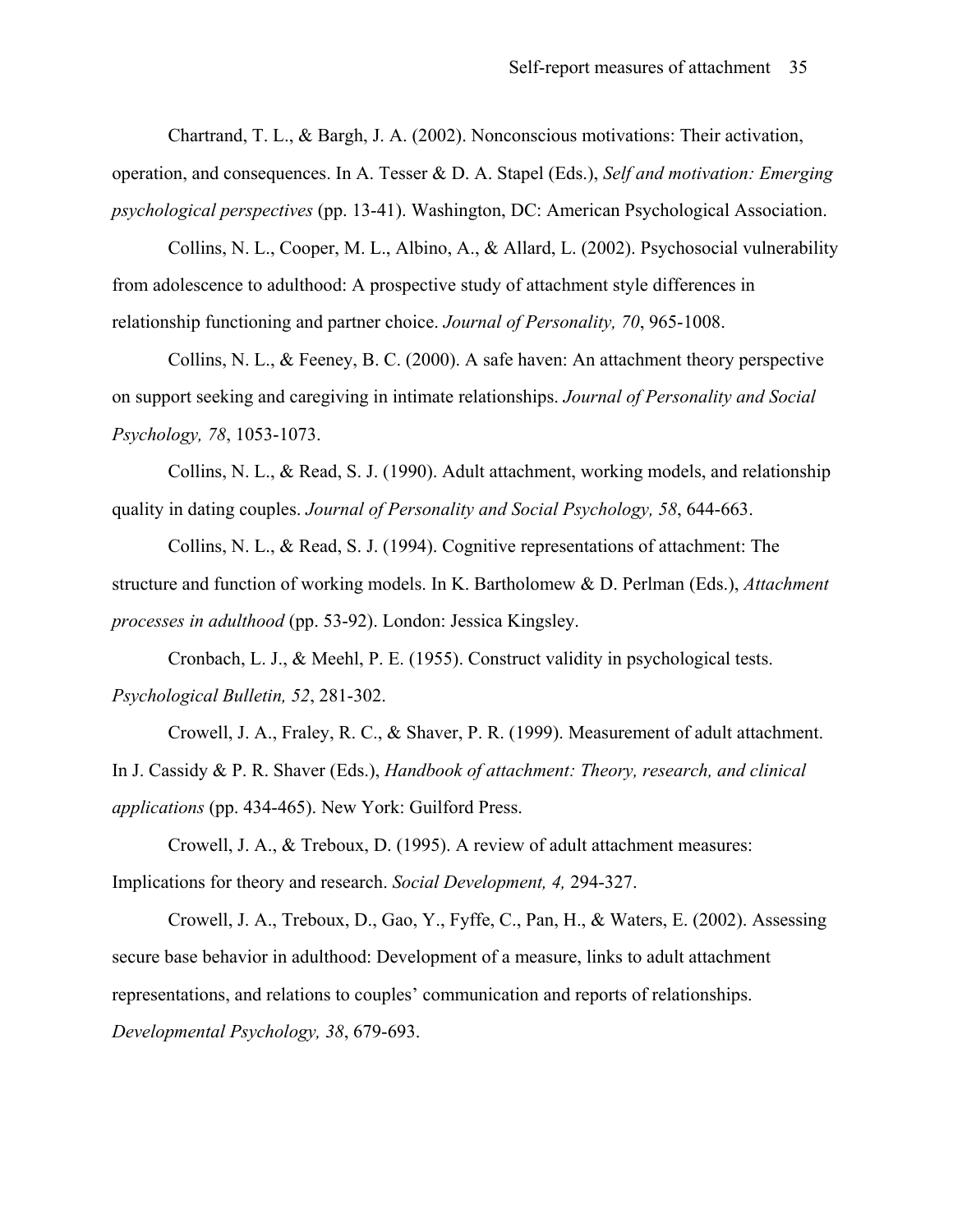Crowell, J. A., Treboux, D., & Waters, E. (1999). The Adult Attachment Interview and the Relationship Questionnaire: Relations to reports of mothers and partners**.** *Personal Relationships, 6*, 1-18.

Crowell, J. A., Treboux, D., & Waters, E. (2002). Stability of attachment representations: The transition to marriage. *Developmental Psychology, 38*, 467-479.

Davila, J., Burge, D., & Hammen, C. (1997). Why does attachment style change? *Journal of Personality and Social Psychology, 73*, 826-838.

Dolev, T. (2001). *Adult attachment style and the suppression of separation-related thoughts in the Stroop task: The moderating effects of cognitive load*. Unpublished Master's Thesis, Bar-Ilan University.

Elizur, Y., & Mintzer, A. (in press). Gay males' intimate relationship quality: The roles of attachment security, gay identity, and social support. *Personal Relationships*.

Exner, J. E., Jr (1993). *The Rorschach: A comprehensive system, Vol. 1: Basic foundations* (3rd ed.). Oxford, England: John Wiley and Sons.

Feeney, B. C., & Collins, N. L. (2001). Predictors of caregiving in adult intimate relationships: An attachment theoretical perspective. *Journal of Personality and Social Psychology, 80,* 972-994.

Feeney, B. C., & Kirkpatrick, L. A. (1996). Effects of adult attachment and presence of romantic partners on physiological responses to stress. *Journal of Personality and Social Psychology, 70*, 255-270.

Feeney, J. A. (1998). Adult attachment and relationship-centered anxiety: Responses to physical and emotional distancing. In J. A. Simpson & W. S. Rholes (Eds.), *Attachment theory and close relationships* (pp. 189-218). New York: Guilford Press.

Feeney, J. A. (1999). Adult romantic attachment and couple relationships. In J. Cassidy & P. R. Shaver (Eds.), *Handbook of attachment: Theory, research, and clinical applications* (pp. 355-377). New York: Guilford Press.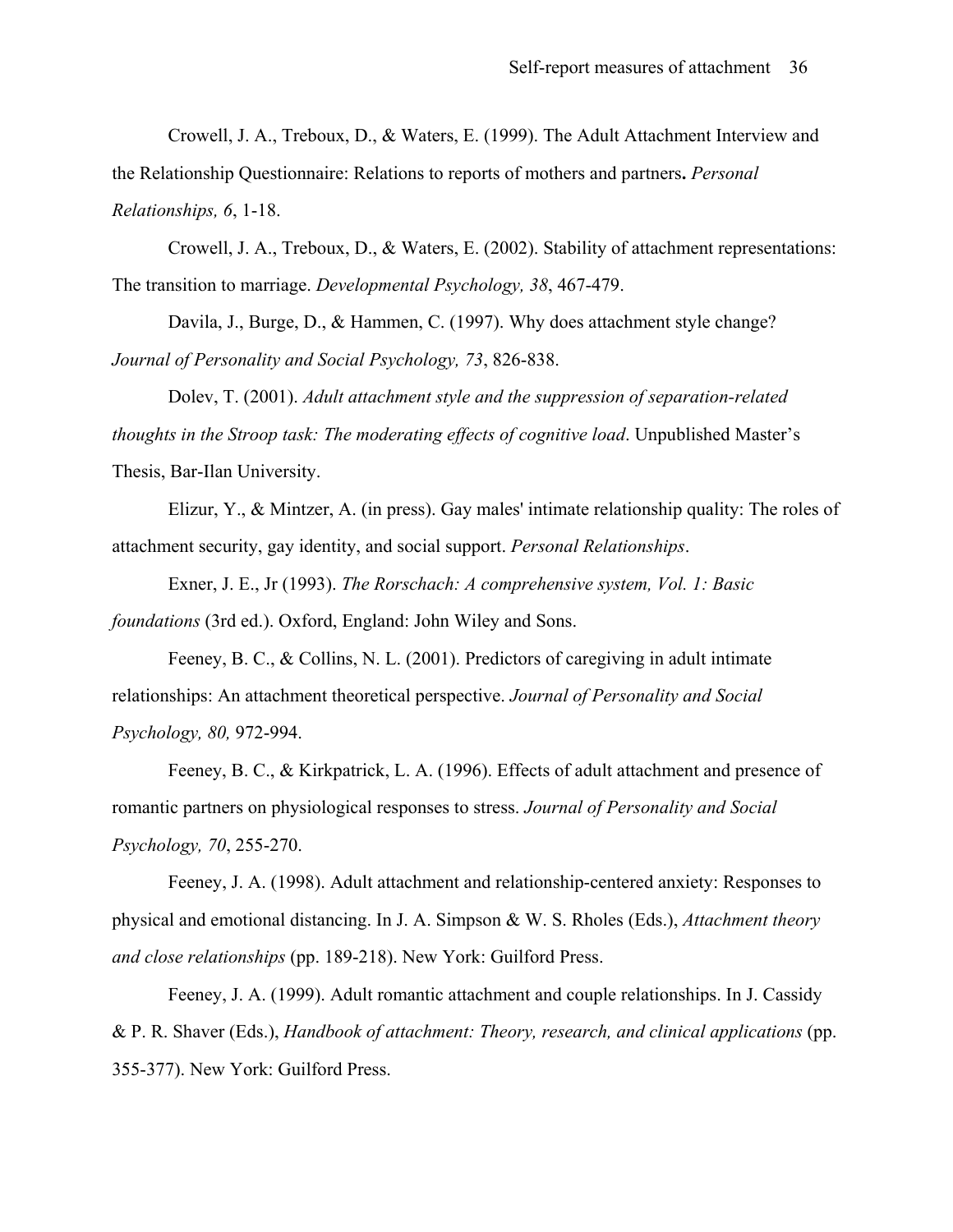Feeney, J. A., & Hohaus, L. (2001). Attachment and spousal caregiving. *Personal Relationships, 8*, 21-39.

Feeney, J. A., & Noller, P. (1990). Attachment style as a predictor of adult romantic relationships. *Journal of Personality and Social Psychology, 58*, 281-291.

Feeney, J. A., & Noller, P. (1991). Attachment style and verbal descriptions of romantic partners. *Journal of Social and Personal Relationships, 8*, 187-215.

Feeney, J. A., Noller, P., & Hanrahan, M. (1994). Assessing adult attachment: Developments in the conceptualization of security and insecurity. In M. B. Sperling & W. H. Berman (Eds.), *Attachment in adults: Clinical and developmental perspectives* (pp. 128-152). New York: Guilford Press.

Feeney, J. A., & Ryan, S. M. (1994). Attachment style and affect regulation:

Relationships with health behavior and family experiences of illness in a student sample. *Health Psychology, 13*, 334-345.

Fraley, R. C. (2002). Attachment stability from infancy to adulthood: Meta-analysis and dynamic modeling of developmental mechanisms. *Personality and Social Psychology Review, 6*, 123-151.

Fraley, R. C., Garner, J. P., & Shaver, P. R. (2000). Adult attachment and the defensive regulation of attention and memory: Examining the role of preemptive and postemptive defensive processes. *Journal of Personality and Social Psychology, 79*, 816-826.

Fraley, R. C., & Shaver, P. R. (1997). Adult attachment and the suppression of unwanted thoughts. *Journal of Personality and Social Psychology, 73*, 1080-1091.

Fraley, R. C., & Shaver, P. R. (1998). Airport separations: A naturalistic study of adult attachment dynamics in separating couples. *Journal of Personality and Social Psychology, 75*, 1198-1212.

Funder, D. C., & Colvin, C. R. (1988). Friends and strangers: Acquaintanceship, agreement, and the accuracy of personality judgment. *Journal of Personality and Social Psychology, 55*, 149-158.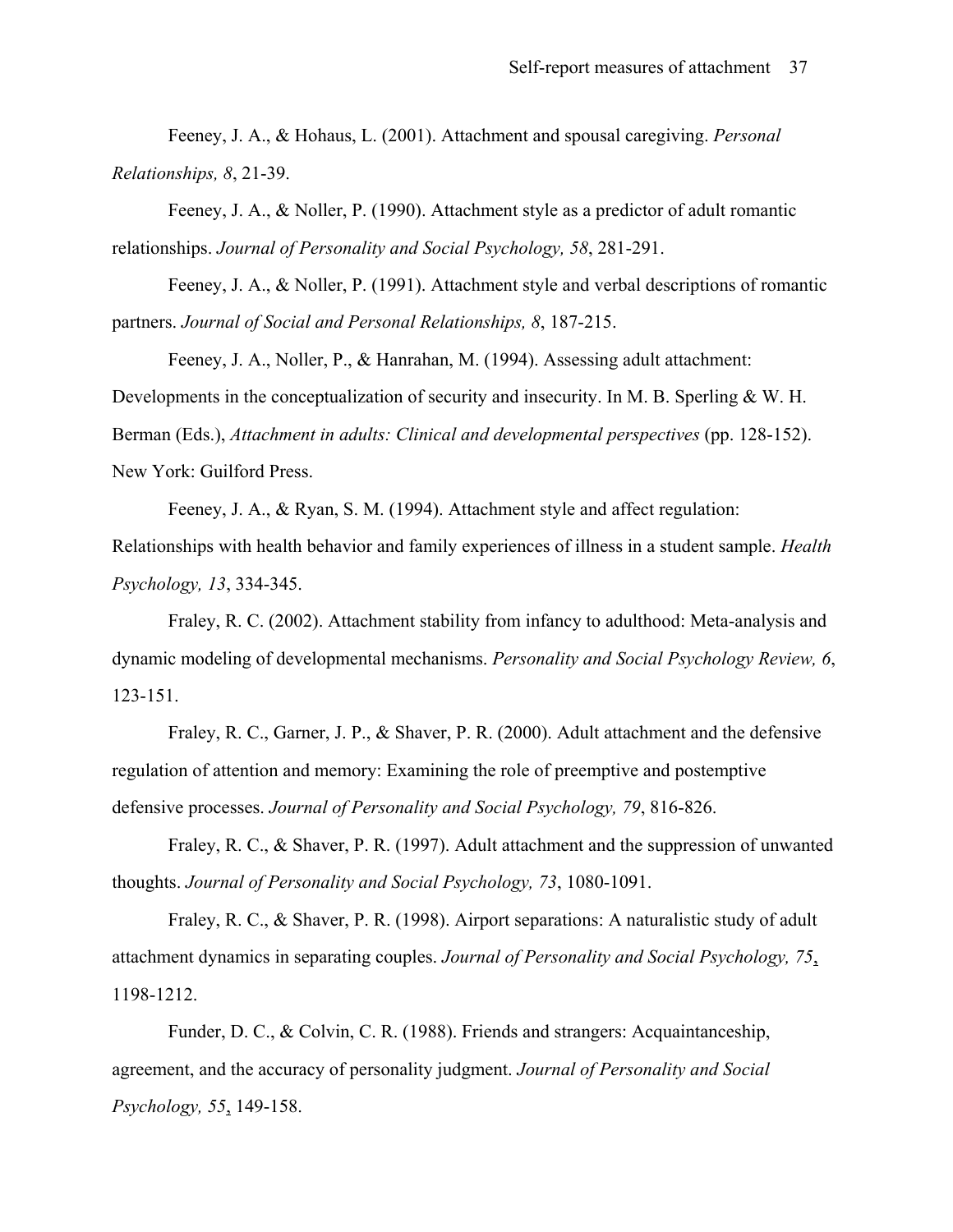Fyffe, C., & Waters, E. (1997, April). *Empirical classification of adult attachment status: Predicting group membership.* Poster presented at the biennial meeting of the Society for Research in Child Development, Washington, DC.

Gal, Y. (2002). *Emotional and cognitive manifestations of adult attachment styles in the Rorschach test*. Unpublished Master's Thesis, Bar-Ilan University.

George, C., Kaplan, N., & Main, M. (1985). *The Adult Attachment Interview*. Unpublished manuscript, University of California, Berkeley.

George, C., & Solomon, J. (1999). Attachment and caregiving: The caregiving behavioral system. In J. Cassidy & P. R. Shaver (Eds.), *Handbook of attachment: Theory, research, and clinical applications* (pp. 649-670). New York: Guilford Press.

Gilad, G. (2002). *The integration of object relations theory and attachment theory: Object representations in the Thematic Apperception Test*. Unpublished Master's Thesis, Bar-Ilan University.

Grabill, C. M., & Kerns, K. A. (2000). Attachment style and intimacy in friendship. *Personal Relationships, 7*, 363-378.

Greenwald, A. G., McGhee, D. E., & Schwartz, J. L. K. (1998). Measuring individual differences in implicit cognition: The implicit association test. *Journal of Personality and Social Psychology, 74*, 1464-1480.

Griffin, D. W., & Bartholomew, K. (1994). Models of the self and other: Fundamental dimensions underlying measures of adult attachment. *Journal of Personality and Social Psychology, 67*, 430-445.

Guerrero, L. K. (1996). Attachment-style differences in intimacy and involvement: A test of the four-category model. *Communication Monographs, 63*, 269-292.

Hamilton, C. (2000). Continuity and discontinuity of attachment from infancy to adolescence. *Child Development, 71*, 690-694.

Hazan, C., & Shaver, P. R. (1987). Romantic love conceptualized as an attachment process. *Journal of Personality and Social Psychology, 52*, 511-524.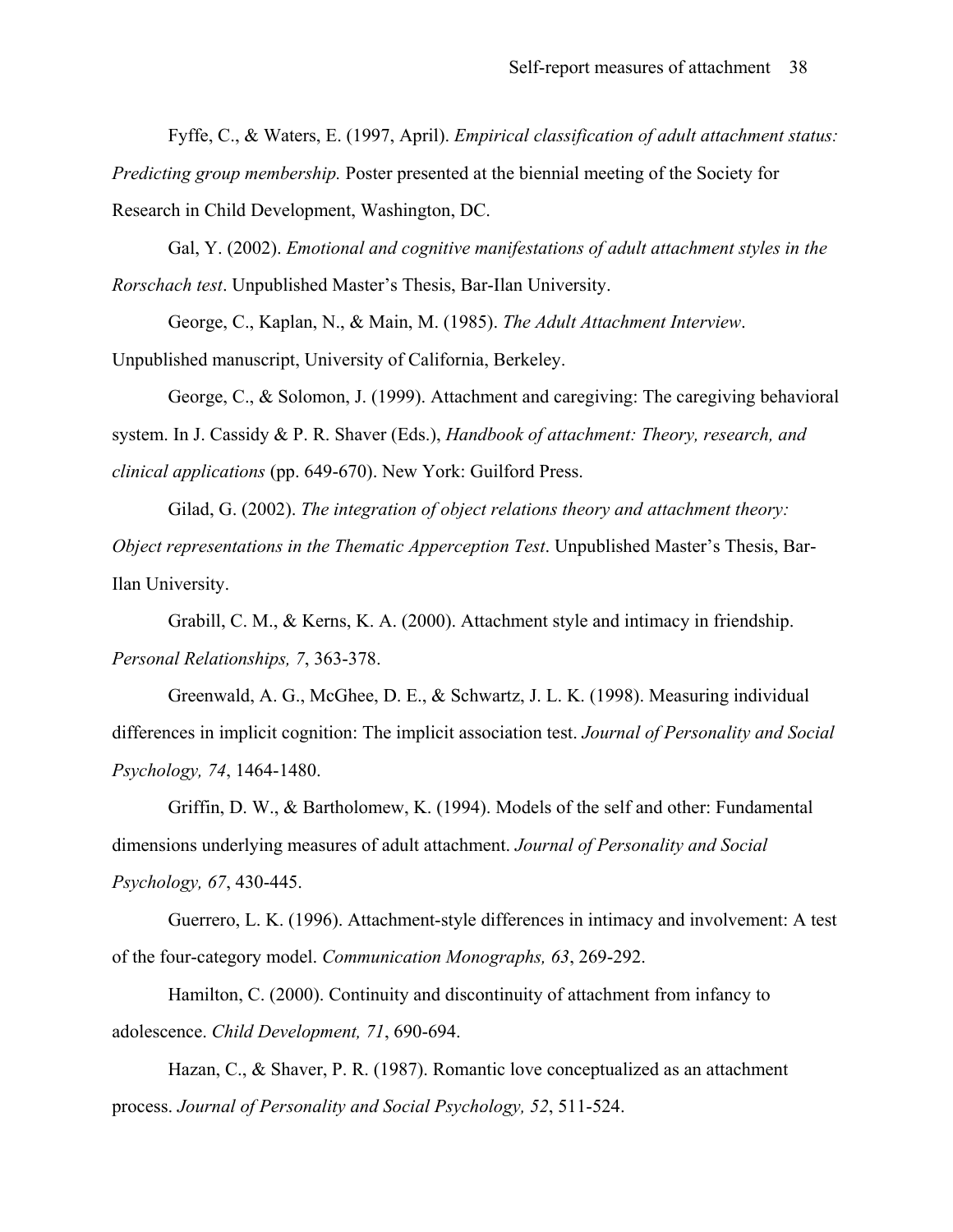Hesse, E. (1999). The Adult Attachment Interview: Historical and current perspectives.

In J. Cassidy & P. R. Shaver (Eds.), *Handbook of attachment: Theory, research, and clinical applications* (pp. 395-433). New York: Guilford Press.

Jacobvitz, D., Curran, M., & Moller, N. (2002). Measurement of adult attachment: The place of self-report and interview methodologies. *Attachment and Human Development, 4*, 207- 215.

Jones, J. T., & Cunningham, J. D. (1996). Attachment styles and other predictors of relationship satisfaction in dating couples. *Personal Relationships, 3*, 387-399.

Kirkpatrick, L. A., & Hazan, C. (1994). Attachment styles and close relationships: A four-year prospective study. *Personal Relationships, 1*, 123-142.

Klohnen, E. C., & Bera, S. (1998). Behavioral and experiential patterns of avoidantly and securely attached women across adulthood: A 31-year longitudinal perspective. *Journal of Personality and Social Psychology, 74*, 211-223.

Kobak, R. R., Cole, H. E., Ferenz-Gillies, R., Fleming, W. S., & Gamble, W. (1993). Attachment and emotion regulation during mother-teen problem solving: A control theory analysis. *Child Development, 64*, 231-245.

Levy, K. N., Blatt, S. J., & Shaver, P. R. (1998). Attachment styles and parental representations*. Journal of Personality and Social Psychology, 74*, 407-419.

Lopez, F. G., Melendez, M. C., & Rice, K. G. (2000). Parental divorce, parent-child bonds, and adult attachment orientations among college students: A comparison of three racial/ethnic groups. *Journal of Counseling Psychology, 47*, 177-186.

Luborsky, L., & Chris-Christoph, P. (1998). *Understanding transference: The CCRT method*. Washington, DC: American Psychological Association.

Lyons-Ruth, K., & Jacobvitz, D. (1999). Attachment disorganization: Unresolved loss, relational violence, and lapses in behavioral and attentional strategies. In J. Cassidy & P. R. Shaver (Eds.), *Handbook of attachment: Theory, research, and clinical applications* (pp. 520- 554). New York: Guilford Press.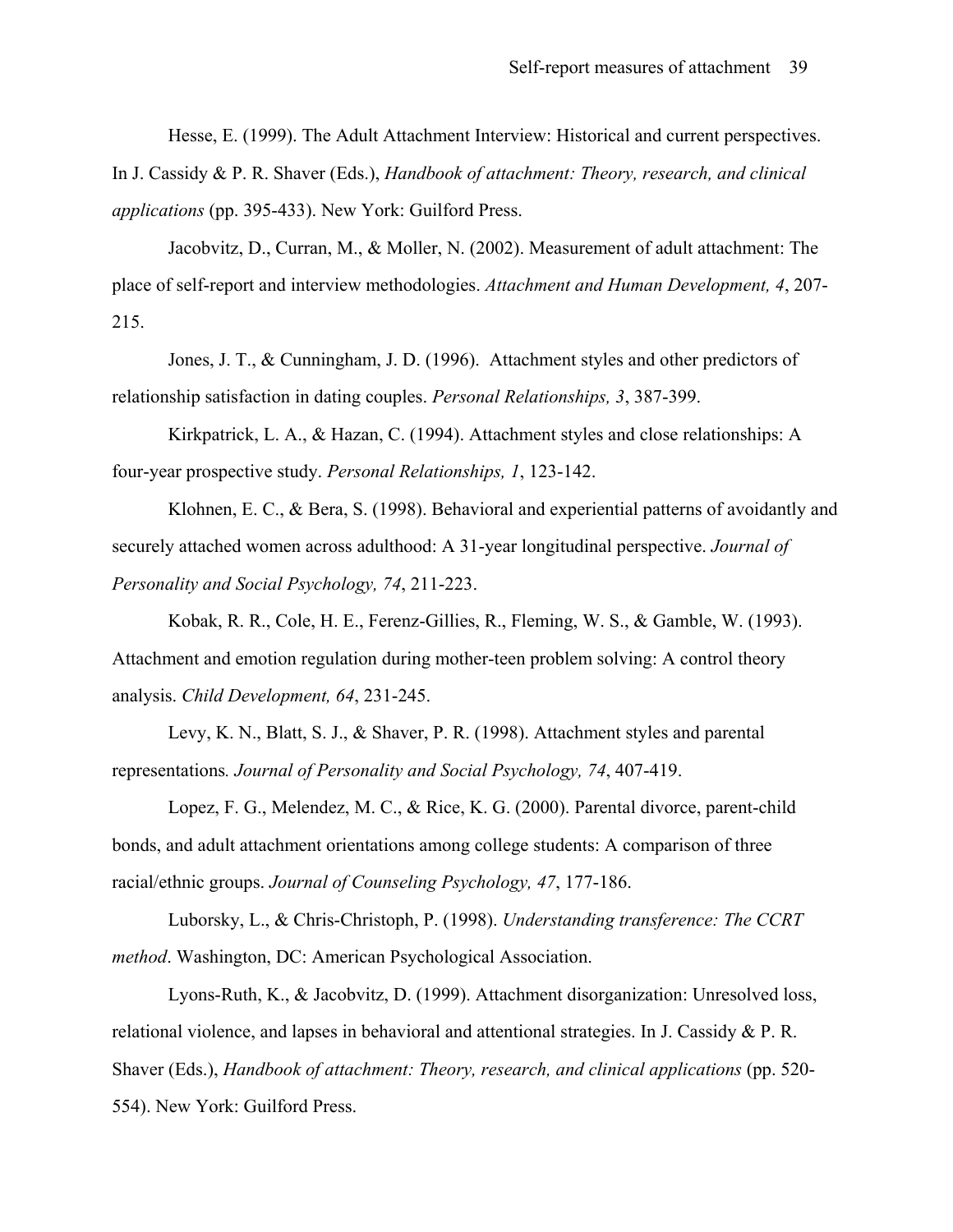Main, M. (1991). Metacognitive knowledge, metacognitive monitoring, and singular (coherent) vs. multiple (incoherent) models of attachment: Findings and directions for future research. In C. M. Parkes, J.Stevenson-Hinde, & P. Marris (Eds.), *Attachment across the life cycle* (pp. 127-159). London: Routledge.

Main, M., Kaplan, N., & Cassidy, J. (1985). Security in infancy, childhood, and adulthood: A move to the level of representation. *Monographs of the Society for Research in Child Development, 50*, 66-104.

Mallinckrodt, B., McCreary, B. A., & Robertson, A. K. (1995). Co-occurrence of eating disorders and incest: The role of attachment, family environment, and social competencies. *Journal of Counseling Psychology, 42*, 178-186.

Mathews, A., & MacLeod, C. (1985). Selective processing of threat cues in anxiety states. *Behavior Research and Therapy, 23,* 563-569.

Mayseless, O., Danieli, R., & Sharabany, R. (1996). Adults' attachment patterns: Coping with separations. *Journal of Youth and Adolescence, 25*, 667-690.

Meyer, D., & Schvaneveldt, R. W. (1971). Facilitation in recognizing pairs of words: Evidence of dependence between retrieval operations. *Journal of Experimental Psychology, 90*, 227-234.

Mikulincer, M. (1998a). Attachment working models and the sense of trust: An exploration of interaction goals and affect regulation. *Journal of Personality and Social Psychology, 74,* 1209-1224.

Mikulincer, M. (1998b). Adult attachment style and individual differences in functional versus dysfunctional experiences of anger. *Journal of Personality and Social Psychology, 74,* 513-524.

Mikulincer, M., Birnbaum, G., Woddis, D., & Nachmias, O. (2000). Stress and accessibility of proximity-related thoughts: Exploring the normative and intraindividual components of attachment theory. *Journal of Personality and Social Psychology, 78,* 509-523.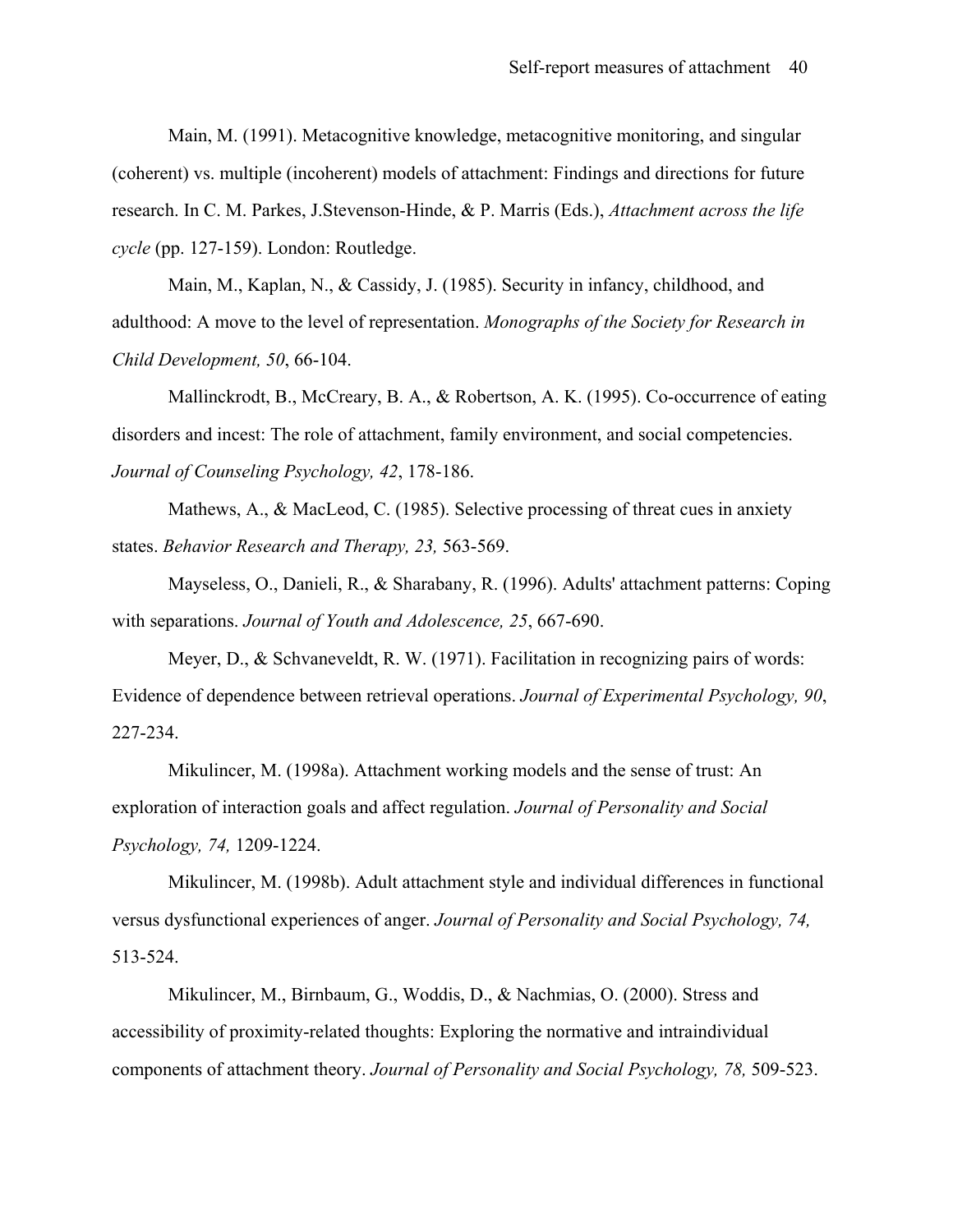Mikulincer, M., Florian, V., & Hirschberger, G. (2002, January). *The dynamic interplay of global, relationship-specific, and contextual representations of attachment security*. Paper presented at the annual meetings of the Society for Personality and Social Psychology conference, Savannah, GA.

Mikulincer, M., Florian, V., & Tolmacz, R. (1990). Attachment styles and fear of personal death: A case study of affect regulation. *Journal of Personality and Social Psychology, 58,* 273-280.

Mikulincer, M., Gillath, O., Halevy, V., Avihou, N., Avidan, S., & Eshkoli, N. (2001). Attachment theory and reactions to others' needs: Evidence that activation of the sense of attachment security promotes empathic responses. *Journal of Personality and Social Psychology, 81,* 1205-1224.

Mikulincer, M., Gillath, O., & Shaver, P. R. (2002). Activation of the attachment system in adulthood: Threat-related primes increase the accessibility of mental representations of attachment figures. *Journal of Personality and Social Psychology, 83,* 881-895.

Mikulincer, M., & Nachshon, O. (1991). Attachment styles and patterns of selfdisclosure. *Journal of Personality and Social Psychology, 61,* 321-331.

Mikulincer, M., & Orbach, I. (1995). Attachment styles and repressive defensiveness: The accessibility and architecture of affective memories. *Journal of Personality and Social Psychology, 68,* 917-925.

Mikulincer, M., & Shaver, P. R. (2001). Attachment theory and intergroup bias: Evidence that priming the secure base schema attenuates negative reactions to out-groups. *Journal of Personality and Social Psychology, 81,* 97-115.

Mikulincer, M, & Shaver, P. R. (2003). The attachment behavioral system in adulthood: Activation, psychodynamics, and interpersonal processes. In M. P. Zanna (Ed.), *Advances in experimental social psychology (*Vol. *35)*. New York: Academic Press.

Morf, C. C., & Rhodewalt, F. (2001). Unraveling the paradoxes of narcissism: A dynamic self-regulatory processing model. *Psychological Inquiry, 12*, 177-196.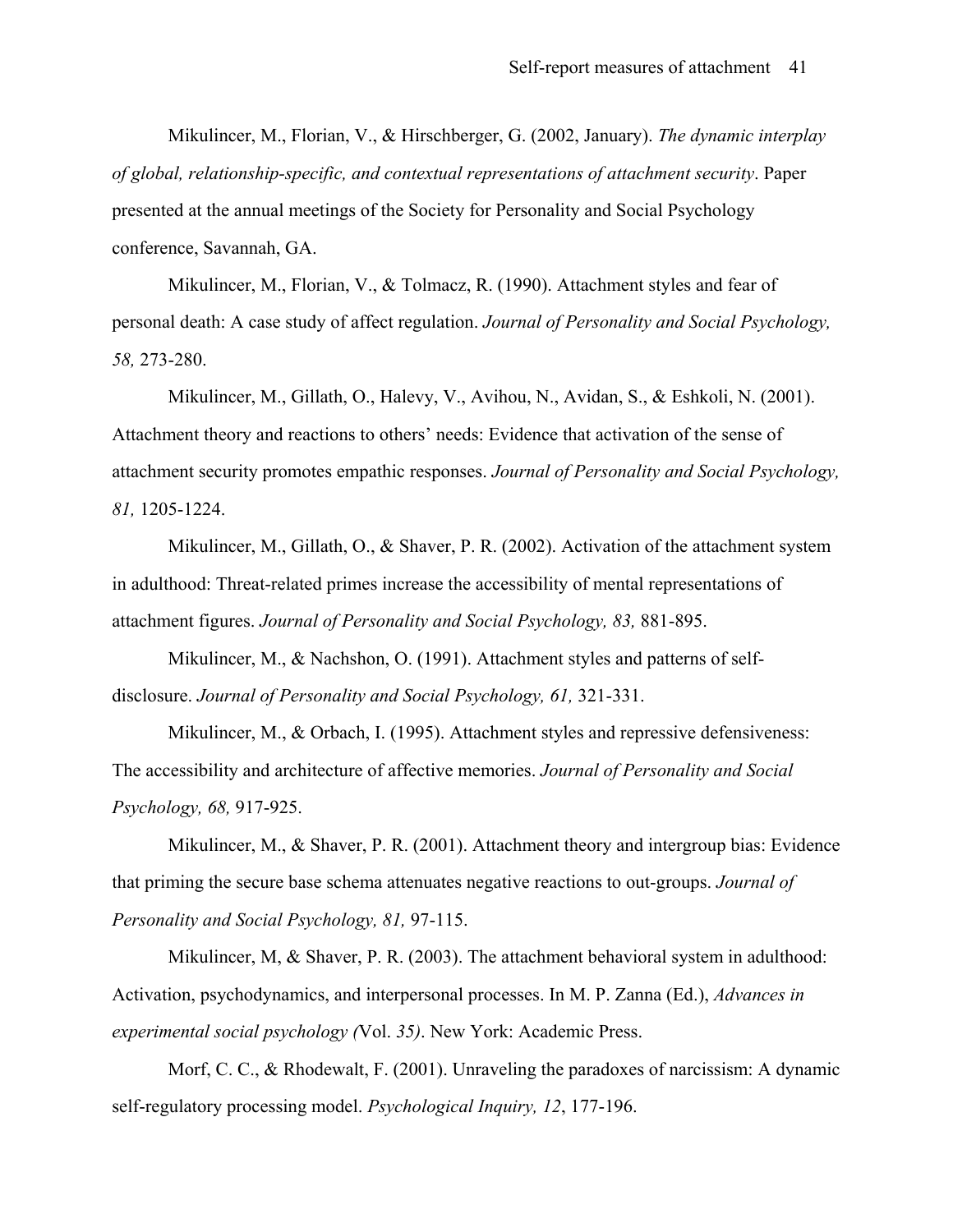Onishi, M., Gjerde, P. F., & Block, J. (2001). Personality implications of romantic attachment patterns in young adults: A multi-method, multi-informant study. *Personality and Social Psychology Bulletin, 27*, 1097-1110.

Pottharst, K. (ed.) (1990). *Explorations in adult attachment*. New York: Peter Lang.

Priel, B., & Besser, A. (2001). Bridging the gap between attachment and object relations theories: A study of the transition to motherhood. *British Journal of Medical Psychology, 74*, 85-100.

Raz, A. (2002). *Personality, core relationship themes, and interpersonal competence among young adults experiencing difficulties in establishing long-term relationships*. Unpublished PhD dissertation, Haifa University.

Rholes, W. S., Simpson, J. A., & Orina, M. M. (1999). Attachment and anger in an anxiety-provoking situation. *Journal of Personality and Social Psychology, 76*, 940-957.

Roche, D. N., Runtz, M. G., & Hunter, M. A. (1999). Adult attachment: A mediator between child sexual abuse and later psychological adjustment. *Journal of Interpersonal Violence, 14*, 184-207.

Rom, E., & Mikulincer, M. (in press). Attachment theory and group processes: The association between attachment style and group-related representations, goals, memories, and functioning. *Journal of Personality and Social Psychology.*

Rorschach, H. (1942). [*Psychodiagnostics: A diagnostic test based on perception*]. (P. Lenkau & B. Kroneberg, Tran.) New York: Grune & Stratton.

Rothbaum, F., Weisz, J., Pott, M., Miyake, K., & Morelli, G. (2000). Attachment and culture: Security in the United States and Japan. *American Psychologist, 55*, 1093-1104.

Sagi, A., van IJzendoorn, M. H., Aviezer, O., & Donnell, F. (1994). Sleeping out of home in a kibbutz communal arrangement: It makes a difference for infant-mother attachment. *Child Development, 65*, 992-1004.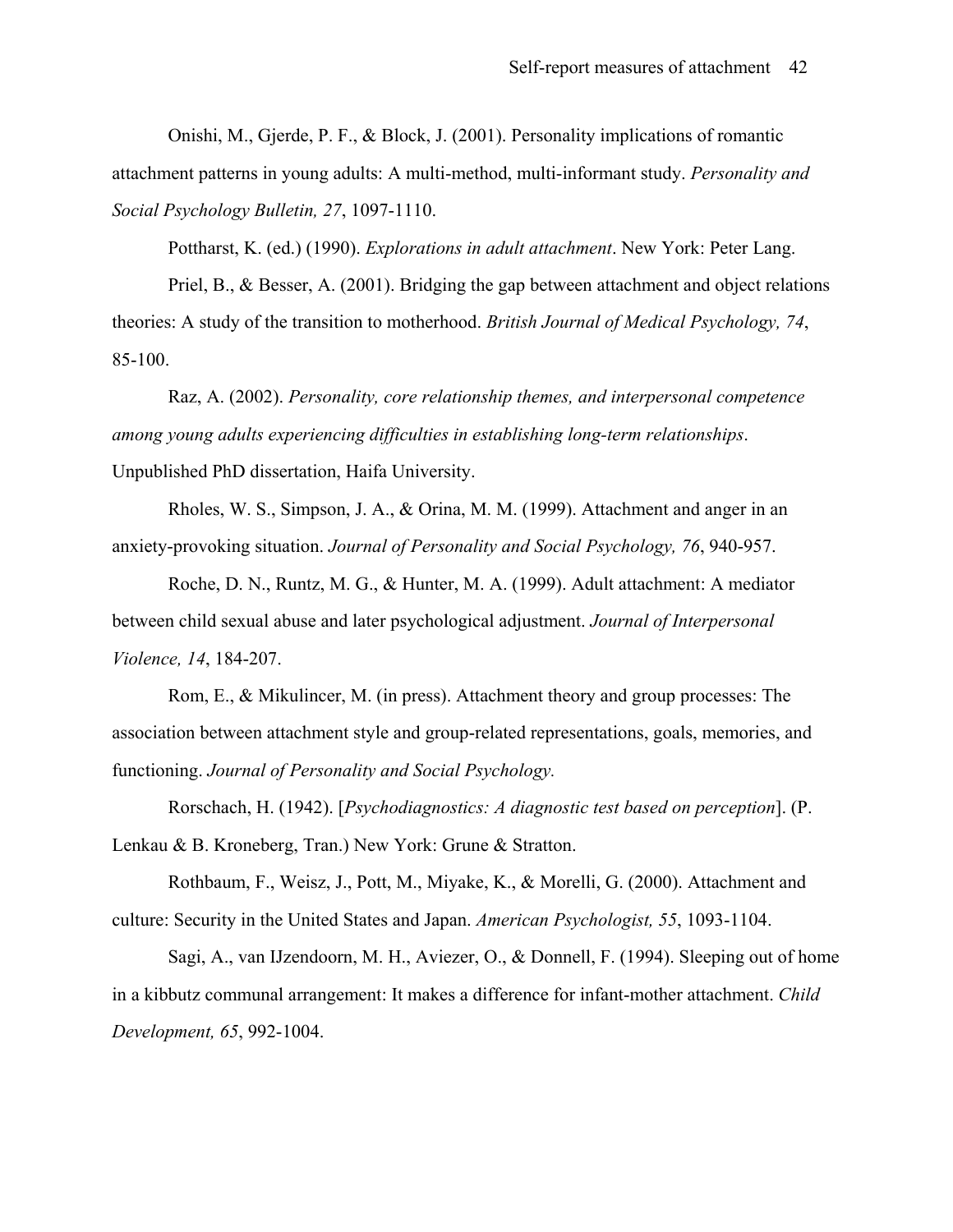Sharabany, R., Mayseless, O., Edri, G., & Lulav, D. (2001). Ecology, childhood experiences, and adult attachment styles of women in the kibbutz. *International Journal of Behavioral Development, 25*, 214-225.

Shaver, P. R., Belsky, J., & Brennan, K.A. (2000). The adult attachment interview and self-reports of romantic attachment: Associations across domains and methods. *Personal Relationships, 7*, 25-43.

Shaver, P. R., & Brennan, K. A. (1992). Attachment styles and the "big five" personality traits: Their connections with each other and with romantic relationship outcomes. *Personality and Social Psychology Bulletin, 18,* 536-545.

Shaver, P. R., & Clark, C. L. (1994). The psychodynamics of adult romantic attachment.

In J. M. Masling & R. F. Bornstein (Eds.), *Empirical perspectives on object relations theories*

(pp. 105-156). Washington, DC: American Psychological Association.

Shaver, P. R., & Mikulincer, M. (2002). Attachment-related psychodynamics. *Attachment and Human Development, 4*, 133-161*.* 

Simpson, J. A. (1990). Influence of attachment styles on romantic relationships. *Journal of Personality and Social Psychology, 59*, 971-980.

Simpson, J. A., Rholes, W. S., & Nelligan, J. S. (1992). Support seeking and support giving within couples in an anxiety-provoking situation: The role of attachment styles. *Journal of Personality and Social Psychology, 62*, 434-446.

Simpson, J. A., Rholes, W. S., Orina, M. M., & Grich, J. (2002). Working models of attachment, support giving, and support seeking in a stressful situation. *Personality and Social Psychology Bulletin, 28*, 598-608.

Simpson, J. A., Rholes, W. S., & Phillips, D. (1996). Conflict in close relationships: An attachment perspective. *Journal of Personality and Social Psychology, 71*, 899-914.

Stroop, J. R. (1938). Factors affecting speed in serial verbal reactions. *Psychological Monographs, 50,* 38-48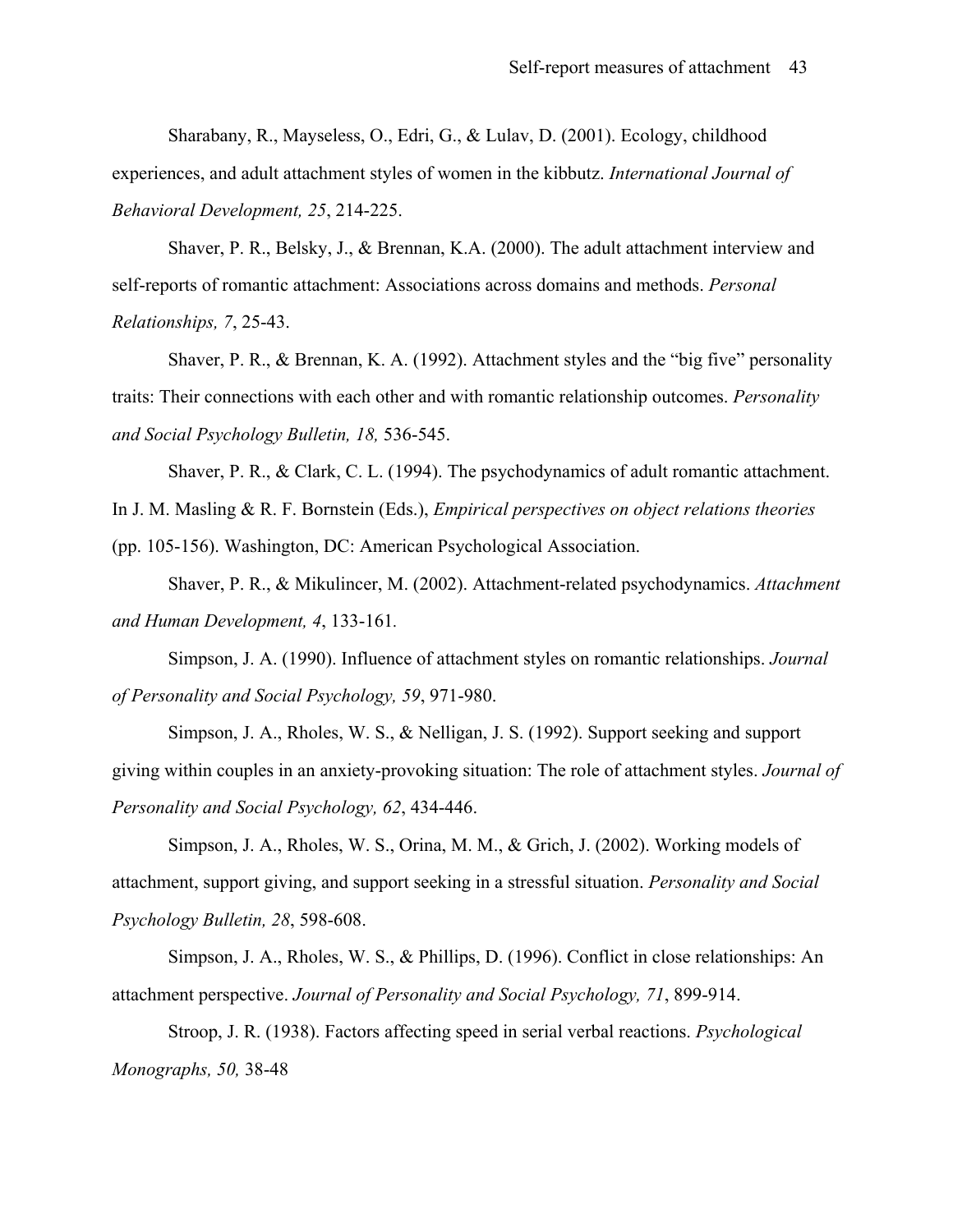Swanson, B., & Mallinckrodt, B. (2001). Family environment, love withdrawal, childhood sexual abuse, and adult attachment. *Psychotherapy Research, 11*, 455-472.

Tayler, L., Parker, G., & Roy, K. (1995). Parental divorce and its effects on the quality of intimate relationships in adulthood. *Journal of Divorce and Remarriage, 24*, 181-202.

van IJzendoorn, M. H. (1995). Adult attachment representations, parental responsiveness, and infant attachment: A meta-analysis on the predictive validity of the Adult Attachment Interview. *Psychological Bulletin, 117*, 387-403.

Van IJzendoorn, M. H., & Sagi, A. (1999). Cross-cultural patterns of attachment: Universal and contextual dimensions. In J. Cassidy & P. R. Shaver (Eds.), *Handbook of attachment: Theory, research, and clinical applications* (pp. 713-734). New York: Guilford Press.

Waters, E., Crowell, J.A., Elliott, M., Corcoran, D., & Treboux, D. (2002). Bowlby's secure base theory and the social/personality psychology of attachment styles: Work(s) in progress. *Attachment and Human Development, 4*, 230-242.

Waters, E., Merrick, S., Treboux, D., Crowell, J., & Albersheim, L. (2000). Attachment stability in infancy and early adulthood: A 20-year longitudinal study. *Child Development, 71*, 684-689.

Wegner, D. M., & Smart, L. (1997). Deep cognitive activation: A new approach to the unconscious. *Journal of Consulting and Clinical Psychology, 65*, 984-995.

Weinfield, N., Sroufe, L. A., & Egeland, B. (2000). Attachment from infancy to early adulthood in a high-risk sample: Continuity, discontinuity, and their correlates. *Child Development, 71*, 695-702.

West, M. L., Sheldon, A. E. R., & Reiffer, L. (1987). An approach to the delineation of adult attachment: Scale development and reliability. *Journal of Nervous and Mental Disease, 175*, 738-741.

Westen, D. (1991). Clinical assessment of object relations using the TAT. *Journal of Personality Assessment, 56*, 56-74.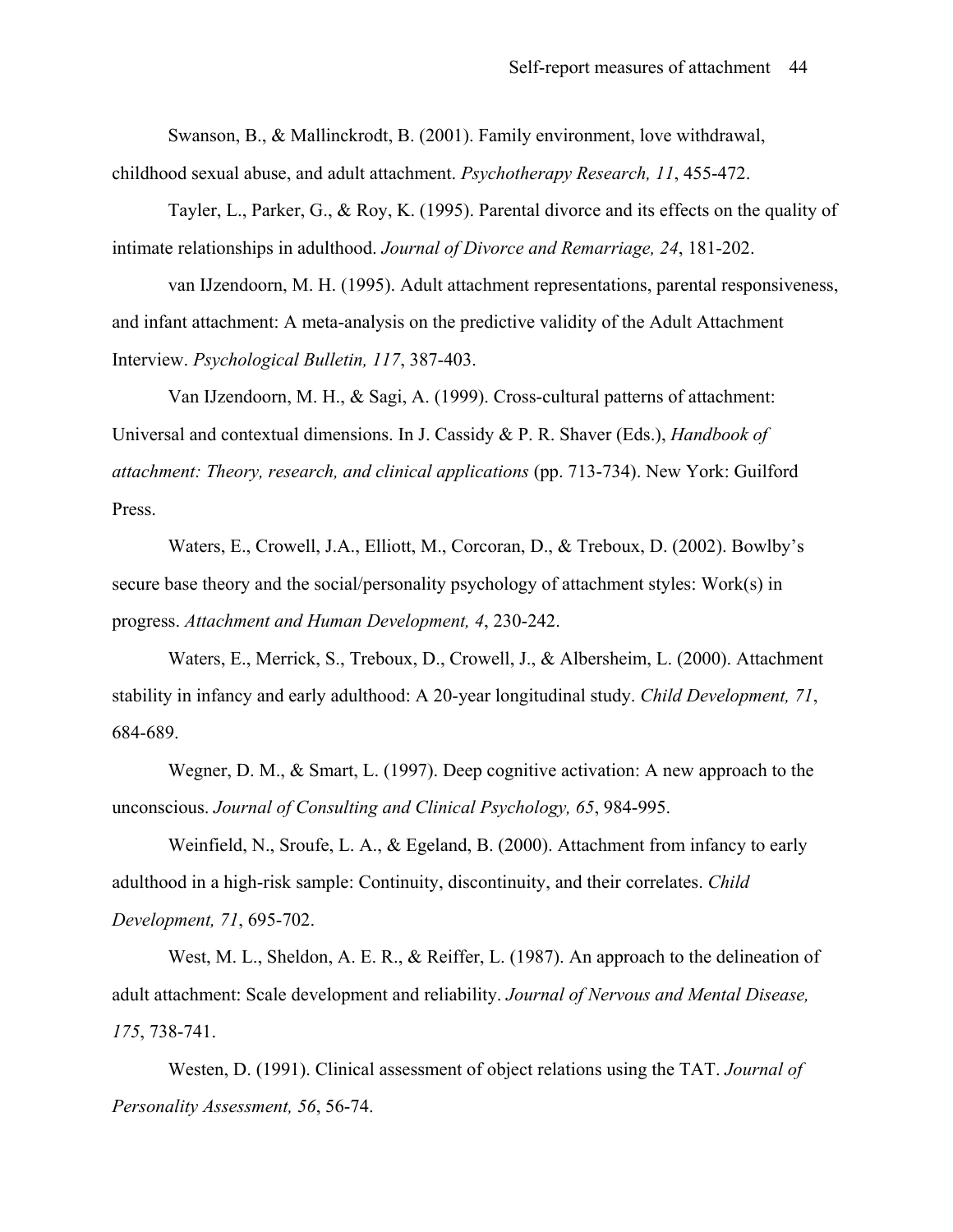Whisman, M. A., & Allan, L. E. (1996). Attachment and social cognition theories of romantic relationships: Convergent or complementary perspectives? *Journal of Social and Personal Relationships, 13*, 263-278.

Woike, B. A., Osier, T. J., & Candela, K. (1996). Attachment styles and violent imagery in thematic stories about relationships. *Personality and Social Psychology Bulletin, 22*, 1030- 1034.

Zayas, V., Shoda, Y., & Ayduk, O. N. (2002). Personality in context: An interpersonal systems perspective. *Journal of Personality, 70*, 851-900.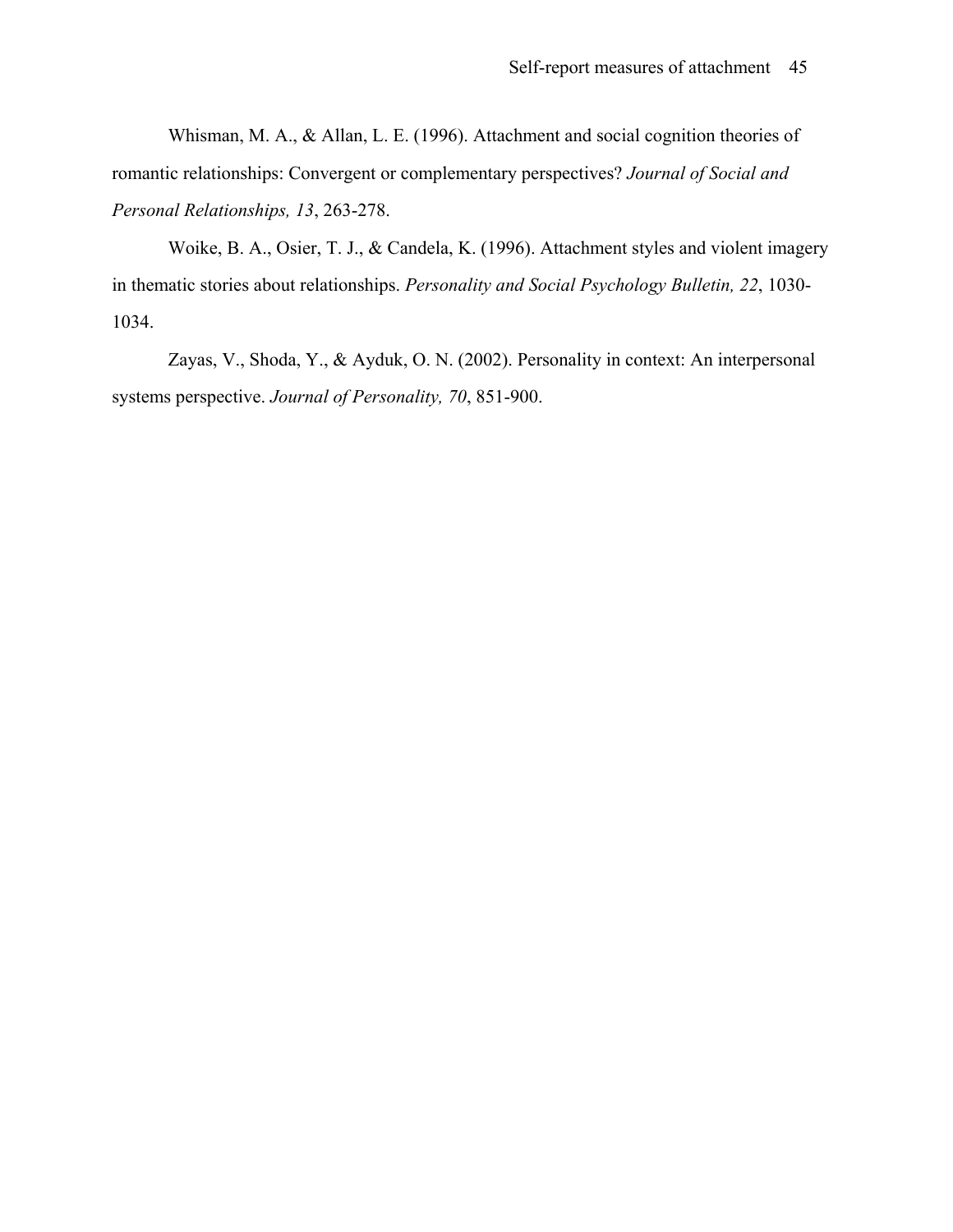## Table 1

Pearson Correlations between Self-Report Attachment Scores and the Description of Relationship with Mother during Childhood

| Description of Relationship with         |                             |                           |  |
|------------------------------------------|-----------------------------|---------------------------|--|
| Mother during Childhood                  | <b>Attachment Avoidance</b> | <b>Attachment Anxiety</b> |  |
| Positivity of semantic description       | $-.08$                      | $-31*$                    |  |
| Positivity of narrative description      | $-38**$                     | $-33**$                   |  |
| Discrepancy of semantic-narrative levels | 39**                        | .09                       |  |
| Time for retrieving episodic memories    | $.36**$                     | $-.05$                    |  |

Notes: \* p < .05; \*\* p <. 01